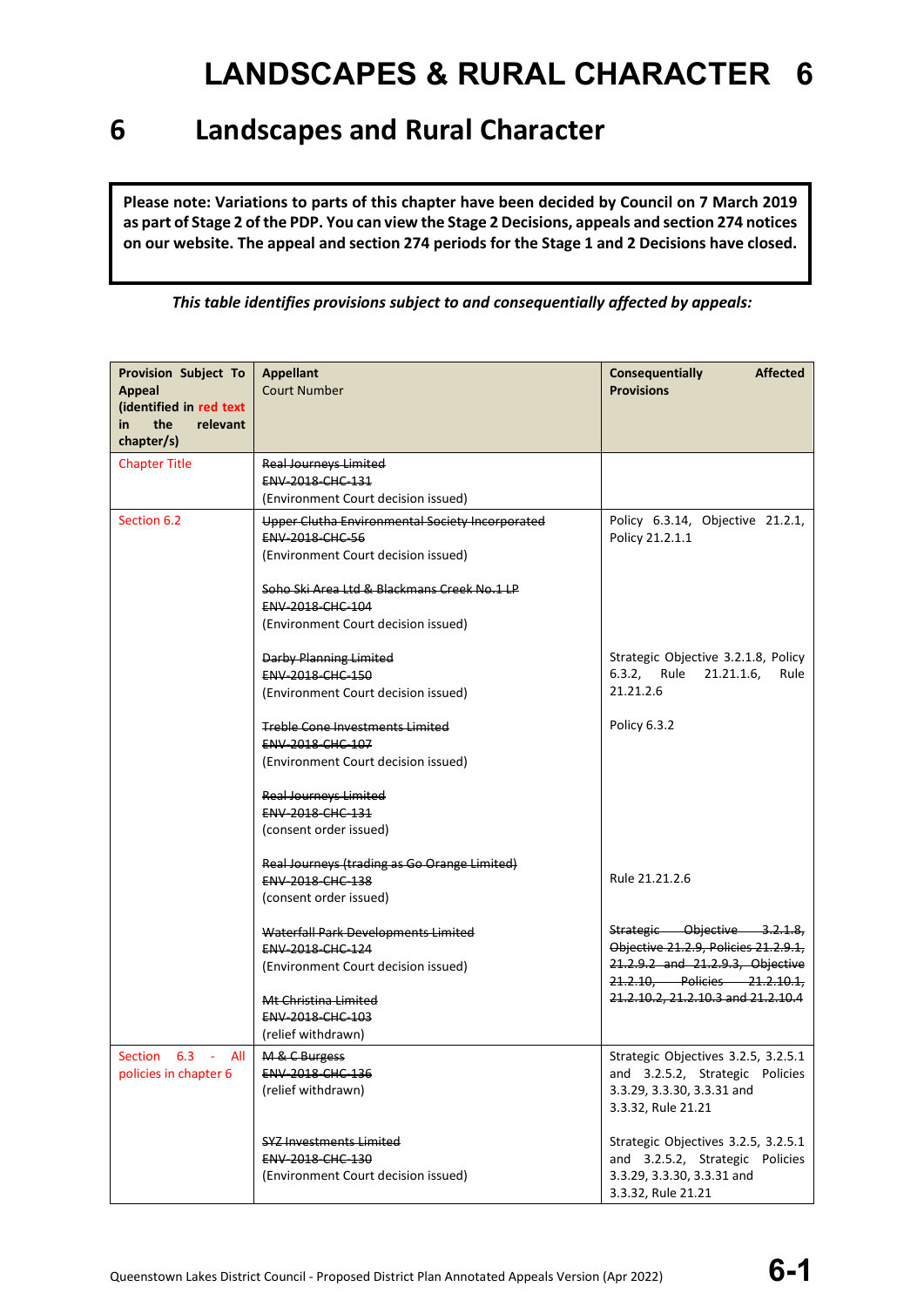| <b>Policy 6.3.1</b> | Seven Albert Town Property Owners                   | Rule 21.21.1.4 f                     |
|---------------------|-----------------------------------------------------|--------------------------------------|
|                     | ENV-2018-CHC-095                                    |                                      |
|                     | (Environment Court decision issued)                 |                                      |
|                     |                                                     |                                      |
|                     |                                                     |                                      |
|                     | Upper Clutha Environmental Society Incorporated     |                                      |
|                     | <b>ENV-2018-CHC-56</b>                              |                                      |
|                     | (Environment Court decision issued)                 |                                      |
|                     |                                                     |                                      |
| <b>Policy 6.3.2</b> | Real Journeys Limited                               |                                      |
|                     | ENV-2018-CHC-131                                    |                                      |
|                     | (Environment Court decision issued)                 |                                      |
|                     |                                                     |                                      |
|                     | Te Anau Developments Limited                        |                                      |
|                     | ENV-2018-CHC-106                                    |                                      |
|                     | (Environment Court decision issued)                 |                                      |
|                     |                                                     |                                      |
|                     |                                                     |                                      |
|                     | Ngāi Tahu Tourism Limited                           |                                      |
|                     | <b>ENV 2018 CHC 134</b>                             |                                      |
|                     | (further particulars received)                      |                                      |
|                     | (relief withdrawn)                                  |                                      |
| <b>Policy 6.3.3</b> |                                                     |                                      |
|                     | Darby Planning Limited                              |                                      |
|                     | <b>ENV 2018 CHC 150</b>                             |                                      |
|                     | (Environment Court decision issued)                 |                                      |
|                     |                                                     |                                      |
|                     | Coneburn Preserve Holdings Limited & Others ('Jacks |                                      |
|                     | Point <sup>'</sup> )                                |                                      |
|                     | ENV-2018-CHC-137                                    |                                      |
|                     | (relief withdrawn)                                  |                                      |
|                     |                                                     |                                      |
|                     | Bill and Jan Walker Family Trust & others           |                                      |
|                     |                                                     |                                      |
|                     | ENV-2018-CHC-099                                    |                                      |
|                     | (Environment Court decision issued)                 |                                      |
|                     |                                                     |                                      |
|                     | Waterfall Park Developments Limited                 |                                      |
|                     | <b>ENV 2018 CHC 124</b>                             |                                      |
|                     | (Environment Court decision issued)                 |                                      |
|                     |                                                     |                                      |
|                     | Mt Christina Limited                                |                                      |
|                     | <b>ENV 2018 CHC 103</b>                             |                                      |
|                     |                                                     |                                      |
|                     | (relief withdrawn)                                  |                                      |
| <b>Policy 6.3.4</b> | Darby Planning Limited                              | Strategic Objective 3.2.2, Strategic |
|                     | ENV-2018-CHC-150                                    | Policies 3.3.13, 3.3.14 and 3.3.15,  |
|                     | (Environment Court decision issued)                 | Objective 4.2.1, Policy 4.2.1.3,     |
|                     |                                                     | Policy 4.2.1.4, Policy 4.2.2.13,     |
|                     |                                                     |                                      |
|                     |                                                     | Policy 4.2.2.21, Policy 4.2.2.22     |
|                     |                                                     |                                      |
|                     | Bill and Jan Walker Family Trust & others           | Strategic Objective 3.2.2, Strategic |
|                     | ENV-2018-CHC-099                                    | Policies 3.3.13, 3.3.14 and 3.3.15,  |
|                     | (Environment Court decision issued)                 | Objective 4.2.1, Policy 4.2.1.3,     |
|                     |                                                     | Policy 4.2.1.4, Policy 4.2.2.13,     |
|                     |                                                     | Policy 4.2.2.21, Policy 4.2.2.22     |
|                     |                                                     |                                      |
|                     |                                                     |                                      |
|                     | Waterfall Park Developments Limited                 | Strategic Policy 3.3.14              |
|                     | ENV-2018-CHC-124                                    |                                      |
|                     | (Environment Court decision issued)                 |                                      |
|                     |                                                     | Strategic Objective 3.2.2, Strategic |
|                     | Queenstown Park Limited                             | Policies 3.3.13, 3.3.14 and 3.3.15,  |
|                     | ENV-2018-CHC-127                                    | Objective 4.2.1, Policy 4.2.1.3,     |
|                     | (Environment Court decision issued)                 | Policy 4.2.1.4, Policy 4.2.2.13,     |
|                     |                                                     | Policy 4.2.2.21, Policy 4.2.2.22     |
|                     |                                                     |                                      |
| <b>Policy 6.3.7</b> | Darby Planning Limited                              | Section 21.1, Objective 21.2.1,      |
|                     | <b>ENV 2018 CHC 150</b>                             | Policy 21.2.1.1                      |
|                     | (Environment Court decision issued)                 |                                      |
|                     |                                                     | Section 21.1, Objective 21.2.1,      |
|                     | Bill and Jan Walker Family Trust & others           | Policy 21.2.1.1                      |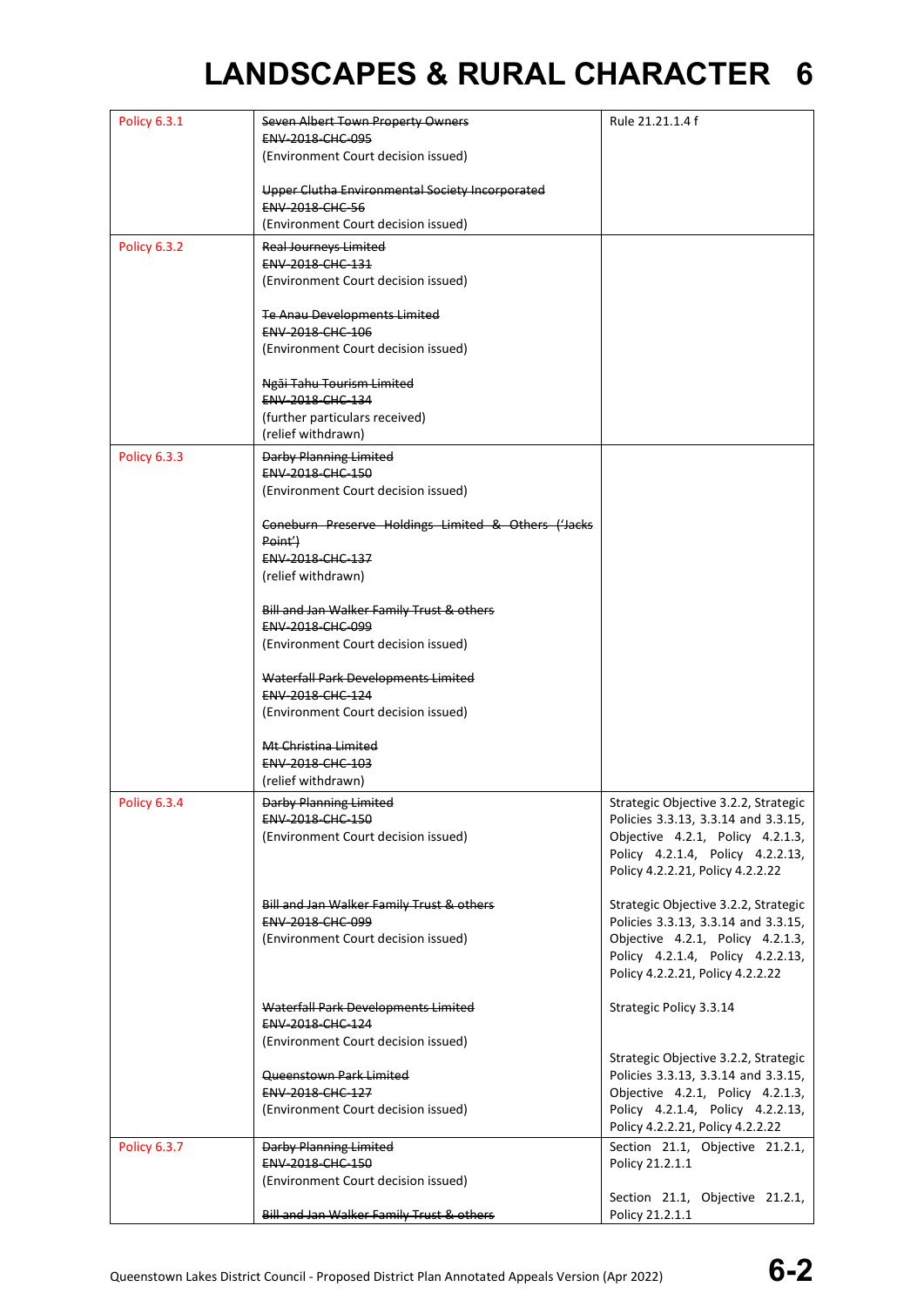|                     | ENV-2018-CHC-099                                                                    |                                                                          |
|---------------------|-------------------------------------------------------------------------------------|--------------------------------------------------------------------------|
|                     | (Environment Court decision issued)                                                 | Section 21.1, Objective 21.2.1,<br>Policy 21.2.1.1                       |
|                     | Waterfall Park Developments Limited                                                 |                                                                          |
|                     | <b>ENV 2018 CHC 124</b>                                                             | Section 21.1, Objective 21.2.1,                                          |
|                     | (Environment Court decision issued)                                                 | Policy 21.2.1.1                                                          |
|                     | Queenstown Park Limited                                                             |                                                                          |
|                     | ENV-2018-CHC-127                                                                    |                                                                          |
|                     | (Environment Court decision issued)                                                 |                                                                          |
| <b>Policy 6.3.8</b> | New Zealand Tungsten Mining Limited                                                 | Policy 33.2.1.6                                                          |
|                     | ENV-2018-CHC-151                                                                    |                                                                          |
|                     | (Environment Court decision issued)                                                 |                                                                          |
| <b>Policy 6.3.9</b> | Soho Ski Area Ltd & Blackmans Creek No.1 LP                                         | Rule 21.21.3.3                                                           |
|                     | ENV-2018-CHC-104                                                                    |                                                                          |
|                     | (Environment Court decision issued)                                                 |                                                                          |
|                     | Darby Planning Limited                                                              | Rule 21.21.3.3                                                           |
|                     | ENV-2018-CHC-150                                                                    |                                                                          |
|                     | (Environment Court decision issued)                                                 | Rule 21.21.3.3                                                           |
|                     |                                                                                     |                                                                          |
|                     | <b>Treble Cone Investments Limited</b>                                              |                                                                          |
|                     | ENV-2018-CHC-107                                                                    |                                                                          |
|                     | (Environment Court decision issued)                                                 |                                                                          |
|                     | <b>Real Journeys Limited</b>                                                        |                                                                          |
|                     | ENV-2018-CHC-131                                                                    |                                                                          |
|                     | (Environment Court decision issued)                                                 |                                                                          |
| Policy 6.3.10       | Upper Clutha Environmental Society Incorporated                                     |                                                                          |
|                     | <b>ENV-2018-CHC-56</b>                                                              |                                                                          |
|                     | (Environment Court decision issued)                                                 |                                                                          |
|                     | Darby Planning Limited                                                              |                                                                          |
|                     | <b>ENV 2018 CHC 150</b>                                                             |                                                                          |
|                     | (Environment Court decision issued)                                                 | Strategic<br>Objective<br>3.2.5.1<br>Strategic Policy 3.3.30             |
|                     | <b>Real Journeys Limited</b>                                                        |                                                                          |
|                     | ENV-2018-CHC-131                                                                    |                                                                          |
|                     | (Environment Court decision issued)                                                 |                                                                          |
|                     | New Zealand Tungsten Mining Limited                                                 | Policy 6.3.17                                                            |
|                     | ENV-2018-CHC-151                                                                    |                                                                          |
|                     | (Environment Court decision issued)                                                 |                                                                          |
|                     | <b>Transpower New Zealand Limited</b>                                               |                                                                          |
|                     | ENV-2018-CHC-114                                                                    |                                                                          |
|                     | (further particulars received)                                                      |                                                                          |
|                     | (Environment Court decision issued)                                                 |                                                                          |
| Policy 6.3.11       | Upper Clutha Environmental Society Incorporated                                     |                                                                          |
|                     | <b>ENV-2018-CHC-56</b>                                                              |                                                                          |
|                     | (Environment Court decision issued)<br><b>Federated Farmers of New Zealand Inc.</b> |                                                                          |
| Policy 6.3.12       | <b>ENV 2018 CHC 53</b>                                                              | Strategic Objective 3.2.5.1, Rule<br>21.21.1.1                           |
|                     | (Environment Court decision issued)                                                 |                                                                          |
|                     |                                                                                     | Rule 21.21.1.1                                                           |
|                     | Upper Clutha Environmental Society Incorporated                                     |                                                                          |
|                     | <b>ENV-2018-CHC-56</b>                                                              |                                                                          |
|                     | (Environment Court decision issued)                                                 | Strategic<br>Objective<br>3.2.5.1                                        |
|                     |                                                                                     | Policy 3.3.30, Rule<br>Strategic                                         |
|                     | Allenby Farms Limited                                                               | 21.21.1.1                                                                |
|                     | <b>ENV 2018 CHC 148</b>                                                             |                                                                          |
|                     | (Environment Court decision issued)                                                 | Objective<br>3.2.5.1<br>Strategic<br>Policy 3.3.30,<br>Strategic<br>Rule |
|                     | Lesley and Jerry Burdon                                                             | 21.21.1.1                                                                |
|                     | ENV 2018 CHC 091                                                                    |                                                                          |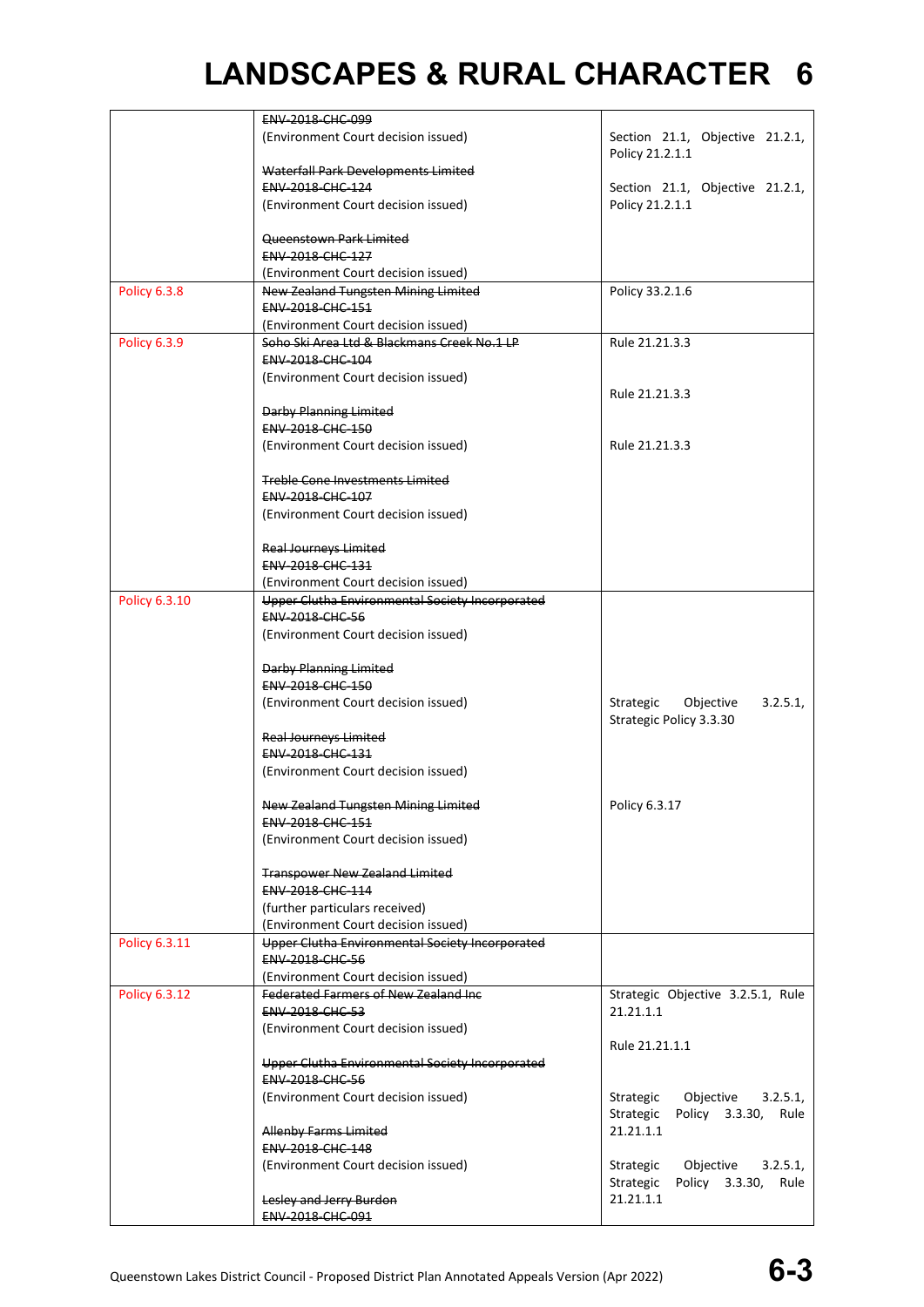|                      | (relief withdrawn)                                                | Rule 21.21.1.1                                                            |
|----------------------|-------------------------------------------------------------------|---------------------------------------------------------------------------|
|                      | Darby Planning Limited                                            |                                                                           |
|                      |                                                                   |                                                                           |
|                      | ENV-2018-CHC-150<br>(Environment Court decision issued)           | Objective 3.2.5.1,<br>Strategic<br>Strategic Policy 3.3.30, Rule          |
|                      |                                                                   | 21.21.1.1                                                                 |
|                      | <b>Real Journeys Limited</b><br>ENV-2018-CHC-131                  |                                                                           |
|                      | (Environment Court decision issued)                               |                                                                           |
|                      |                                                                   |                                                                           |
|                      | Queenstown Airport Corporation Limited<br><b>ENV 2018 CHC 093</b> | Policy 4.2.1.5, Policy 4.2.2.14, Rule<br>21.21.1.1                        |
|                      | (Environment Court decision issued)                               |                                                                           |
|                      |                                                                   | Strategic Objectives 3.2.5.1 and                                          |
|                      | Willowridge Developments Limited<br>ENV-2018-CHC-115              | 3.2.5.2, Strategic Policy 3.3.30,<br>Rule 21.21.1.1                       |
|                      | (Environment Court decision issued)                               |                                                                           |
|                      |                                                                   | Strategic<br>Objective 3.2.5.1,                                           |
|                      | Remarkables Park Limited<br><b>ENV 2018 CHC 126</b>               | Strategic Policy 3.3.30, Rule<br>21.21.1.1, Rule 21.21.1.4                |
|                      | (Environment Court decision issued)                               |                                                                           |
|                      |                                                                   | Strategic Objectives 3.2.5.1 and                                          |
|                      | New Zealand Tungsten Mining Limited<br>ENV-2018-CHC-151           | 3.2.5.2, Strategic Policy 3.3.30,<br>Rule 21.21.1.1                       |
|                      | (Environment Court decision issued)                               |                                                                           |
|                      |                                                                   | Policy 6.3.17                                                             |
|                      | Queenstown Park Limited<br>ENV-2018-CHC-127                       |                                                                           |
|                      | (Environment Court decision issued)                               |                                                                           |
|                      | <b>Transpower New Zealand Limited</b>                             |                                                                           |
|                      | ENV-2018-CHC-114                                                  |                                                                           |
|                      | (further particulars received)                                    |                                                                           |
|                      | (Environment Court decision issued)                               |                                                                           |
| <b>Policy 6.3.14</b> | Upper Clutha Environmental Society Incorporated                   |                                                                           |
|                      | ENV-2018-CHC-56                                                   |                                                                           |
|                      | Allenby Farms Limited                                             | Section 21.1, Objective 21.2.1,                                           |
|                      | ENV-2018-CHC-148                                                  | Policy 21.2.1.10, Policy 21.2.1.11,                                       |
|                      |                                                                   | Objective 21.2.9, Policy 21.2.9.1,                                        |
|                      |                                                                   | Policy 21.2.9.2, Policy 21.2.9.3,<br>Objective 21.2.10                    |
|                      |                                                                   |                                                                           |
|                      | Real Journeys Limited                                             | Section 21.1, Objective 21.2.1,                                           |
|                      | ENV-2018-CHC-131                                                  | Policy 21.2.1.10, Policy 21.2.1.11,<br>Objective 21.2.9, Policy 21.2.9.1, |
|                      |                                                                   | Policy 21.2.9.2, Policy 21.2.9.3,                                         |
|                      |                                                                   | Objective 21.2.10                                                         |
|                      |                                                                   | Section 21.1, Objective 21.2.1,                                           |
|                      | Lesley and Jerry Burdon                                           | Policy 21.2.1.10, Policy 21.2.1.11,                                       |
|                      | ENV-2018-CHC-091                                                  | Objective 21.2.9, Policy 21.2.9.1,                                        |
|                      | (relief withdrawn)                                                | Policy 21.2.9.2, Policy 21.2.9.3,<br>Objective 21.2.10                    |
|                      |                                                                   |                                                                           |
|                      | Darby Planning Limited                                            | Section 21.1, Objective 21.2.1,<br>Policy 21.2.1.10, Policy 21.2.1.11,    |
|                      | ENV-2018-CHC-150                                                  | Objective 21.2.9, Policy 21.2.9.1,                                        |
|                      |                                                                   | Policy 21.2.9.2, Policy 21.2.9.3,                                         |
|                      |                                                                   | Objective 21.2.10                                                         |
|                      | Real Journeys (trading as Canyon Food & Brew Company)             | Section 21.1, Objective 21.2.1,                                           |
|                      | ENV-2018-CHC-146                                                  | Policy 21.2.1.10, Policy 21.2.1.11,                                       |
|                      |                                                                   | Objective 21.2.9, Policy 21.2.9.1,                                        |
|                      |                                                                   |                                                                           |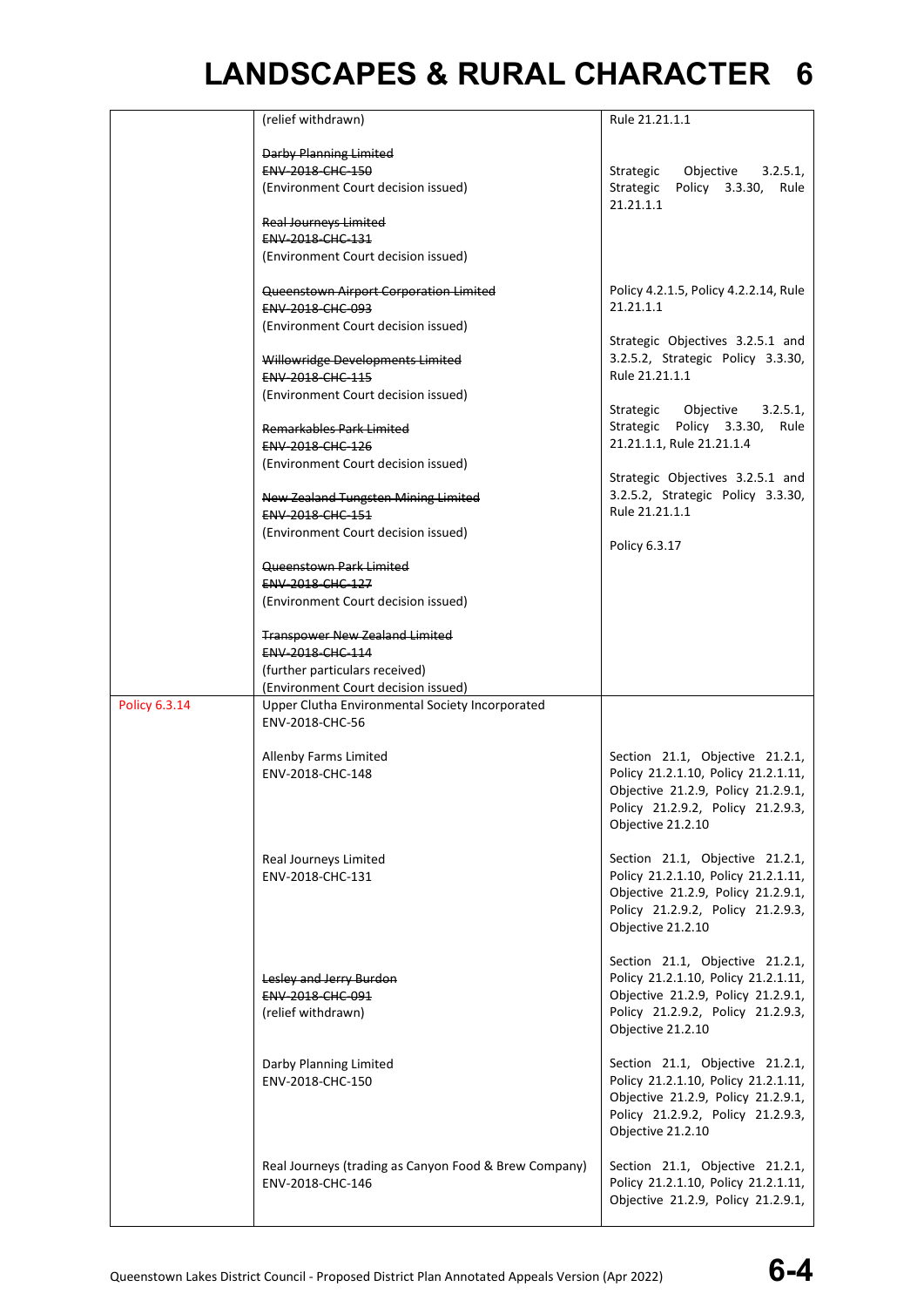|               |                                                                          | Policy 21.2.9.2, Policy 21.2.9.3,                                      |
|---------------|--------------------------------------------------------------------------|------------------------------------------------------------------------|
|               |                                                                          | Objective 21.2.10                                                      |
|               | Queenstown Park Limited                                                  |                                                                        |
|               | ENV-2018-CHC-127                                                         | Section 21.1, Objective 21.2.1,<br>Policy 21.2.1.10, Policy 21.2.1.11, |
|               |                                                                          | Objective 21.2.9, Policy 21.2.9.1,                                     |
|               |                                                                          | Policy 21.2.9.2, Policy 21.2.9.3,                                      |
|               |                                                                          | Objective 21.2.10                                                      |
| Policy 6.3.15 | New Zealand Tungsten Mining Limited                                      |                                                                        |
|               | ENV-2018-CHC-151                                                         |                                                                        |
|               |                                                                          |                                                                        |
| Policy 6.3.16 | Upper Clutha Environmental Society Incorporated                          |                                                                        |
|               | <b>ENV 2018 CHC 56</b>                                                   |                                                                        |
|               | (Environment Court decision issued)                                      |                                                                        |
|               | <b>Darby Planning Limited</b>                                            | Rule 21.21.2.6                                                         |
|               | ENV-2018-CHC-150                                                         |                                                                        |
|               | (Environment Court decision issued)                                      | Rule 21.21.2.6                                                         |
|               |                                                                          |                                                                        |
|               | <b>Real Journeys Limited</b>                                             |                                                                        |
|               | ENV-2018-CHC-131                                                         | Rule 21.21.2.6                                                         |
|               | (Environment Court decision issued)                                      |                                                                        |
|               | <b>Remarkables Park Limited</b>                                          | Rule 21.21.2.6                                                         |
|               | <b>ENV 2018 CHC 126</b>                                                  |                                                                        |
|               | (Environment Court decision issued)                                      |                                                                        |
|               | Queenstown Park Limited                                                  |                                                                        |
|               | ENV-2018-CHC-127                                                         |                                                                        |
|               | (Environment Court decision issued)                                      |                                                                        |
| Policy 6.3.17 | Queenstown Airport Corporation Limited                                   |                                                                        |
|               | ENV-2018-CHC-093                                                         |                                                                        |
| Policy 6.3.18 | (further particulars received)<br>Queenstown Airport Corporation Limited |                                                                        |
|               | ENV-2018-CHC-093                                                         |                                                                        |
|               | (further particulars received)                                           |                                                                        |
|               |                                                                          |                                                                        |
|               | Transpower New Zealand Limited                                           | Policy 6.3.17                                                          |
|               | ENV-2018-CHC-114<br>(further particulars received)                       |                                                                        |
| Policy 6.3.19 | Darby Planning Limited                                                   | Strategic Objective 3.2.5.2,                                           |
|               | ENV-2018-CHC-150                                                         | Strategic Policy 3.3.32, Rule                                          |
|               | (Environment Court decision issued)                                      | 21.21.2                                                                |
|               |                                                                          |                                                                        |
|               | Bill and Jan Walker Family Trust & others<br>ENV-2018-CHC-099            |                                                                        |
|               | (Environment Court decision issued)                                      | Strategic Objective 3.2.5.2,                                           |
|               |                                                                          | Strategic Policy 3.3.32, Rule                                          |
|               | <b>Real Journeys Limited</b>                                             | 21.21.2                                                                |
|               | <b>ENV 2018 CHC 131</b>                                                  |                                                                        |
|               | (Environment Court decision issued)                                      |                                                                        |
|               | Queenstown Airport Corporation Limited                                   | Objective 3.2.5.2,<br>Strategic                                        |
|               | <b>ENV 2018 CHC 093</b>                                                  | Strategic Policy 3.3.32, Rule                                          |
|               | (Environment Court decision issued)                                      | 21.21.2                                                                |
|               | Real Journeys (trading as Canyon Food & Brew Company)                    | Policy 6.3.3                                                           |
|               | ENV-2018-CHC-146                                                         |                                                                        |
|               | (Environment Court decision issued)                                      |                                                                        |
|               | Waterfall Park Developments Limited                                      | Policy 6.3.17                                                          |
|               | <b>ENV 2018 CHC 124</b>                                                  |                                                                        |
|               | (Environment Court decision issued)                                      |                                                                        |
|               |                                                                          |                                                                        |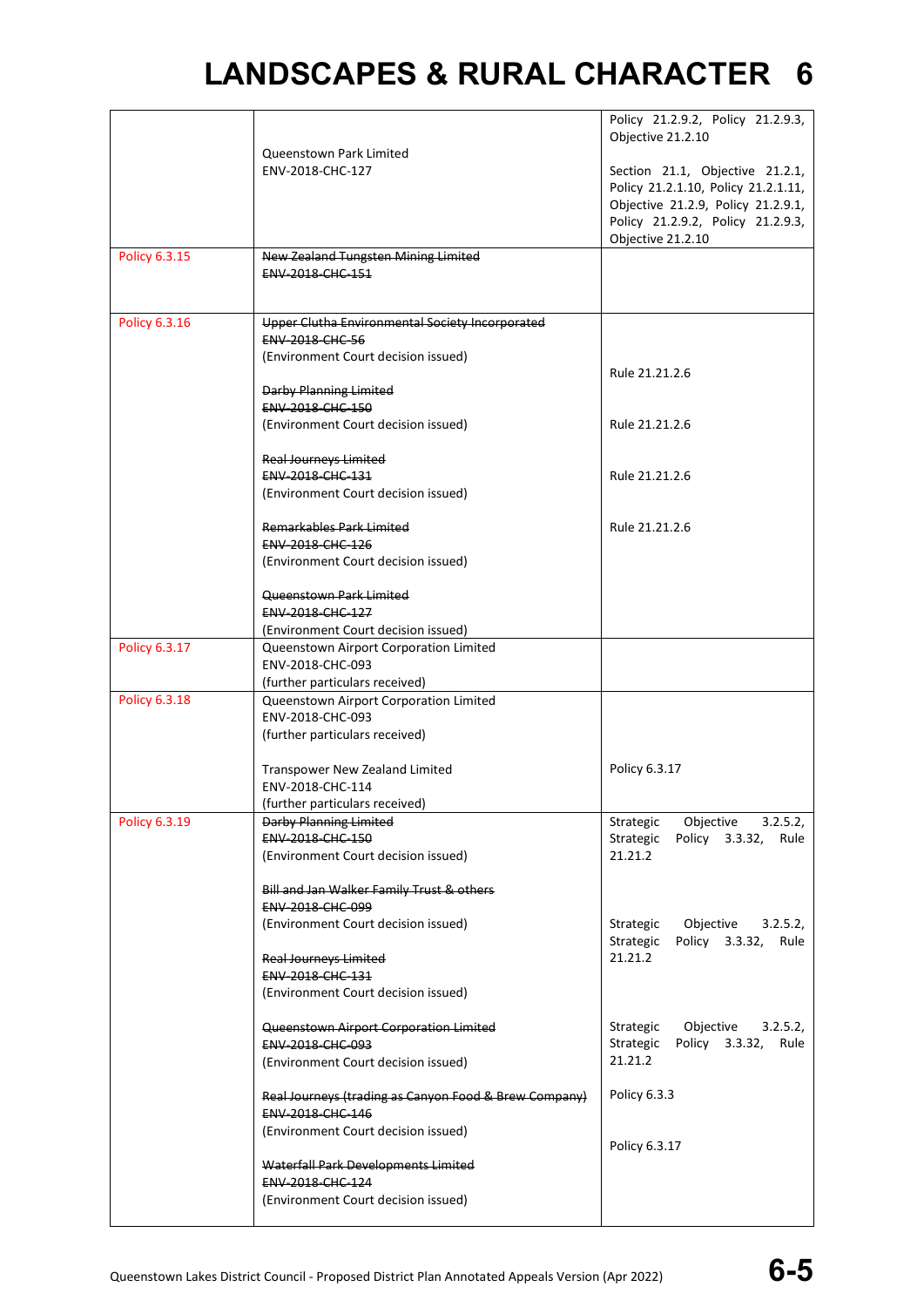|               | <b>Transpower New Zealand Limited</b>                 |                                |
|---------------|-------------------------------------------------------|--------------------------------|
|               | ENV-2018-CHC-114                                      |                                |
|               | (Environment Court decision issued)                   |                                |
|               |                                                       |                                |
|               | Mt Christina Limited                                  |                                |
|               | ENV-2018-CHC-103                                      |                                |
|               |                                                       |                                |
|               | (relief withdrawn)                                    |                                |
| Policy 6.3.20 | Upper Clutha Environmental Society Incorporated       |                                |
|               | <b>ENV 2018 CHC 56</b>                                |                                |
|               | (Environment Court decision issued)                   |                                |
|               |                                                       |                                |
|               | <b>Darby Planning Limited</b>                         |                                |
|               | ENV-2018-CHC-150                                      |                                |
|               | (Environment Court decision issued)                   |                                |
|               |                                                       |                                |
|               | Bill and Jan Walker Family Trust & others             |                                |
|               | ENV-2018-CHC-099                                      | Policy 6.3.3                   |
|               |                                                       |                                |
|               | (Environment Court decision issued)                   |                                |
|               |                                                       |                                |
|               | Waterfall Park Developments Limited                   |                                |
|               | ENV-2018-CHC-124                                      |                                |
|               | (Environment Court decision issued)                   |                                |
|               |                                                       |                                |
|               | Mt Christina Limited                                  |                                |
|               | ENV-2018-CHC-103                                      |                                |
|               | (relief withdrawn)                                    |                                |
| Policy 6.3.21 | Darby Planning Limited                                | Rule 21.21.1.6, Rule 21.21.2.6 |
|               | <b>ENV 2018 CHC 150</b>                               |                                |
|               | (Environment Court decision issued)                   |                                |
|               |                                                       |                                |
|               | Bill and Jan Walker Family Trust & others             |                                |
|               | ENV-2018-CHC-099                                      |                                |
|               |                                                       |                                |
|               | (Environment Court decision issued)                   | Policy 6.3.3                   |
|               |                                                       |                                |
|               | Waterfall Park Developments Limited                   |                                |
|               | ENV-2018-CHC-124                                      |                                |
|               | (Environment Court decision issued)                   |                                |
|               |                                                       |                                |
|               | Mt Christina Limited                                  |                                |
|               | ENV-2018-CHC-103                                      |                                |
|               | (relief withdrawn)                                    |                                |
| Policy 6.3.22 | Bill and Jan Walker Family Trust & others             |                                |
|               | <b>ENV 2018 CHC 099</b>                               |                                |
|               | (Environment Court decision issued)                   |                                |
|               |                                                       | Policy 6.3.3                   |
|               | Waterfall Park Developments Limited                   |                                |
|               | <b>ENV 2018 CHC 124</b>                               |                                |
|               |                                                       |                                |
|               | (Environment Court decision issued)                   |                                |
|               |                                                       |                                |
|               | Mt Christina Limited                                  |                                |
|               | ENV-2018-CHC-103                                      |                                |
|               | (relief withdrawn)                                    |                                |
| Policy 6.3.23 | Bill and Jan Walker Family Trust & others             |                                |
|               | ENV-2018-CHC-099                                      |                                |
|               | (Environment Court decision issued)                   |                                |
|               |                                                       | Rule 21.21.2.3 c               |
|               | <b>Real Journeys Limited</b>                          |                                |
|               | <b>ENV 2018 CHC 131</b>                               |                                |
|               | (Environment Court decision issued)                   | Rule 21.21.2.3 c               |
|               |                                                       |                                |
|               | Real Journeys (trading as Canyon Food & Brew Company) |                                |
|               | ENV-2018-CHC-146                                      |                                |
|               |                                                       |                                |
|               | (Environment Court decision issued)                   | Policy 6.3.3                   |
|               |                                                       |                                |
|               | Waterfall Park Developments Limited                   |                                |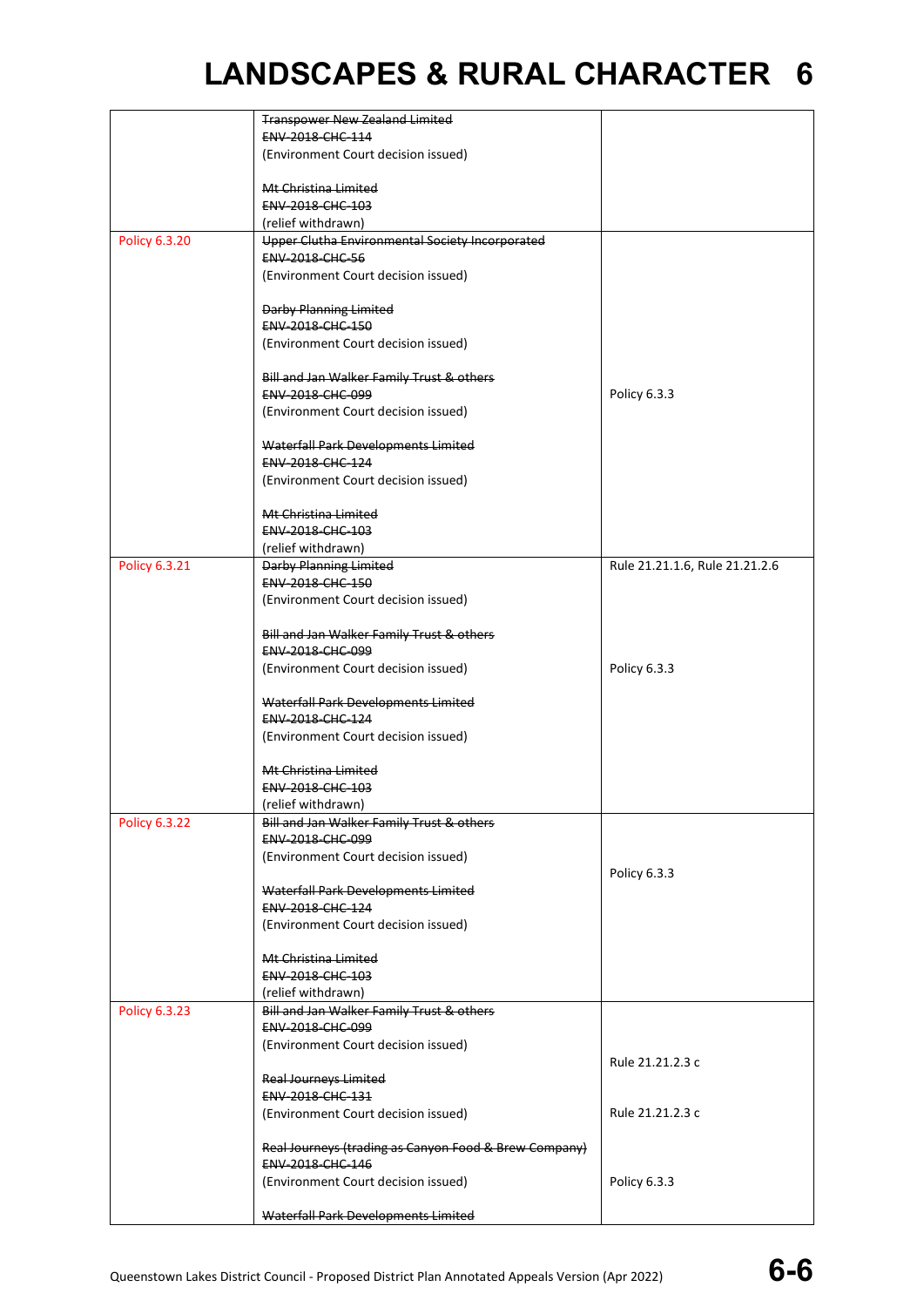|               | ENV-2018-CHC-124                                      |                                |
|---------------|-------------------------------------------------------|--------------------------------|
|               | (Environment Court decision issued)                   |                                |
|               |                                                       |                                |
|               | Mt Christina Limited                                  |                                |
|               | <b>ENV 2018 CHC 103</b>                               |                                |
|               |                                                       |                                |
|               | (relief withdrawn)                                    |                                |
| Policy 6.3.24 | Bill and Jan Walker Family Trust & others             |                                |
|               | ENV-2018-CHC-099                                      |                                |
|               |                                                       |                                |
|               | Queenstown Airport Corporation Limited                |                                |
|               | ENV-2018-CHC-093                                      |                                |
|               | (further particulars received)                        |                                |
|               |                                                       |                                |
|               | Waterfall Park Developments Limited                   | Policy 6.3.3                   |
|               | ENV-2018-CHC-124                                      |                                |
|               |                                                       |                                |
|               | Mt Christina Limited                                  |                                |
|               |                                                       |                                |
|               | ENV-2018-CHC-103                                      |                                |
| Policy 6.3.25 | Bill and Jan Walker Family Trust & others             |                                |
|               | ENV-2018-CHC-099                                      |                                |
|               |                                                       |                                |
|               | Queenstown Airport Corporation Limited                |                                |
|               | ENV-2018-CHC-093                                      |                                |
|               | (further particulars received)                        |                                |
|               |                                                       |                                |
|               | Waterfall Park Developments Limited                   | Policy 6.3.3                   |
|               | ENV-2018-CHC-124                                      |                                |
|               |                                                       |                                |
|               | Transpower New Zealand Limited                        | Policy 6.3.17                  |
|               | ENV-2018-CHC-114                                      |                                |
|               |                                                       |                                |
|               | (further particulars received)                        |                                |
|               |                                                       |                                |
|               | Mt Christina Limited                                  |                                |
|               | ENV-2018-CHC-103                                      |                                |
|               | (relief withdrawn)                                    |                                |
| Policy 6.3.26 | Federated Farmers of New Zealand Inc                  |                                |
|               | ENV-2018-CHC-53                                       |                                |
|               | (Environment Court decision issued)                   |                                |
|               |                                                       | Rule 21.21.1.1, Rule 21.21.1.4 |
|               | <b>Darby Planning Limited</b>                         |                                |
|               | ENV-2018-CHC-150                                      |                                |
|               | (Environment Court decision issued)                   |                                |
|               |                                                       |                                |
|               | Bill and Jan Walker Family Trust & others             |                                |
|               | <b>ENV 2018 CHC 099</b>                               |                                |
|               |                                                       | Rule 21.21.2.2, Rule 21.21.2.3 |
|               | (Environment Court decision issued)                   |                                |
|               |                                                       |                                |
|               | <b>Real Journeys Limited</b>                          |                                |
|               | ENV-2018-CHC-131                                      |                                |
|               | (Environment Court decision issued)                   |                                |
|               |                                                       | Rule 21.21.2.2, Rule 21.21.2.3 |
|               | Queenstown Airport Corporation Limited                |                                |
|               |                                                       |                                |
|               | <b>ENV 2018 CHC 093</b>                               |                                |
|               |                                                       |                                |
|               | (Environment Court decision issued)                   |                                |
|               |                                                       | Policy 6.3.3                   |
|               | Real Journeys (trading as Canyon Food & Brew Company) |                                |
|               | <b>ENV 2018 CHC 146</b>                               |                                |
|               | (Environment Court decision issued)                   | Policy 6.3.17                  |
|               |                                                       |                                |
|               | Waterfall Park Developments Limited                   |                                |
|               | ENV-2018-CHC-124                                      |                                |
|               | (Environment Court decision issued)                   |                                |
|               |                                                       |                                |
|               | <b>Transpower New Zealand Limited</b>                 |                                |
|               | ENV-2018-CHC-114<br>(further particulars received)    |                                |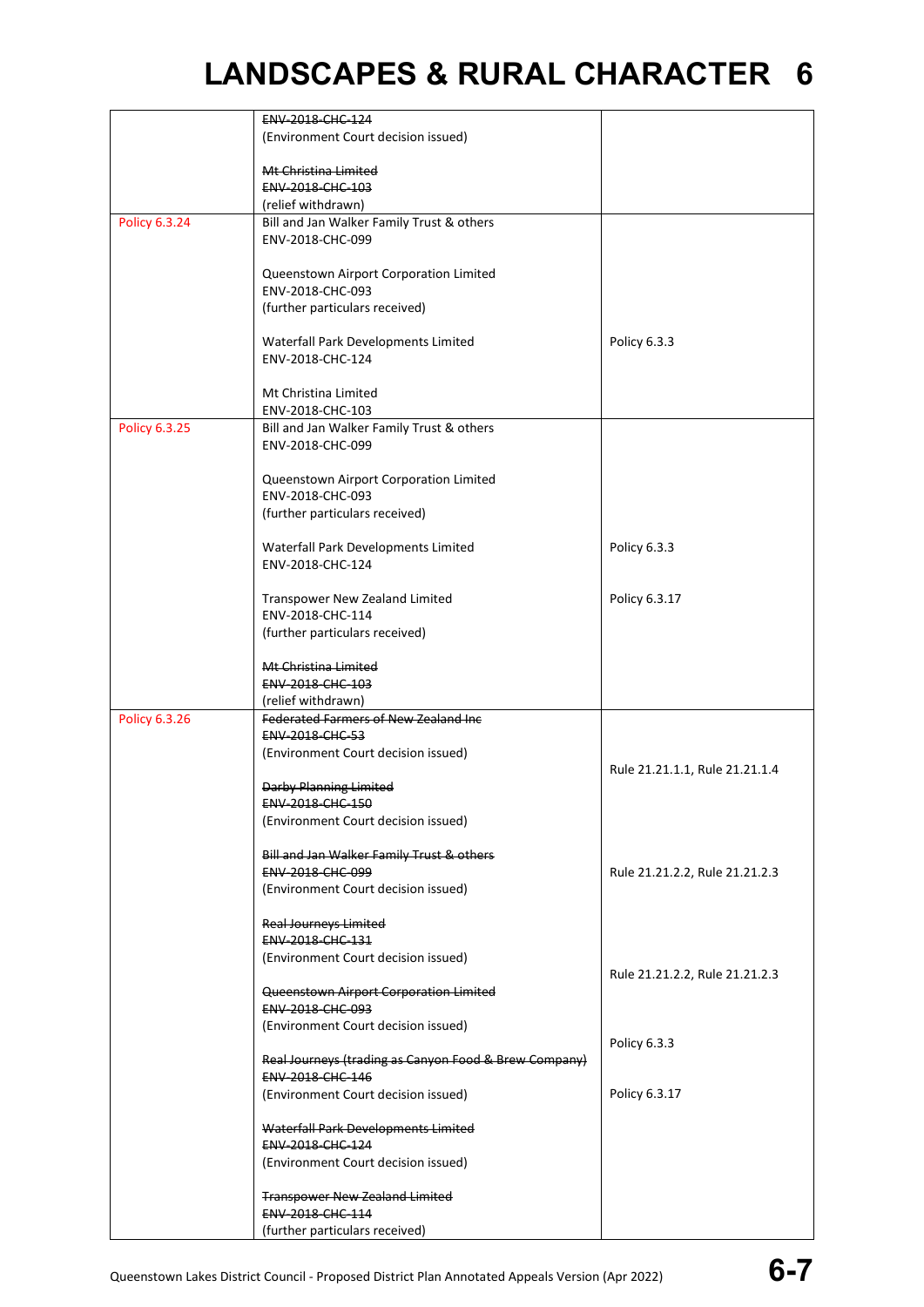|                      | (Environment Court decision issued)                                  |                                                                     |
|----------------------|----------------------------------------------------------------------|---------------------------------------------------------------------|
|                      | Mt Christina Limited                                                 |                                                                     |
|                      | ENV-2018-CHC-103                                                     |                                                                     |
|                      | (relief withdrawn)                                                   |                                                                     |
| Policy 6.3.27        | Upper Clutha Environmental Society Incorporated                      |                                                                     |
|                      | <b>ENV-2018-CHC-56</b>                                               |                                                                     |
|                      | (Environment Court decision issued)                                  |                                                                     |
|                      | <b>Darby Planning Limited</b>                                        |                                                                     |
|                      | ENV-2018-CHC-150                                                     |                                                                     |
|                      | (Environment Court decision issued)                                  |                                                                     |
|                      |                                                                      |                                                                     |
|                      | Bill and Jan Walker Family Trust & others<br>ENV-2018-CHC-099        |                                                                     |
|                      | (Environment Court decision issued)                                  | Section 6.2, Policy 6.3.3                                           |
|                      |                                                                      |                                                                     |
|                      | Waterfall Park Developments Limited                                  |                                                                     |
|                      | <b>ENV 2018 CHC 124</b>                                              |                                                                     |
|                      | (Environment Court decision issued)                                  |                                                                     |
|                      |                                                                      |                                                                     |
|                      | Mt Christina Limited<br><b>ENV 2018 CHC 103</b>                      |                                                                     |
|                      | (relief withdrawn)                                                   |                                                                     |
| <b>Policy 6.3.28</b> | Upper Clutha Environmental Society Incorporated                      |                                                                     |
|                      | <b>ENV-2018-CHC-56</b>                                               |                                                                     |
|                      | (Environment Court decision issued)                                  |                                                                     |
|                      |                                                                      |                                                                     |
|                      | Bill and Jan Walker Family Trust & others<br><b>ENV 2018 CHC 099</b> |                                                                     |
|                      | (Environment Court decision issued)                                  |                                                                     |
|                      |                                                                      | Policy 6.3.3                                                        |
|                      | Waterfall Park Developments Limited                                  |                                                                     |
|                      | ENV-2018-CHC-124                                                     |                                                                     |
|                      | (Environment Court decision issued)                                  |                                                                     |
|                      | Mt Christina Limited                                                 |                                                                     |
|                      | ENV-2018-CHC-103                                                     |                                                                     |
|                      | (relief withdrawn)                                                   |                                                                     |
| <b>Policy 6.3.29</b> | Bill and Jan Walker Family Trust & others                            |                                                                     |
|                      | <b>ENV 2018 CHC 099</b>                                              |                                                                     |
|                      | (Environment Court decision issued)                                  |                                                                     |
|                      | Waterfall Park Developments Limited                                  | Policy 6.3.3                                                        |
|                      | ENV-2018-CHC-124                                                     |                                                                     |
|                      | (Environment Court decision issued)                                  |                                                                     |
|                      |                                                                      |                                                                     |
|                      | Mt Christina Limited                                                 |                                                                     |
|                      | <b>ENV 2018 CHC 103</b>                                              |                                                                     |
| Policy 6.3.30        | (relief withdrawn)<br>Queenstown Wharves GP Limited                  |                                                                     |
|                      | ENV-2018-CHC-142                                                     | Strategic Policy 3.3.19, Policy<br>21.2.10.4, Objective<br>21.2.12, |
|                      | (consent order issued)                                               | Policy 21.2.12.7, Policy 21.2.12.8                                  |
|                      |                                                                      |                                                                     |
|                      | <b>Real Journeys Limited</b>                                         | Strategic Policy 3.3.19, Policy                                     |
|                      | <b>ENV 2018 CHC 131</b>                                              | 21.2.10.4, Policy 21.2.12.7, Policy                                 |
|                      | (consent order issued)                                               | 21.2.12.8                                                           |
|                      | Real Journeys (trading as Go Orange Limited)                         | Strategic Policy 3.3.19, Policy                                     |
|                      | ENV-2018-CHC-138                                                     | 21.2.10.4, Policy 21.2.12.7, Policy                                 |
|                      | (consent order issued)                                               | 21.2.12.8                                                           |
|                      |                                                                      |                                                                     |
| Policy 6.3.31        | Queenstown Wharves GP Limited                                        |                                                                     |
|                      | ENV-2018-CHC-142                                                     |                                                                     |
|                      | (consent order issued)                                               |                                                                     |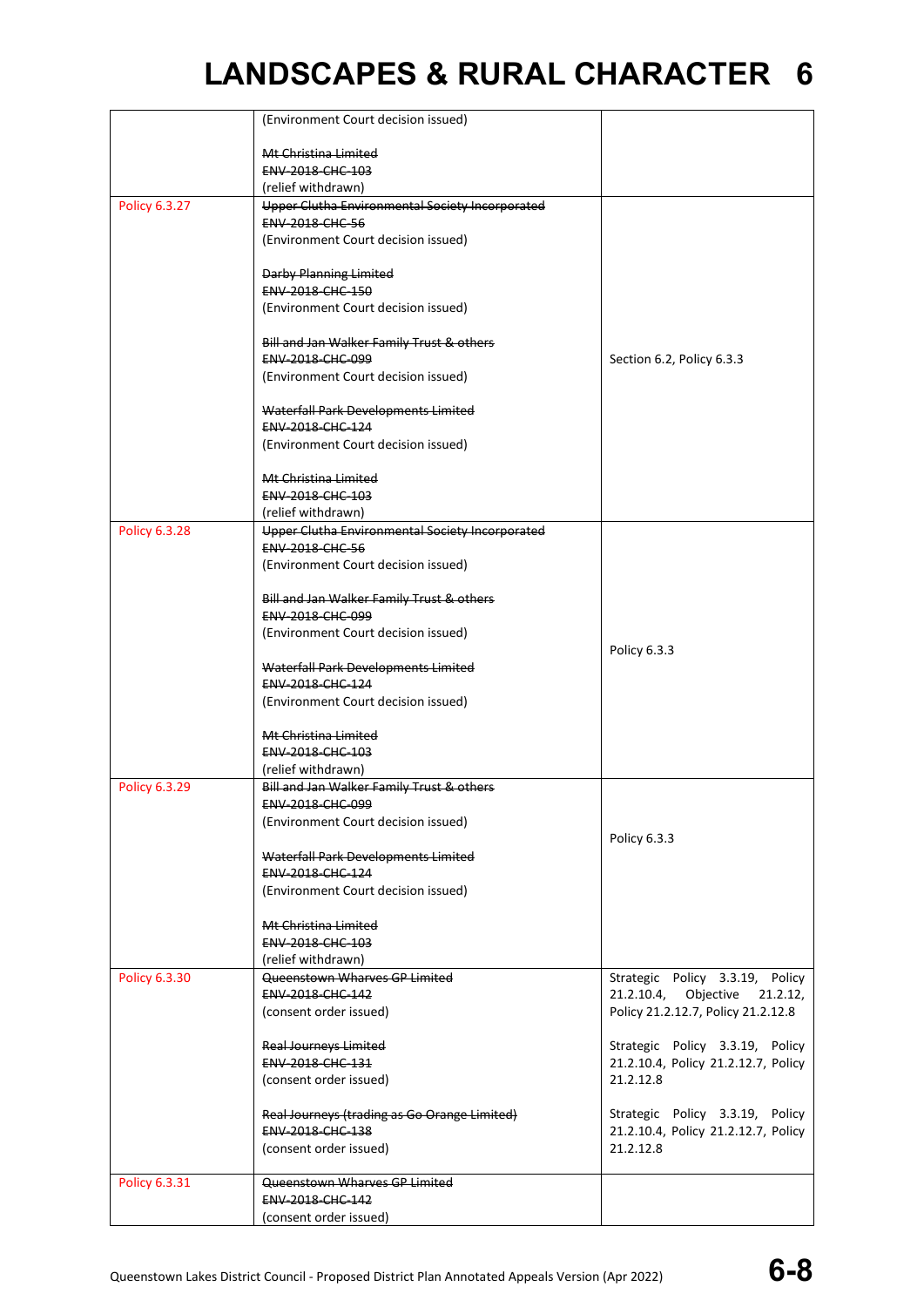|                      |                                              | Objective 21.2.12, Policy 21.2.12.8 |
|----------------------|----------------------------------------------|-------------------------------------|
|                      | <b>Real Journeys Limited</b>                 |                                     |
|                      | <b>ENV-2018-CHC-131</b>                      |                                     |
|                      | (consent order issued)                       | Objective 21.2.12, Policy 21.2.12.8 |
|                      |                                              |                                     |
|                      | Real Journeys (trading as Go Orange Limited) |                                     |
|                      | <b>ENV 2018 CHC 138</b>                      |                                     |
|                      | (consent order issued)                       |                                     |
| <b>Policy 6.3.32</b> | Queenstown Wharves GP Limited                | Policy 12.2.5.2, Policy 12.2.5.3,   |
|                      | <b>ENV-2018-CHC-142</b>                      | Policy 12.2.5.6, Objective 21.2.12, |
|                      | (consent order issued)                       | Policy 21.2.12.7, Policy 21.2.12.8  |
|                      | <b>Real Journeys Limited</b>                 |                                     |
|                      | <b>ENV-2018-CHC-131</b>                      | Policy 12.2.5.2, Policy 12.2.5.3,   |
|                      | (consent order issued)                       | Policy 12.2.5.6, Objective 21.2.12, |
|                      |                                              | Policy 21.2.12.7, Policy 21.2.12.8  |
|                      | Real Journeys (trading as Go Orange Limited) |                                     |
|                      | <b>ENV-2018-CHC-138</b>                      | Policy 12.2.5.2, Policy 12.2.5.3,   |
|                      | (consent order issued)                       | Policy 12.2.5.6, Objective 21.2.12, |
|                      |                                              | Policy 21.2.12.7, Policy 21.2.12.8  |
| Policy 6.3.33        | <b>Queenstown Wharves GP Limited</b>         | Strategic Policy 3.3.19, Policy     |
|                      | ENV-2018-CHC-142                             | 21.2.10.4, Policy 21.2.12.7, Policy |
|                      | (consent order issued)                       | 21.2.12.8                           |
|                      |                                              |                                     |
|                      | <b>Real Journeys Limited</b>                 | Strategic Policy 3.3.19, Policy     |
|                      | <b>ENV-2018-CHC-131</b>                      | 21.2.10.4, Policy 21.2.12.7, Policy |
|                      | (consent order issued)                       | 21.2.12.8                           |
|                      |                                              |                                     |
|                      | Real Journeys (trading as Go Orange Limited) | Strategic Policy 3.3.19, Policy     |
|                      | <b>ENV-2018-CHC-138</b>                      | 21.2.10.4, Policy 21.2.12.7, Policy |
|                      | (consent order issued)                       | 21.2.12.8                           |

### *This table identifies new provisions sought to be added:*

| <b>Appellant</b><br><b>Court Number</b>                                                                                          | Provision/s Sought to be Added into Chapter 6                                                                                               |
|----------------------------------------------------------------------------------------------------------------------------------|---------------------------------------------------------------------------------------------------------------------------------------------|
| Halfway Bay Lands Limited<br><b>ENV 2018 CHC 119</b><br>(relief withdrawn)                                                       | Amend the objectives and policies in chapter 6 to recognise and provide for the significant<br>benefits of tourism and associated industry. |
| Upper Clutha<br><b>Environmental Society</b><br>Incorporated<br><b>ENV-2018-CHC-56</b><br>(Environment Court<br>decision issued) | Insert new policy based on ODP policy 4.2.5.17.                                                                                             |
| Upper Clutha<br><b>Environmental Society</b><br>Incorporated<br><b>ENV-2018-CHC-56</b><br>(Environment Court<br>decision issued) | Insert new policy, based on ODP policy 5.2.1.7.                                                                                             |
| Upper Clutha<br><b>Environmental Society</b><br>Incorporated<br><b>ENV-2018-CHC-56</b><br>(Environment Court<br>decision issued) | Insert new policy, based on ODP policy 5.2.1.8.                                                                                             |
| Upper Clutha<br><b>Environmental Society</b><br>Incorporated                                                                     | Insert new policy, based on ODP objective 5.2.1.1.5.                                                                                        |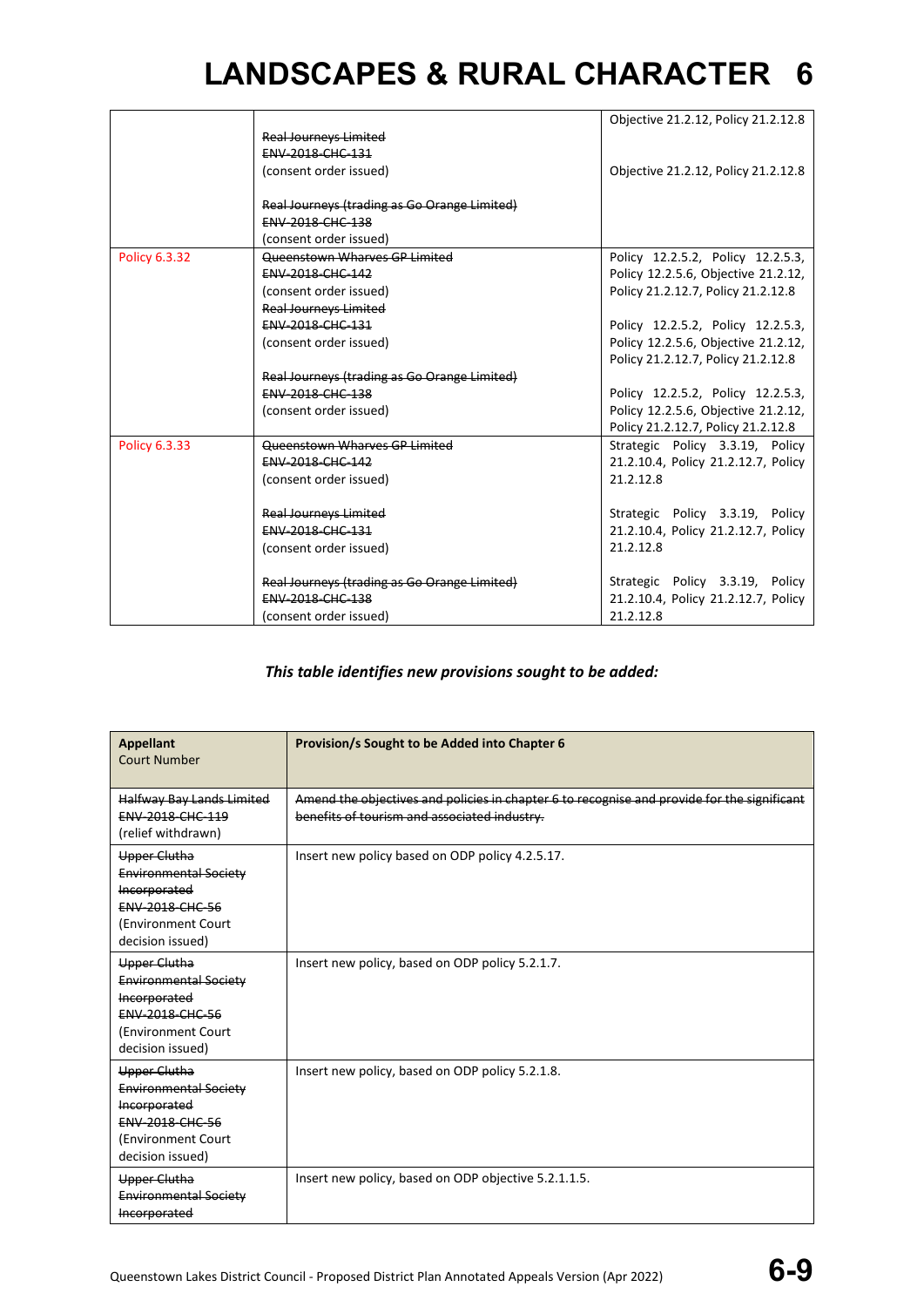| (Environment Court<br>decision issued)<br><b>Upper Clutha</b><br>Insert new policy, based on ODP policy 4.2.5.9.<br><b>Environmental Society</b><br>Incorporated<br><b>ENV-2018-CHC-56</b><br>(Environment Court<br>decision issued)<br><b>Upper Clutha</b><br>Insert new policy, based on ODP policy 4.2.5.3.<br><b>Environmental Society</b><br>Delete policy 6.3.16 as a consequence.<br>Incorporated<br><b>ENV 2018 CHC 56</b><br>(Environment Court<br>decision issued)<br><b>Upper Clutha</b><br>That the Landscape Lines shown on the ODP maps are rolled-over in their exact current<br><b>Environmental Society</b><br>form.<br>Incorporated<br><b>ENV-2018-CHC-56</b><br>(Environment Court<br>decision issued)<br>That the Landscape Lines additional to the ODP lines (ie the PDP ONL and ONF) are shown<br><b>Upper Clutha</b><br>in the PDP as dotted lines (except two locations at Dublin Bay/Mount Brown, Waterfall<br><b>Environmental Society</b><br>Hill/Waterfall Creek).<br>Incorporated<br><b>ENV-2018-CHC-56</b><br>That a note be added to all PDP maps with dotted lines, stating that solid lines are not<br>(Environment Court<br>subject to change, and dotted lines are purely indicative until their exact location has been<br>decision issued)<br>determined through the Environment Court process.<br>That in the two areas where the Society will give landscape evidence in the Court (Dublin<br><b>Upper Clutha</b><br>Bay/Mount Brown, Waterfall Hill/Waterfall Creek) the Court holds where the Landscape<br><b>Environmental Society</b><br>Lines should be situated, and that these lines then appear as solid lines in the PDP.<br>Incorporated<br><b>ENV-2018-CHC-56</b><br>(Environment Court<br>decision issued)<br>That an Upper Clutha Basin Land Use Planning Study is commissioned by Council. That<br>Upper Clutha<br>Council initiate a variation to incorporate recommendations from the Study into the PDP,<br><b>Environmental Society</b><br>in the same way as provisions in the PDP Stage 2 Wakatipu Variation are proposed to be<br>Incorporated<br>incorporated.<br><b>ENV-2018-CHC-56</b><br>(Environment Court)<br>decision issued)<br>Insert reference to Significant Electricity Distribution Infrastructure in Policies 6.3.17,<br>Aurora Energy Limited<br>ENV-2018-CHC-108<br>6.3.18, 6.3.24 and 6.3.25.<br>Insert new policy in chapter 6 which encourages the benefits of enhanced access and<br><b>Allenby Farms Limited</b><br>ENV-2018-CHC-148<br>recreation opportunities.<br>(Environment Court<br>decision issued)<br>Insert new objective/policy to recognise the benefits of specifically identifying/scheduling<br><b>Darby Planning Limited</b><br>the individual characteristics of each ONG/ONL in the District which contributes to that<br>ENV-2018-CHC-150<br>(Environment Court<br>feature/landscape being outstanding.<br>decision issued)<br><b>Darby Planning Limited</b><br>Insert exclusion from Policies $6.3.19 - 6.3.29$ for rural living zones and the Wakatipu Basin<br>ENV-2018-CHC-150<br>Lifestyle Precinct.<br>(Environment Court<br>decision issued)<br>Darby Planning Limited<br>Insert new policy as follows:<br>ENV-2018-CHC-150<br>Policy 6.3.1.xx - Recognise the distinctive character of the Wakatipu Basin and the amenity<br>(Environment Court<br>benefits of rural living development in this area.<br>decision issued) | <b>ENV-2018-CHC-56</b> |  |
|---------------------------------------------------------------------------------------------------------------------------------------------------------------------------------------------------------------------------------------------------------------------------------------------------------------------------------------------------------------------------------------------------------------------------------------------------------------------------------------------------------------------------------------------------------------------------------------------------------------------------------------------------------------------------------------------------------------------------------------------------------------------------------------------------------------------------------------------------------------------------------------------------------------------------------------------------------------------------------------------------------------------------------------------------------------------------------------------------------------------------------------------------------------------------------------------------------------------------------------------------------------------------------------------------------------------------------------------------------------------------------------------------------------------------------------------------------------------------------------------------------------------------------------------------------------------------------------------------------------------------------------------------------------------------------------------------------------------------------------------------------------------------------------------------------------------------------------------------------------------------------------------------------------------------------------------------------------------------------------------------------------------------------------------------------------------------------------------------------------------------------------------------------------------------------------------------------------------------------------------------------------------------------------------------------------------------------------------------------------------------------------------------------------------------------------------------------------------------------------------------------------------------------------------------------------------------------------------------------------------------------------------------------------------------------------------------------------------------------------------------------------------------------------------------------------------------------------------------------------------------------------------------------------------------------------------------------------------------------------------------------------------------------------------------------------------------------------------------------------------------------------------------------------------------------------------------------------------------------------------------------------------------------------------------------------------------------------------------------------------------------------------------------------------------------------|------------------------|--|
|                                                                                                                                                                                                                                                                                                                                                                                                                                                                                                                                                                                                                                                                                                                                                                                                                                                                                                                                                                                                                                                                                                                                                                                                                                                                                                                                                                                                                                                                                                                                                                                                                                                                                                                                                                                                                                                                                                                                                                                                                                                                                                                                                                                                                                                                                                                                                                                                                                                                                                                                                                                                                                                                                                                                                                                                                                                                                                                                                                                                                                                                                                                                                                                                                                                                                                                                                                                                                                       |                        |  |
|                                                                                                                                                                                                                                                                                                                                                                                                                                                                                                                                                                                                                                                                                                                                                                                                                                                                                                                                                                                                                                                                                                                                                                                                                                                                                                                                                                                                                                                                                                                                                                                                                                                                                                                                                                                                                                                                                                                                                                                                                                                                                                                                                                                                                                                                                                                                                                                                                                                                                                                                                                                                                                                                                                                                                                                                                                                                                                                                                                                                                                                                                                                                                                                                                                                                                                                                                                                                                                       |                        |  |
|                                                                                                                                                                                                                                                                                                                                                                                                                                                                                                                                                                                                                                                                                                                                                                                                                                                                                                                                                                                                                                                                                                                                                                                                                                                                                                                                                                                                                                                                                                                                                                                                                                                                                                                                                                                                                                                                                                                                                                                                                                                                                                                                                                                                                                                                                                                                                                                                                                                                                                                                                                                                                                                                                                                                                                                                                                                                                                                                                                                                                                                                                                                                                                                                                                                                                                                                                                                                                                       |                        |  |
|                                                                                                                                                                                                                                                                                                                                                                                                                                                                                                                                                                                                                                                                                                                                                                                                                                                                                                                                                                                                                                                                                                                                                                                                                                                                                                                                                                                                                                                                                                                                                                                                                                                                                                                                                                                                                                                                                                                                                                                                                                                                                                                                                                                                                                                                                                                                                                                                                                                                                                                                                                                                                                                                                                                                                                                                                                                                                                                                                                                                                                                                                                                                                                                                                                                                                                                                                                                                                                       |                        |  |
|                                                                                                                                                                                                                                                                                                                                                                                                                                                                                                                                                                                                                                                                                                                                                                                                                                                                                                                                                                                                                                                                                                                                                                                                                                                                                                                                                                                                                                                                                                                                                                                                                                                                                                                                                                                                                                                                                                                                                                                                                                                                                                                                                                                                                                                                                                                                                                                                                                                                                                                                                                                                                                                                                                                                                                                                                                                                                                                                                                                                                                                                                                                                                                                                                                                                                                                                                                                                                                       |                        |  |
|                                                                                                                                                                                                                                                                                                                                                                                                                                                                                                                                                                                                                                                                                                                                                                                                                                                                                                                                                                                                                                                                                                                                                                                                                                                                                                                                                                                                                                                                                                                                                                                                                                                                                                                                                                                                                                                                                                                                                                                                                                                                                                                                                                                                                                                                                                                                                                                                                                                                                                                                                                                                                                                                                                                                                                                                                                                                                                                                                                                                                                                                                                                                                                                                                                                                                                                                                                                                                                       |                        |  |
|                                                                                                                                                                                                                                                                                                                                                                                                                                                                                                                                                                                                                                                                                                                                                                                                                                                                                                                                                                                                                                                                                                                                                                                                                                                                                                                                                                                                                                                                                                                                                                                                                                                                                                                                                                                                                                                                                                                                                                                                                                                                                                                                                                                                                                                                                                                                                                                                                                                                                                                                                                                                                                                                                                                                                                                                                                                                                                                                                                                                                                                                                                                                                                                                                                                                                                                                                                                                                                       |                        |  |
|                                                                                                                                                                                                                                                                                                                                                                                                                                                                                                                                                                                                                                                                                                                                                                                                                                                                                                                                                                                                                                                                                                                                                                                                                                                                                                                                                                                                                                                                                                                                                                                                                                                                                                                                                                                                                                                                                                                                                                                                                                                                                                                                                                                                                                                                                                                                                                                                                                                                                                                                                                                                                                                                                                                                                                                                                                                                                                                                                                                                                                                                                                                                                                                                                                                                                                                                                                                                                                       |                        |  |
|                                                                                                                                                                                                                                                                                                                                                                                                                                                                                                                                                                                                                                                                                                                                                                                                                                                                                                                                                                                                                                                                                                                                                                                                                                                                                                                                                                                                                                                                                                                                                                                                                                                                                                                                                                                                                                                                                                                                                                                                                                                                                                                                                                                                                                                                                                                                                                                                                                                                                                                                                                                                                                                                                                                                                                                                                                                                                                                                                                                                                                                                                                                                                                                                                                                                                                                                                                                                                                       |                        |  |
|                                                                                                                                                                                                                                                                                                                                                                                                                                                                                                                                                                                                                                                                                                                                                                                                                                                                                                                                                                                                                                                                                                                                                                                                                                                                                                                                                                                                                                                                                                                                                                                                                                                                                                                                                                                                                                                                                                                                                                                                                                                                                                                                                                                                                                                                                                                                                                                                                                                                                                                                                                                                                                                                                                                                                                                                                                                                                                                                                                                                                                                                                                                                                                                                                                                                                                                                                                                                                                       |                        |  |
|                                                                                                                                                                                                                                                                                                                                                                                                                                                                                                                                                                                                                                                                                                                                                                                                                                                                                                                                                                                                                                                                                                                                                                                                                                                                                                                                                                                                                                                                                                                                                                                                                                                                                                                                                                                                                                                                                                                                                                                                                                                                                                                                                                                                                                                                                                                                                                                                                                                                                                                                                                                                                                                                                                                                                                                                                                                                                                                                                                                                                                                                                                                                                                                                                                                                                                                                                                                                                                       |                        |  |
|                                                                                                                                                                                                                                                                                                                                                                                                                                                                                                                                                                                                                                                                                                                                                                                                                                                                                                                                                                                                                                                                                                                                                                                                                                                                                                                                                                                                                                                                                                                                                                                                                                                                                                                                                                                                                                                                                                                                                                                                                                                                                                                                                                                                                                                                                                                                                                                                                                                                                                                                                                                                                                                                                                                                                                                                                                                                                                                                                                                                                                                                                                                                                                                                                                                                                                                                                                                                                                       |                        |  |
|                                                                                                                                                                                                                                                                                                                                                                                                                                                                                                                                                                                                                                                                                                                                                                                                                                                                                                                                                                                                                                                                                                                                                                                                                                                                                                                                                                                                                                                                                                                                                                                                                                                                                                                                                                                                                                                                                                                                                                                                                                                                                                                                                                                                                                                                                                                                                                                                                                                                                                                                                                                                                                                                                                                                                                                                                                                                                                                                                                                                                                                                                                                                                                                                                                                                                                                                                                                                                                       |                        |  |
|                                                                                                                                                                                                                                                                                                                                                                                                                                                                                                                                                                                                                                                                                                                                                                                                                                                                                                                                                                                                                                                                                                                                                                                                                                                                                                                                                                                                                                                                                                                                                                                                                                                                                                                                                                                                                                                                                                                                                                                                                                                                                                                                                                                                                                                                                                                                                                                                                                                                                                                                                                                                                                                                                                                                                                                                                                                                                                                                                                                                                                                                                                                                                                                                                                                                                                                                                                                                                                       |                        |  |
|                                                                                                                                                                                                                                                                                                                                                                                                                                                                                                                                                                                                                                                                                                                                                                                                                                                                                                                                                                                                                                                                                                                                                                                                                                                                                                                                                                                                                                                                                                                                                                                                                                                                                                                                                                                                                                                                                                                                                                                                                                                                                                                                                                                                                                                                                                                                                                                                                                                                                                                                                                                                                                                                                                                                                                                                                                                                                                                                                                                                                                                                                                                                                                                                                                                                                                                                                                                                                                       |                        |  |
|                                                                                                                                                                                                                                                                                                                                                                                                                                                                                                                                                                                                                                                                                                                                                                                                                                                                                                                                                                                                                                                                                                                                                                                                                                                                                                                                                                                                                                                                                                                                                                                                                                                                                                                                                                                                                                                                                                                                                                                                                                                                                                                                                                                                                                                                                                                                                                                                                                                                                                                                                                                                                                                                                                                                                                                                                                                                                                                                                                                                                                                                                                                                                                                                                                                                                                                                                                                                                                       |                        |  |
|                                                                                                                                                                                                                                                                                                                                                                                                                                                                                                                                                                                                                                                                                                                                                                                                                                                                                                                                                                                                                                                                                                                                                                                                                                                                                                                                                                                                                                                                                                                                                                                                                                                                                                                                                                                                                                                                                                                                                                                                                                                                                                                                                                                                                                                                                                                                                                                                                                                                                                                                                                                                                                                                                                                                                                                                                                                                                                                                                                                                                                                                                                                                                                                                                                                                                                                                                                                                                                       |                        |  |
|                                                                                                                                                                                                                                                                                                                                                                                                                                                                                                                                                                                                                                                                                                                                                                                                                                                                                                                                                                                                                                                                                                                                                                                                                                                                                                                                                                                                                                                                                                                                                                                                                                                                                                                                                                                                                                                                                                                                                                                                                                                                                                                                                                                                                                                                                                                                                                                                                                                                                                                                                                                                                                                                                                                                                                                                                                                                                                                                                                                                                                                                                                                                                                                                                                                                                                                                                                                                                                       |                        |  |
|                                                                                                                                                                                                                                                                                                                                                                                                                                                                                                                                                                                                                                                                                                                                                                                                                                                                                                                                                                                                                                                                                                                                                                                                                                                                                                                                                                                                                                                                                                                                                                                                                                                                                                                                                                                                                                                                                                                                                                                                                                                                                                                                                                                                                                                                                                                                                                                                                                                                                                                                                                                                                                                                                                                                                                                                                                                                                                                                                                                                                                                                                                                                                                                                                                                                                                                                                                                                                                       |                        |  |
|                                                                                                                                                                                                                                                                                                                                                                                                                                                                                                                                                                                                                                                                                                                                                                                                                                                                                                                                                                                                                                                                                                                                                                                                                                                                                                                                                                                                                                                                                                                                                                                                                                                                                                                                                                                                                                                                                                                                                                                                                                                                                                                                                                                                                                                                                                                                                                                                                                                                                                                                                                                                                                                                                                                                                                                                                                                                                                                                                                                                                                                                                                                                                                                                                                                                                                                                                                                                                                       |                        |  |
|                                                                                                                                                                                                                                                                                                                                                                                                                                                                                                                                                                                                                                                                                                                                                                                                                                                                                                                                                                                                                                                                                                                                                                                                                                                                                                                                                                                                                                                                                                                                                                                                                                                                                                                                                                                                                                                                                                                                                                                                                                                                                                                                                                                                                                                                                                                                                                                                                                                                                                                                                                                                                                                                                                                                                                                                                                                                                                                                                                                                                                                                                                                                                                                                                                                                                                                                                                                                                                       |                        |  |
|                                                                                                                                                                                                                                                                                                                                                                                                                                                                                                                                                                                                                                                                                                                                                                                                                                                                                                                                                                                                                                                                                                                                                                                                                                                                                                                                                                                                                                                                                                                                                                                                                                                                                                                                                                                                                                                                                                                                                                                                                                                                                                                                                                                                                                                                                                                                                                                                                                                                                                                                                                                                                                                                                                                                                                                                                                                                                                                                                                                                                                                                                                                                                                                                                                                                                                                                                                                                                                       |                        |  |
|                                                                                                                                                                                                                                                                                                                                                                                                                                                                                                                                                                                                                                                                                                                                                                                                                                                                                                                                                                                                                                                                                                                                                                                                                                                                                                                                                                                                                                                                                                                                                                                                                                                                                                                                                                                                                                                                                                                                                                                                                                                                                                                                                                                                                                                                                                                                                                                                                                                                                                                                                                                                                                                                                                                                                                                                                                                                                                                                                                                                                                                                                                                                                                                                                                                                                                                                                                                                                                       |                        |  |
|                                                                                                                                                                                                                                                                                                                                                                                                                                                                                                                                                                                                                                                                                                                                                                                                                                                                                                                                                                                                                                                                                                                                                                                                                                                                                                                                                                                                                                                                                                                                                                                                                                                                                                                                                                                                                                                                                                                                                                                                                                                                                                                                                                                                                                                                                                                                                                                                                                                                                                                                                                                                                                                                                                                                                                                                                                                                                                                                                                                                                                                                                                                                                                                                                                                                                                                                                                                                                                       |                        |  |
|                                                                                                                                                                                                                                                                                                                                                                                                                                                                                                                                                                                                                                                                                                                                                                                                                                                                                                                                                                                                                                                                                                                                                                                                                                                                                                                                                                                                                                                                                                                                                                                                                                                                                                                                                                                                                                                                                                                                                                                                                                                                                                                                                                                                                                                                                                                                                                                                                                                                                                                                                                                                                                                                                                                                                                                                                                                                                                                                                                                                                                                                                                                                                                                                                                                                                                                                                                                                                                       |                        |  |
|                                                                                                                                                                                                                                                                                                                                                                                                                                                                                                                                                                                                                                                                                                                                                                                                                                                                                                                                                                                                                                                                                                                                                                                                                                                                                                                                                                                                                                                                                                                                                                                                                                                                                                                                                                                                                                                                                                                                                                                                                                                                                                                                                                                                                                                                                                                                                                                                                                                                                                                                                                                                                                                                                                                                                                                                                                                                                                                                                                                                                                                                                                                                                                                                                                                                                                                                                                                                                                       |                        |  |
|                                                                                                                                                                                                                                                                                                                                                                                                                                                                                                                                                                                                                                                                                                                                                                                                                                                                                                                                                                                                                                                                                                                                                                                                                                                                                                                                                                                                                                                                                                                                                                                                                                                                                                                                                                                                                                                                                                                                                                                                                                                                                                                                                                                                                                                                                                                                                                                                                                                                                                                                                                                                                                                                                                                                                                                                                                                                                                                                                                                                                                                                                                                                                                                                                                                                                                                                                                                                                                       |                        |  |
|                                                                                                                                                                                                                                                                                                                                                                                                                                                                                                                                                                                                                                                                                                                                                                                                                                                                                                                                                                                                                                                                                                                                                                                                                                                                                                                                                                                                                                                                                                                                                                                                                                                                                                                                                                                                                                                                                                                                                                                                                                                                                                                                                                                                                                                                                                                                                                                                                                                                                                                                                                                                                                                                                                                                                                                                                                                                                                                                                                                                                                                                                                                                                                                                                                                                                                                                                                                                                                       |                        |  |
|                                                                                                                                                                                                                                                                                                                                                                                                                                                                                                                                                                                                                                                                                                                                                                                                                                                                                                                                                                                                                                                                                                                                                                                                                                                                                                                                                                                                                                                                                                                                                                                                                                                                                                                                                                                                                                                                                                                                                                                                                                                                                                                                                                                                                                                                                                                                                                                                                                                                                                                                                                                                                                                                                                                                                                                                                                                                                                                                                                                                                                                                                                                                                                                                                                                                                                                                                                                                                                       |                        |  |
|                                                                                                                                                                                                                                                                                                                                                                                                                                                                                                                                                                                                                                                                                                                                                                                                                                                                                                                                                                                                                                                                                                                                                                                                                                                                                                                                                                                                                                                                                                                                                                                                                                                                                                                                                                                                                                                                                                                                                                                                                                                                                                                                                                                                                                                                                                                                                                                                                                                                                                                                                                                                                                                                                                                                                                                                                                                                                                                                                                                                                                                                                                                                                                                                                                                                                                                                                                                                                                       |                        |  |
|                                                                                                                                                                                                                                                                                                                                                                                                                                                                                                                                                                                                                                                                                                                                                                                                                                                                                                                                                                                                                                                                                                                                                                                                                                                                                                                                                                                                                                                                                                                                                                                                                                                                                                                                                                                                                                                                                                                                                                                                                                                                                                                                                                                                                                                                                                                                                                                                                                                                                                                                                                                                                                                                                                                                                                                                                                                                                                                                                                                                                                                                                                                                                                                                                                                                                                                                                                                                                                       |                        |  |
|                                                                                                                                                                                                                                                                                                                                                                                                                                                                                                                                                                                                                                                                                                                                                                                                                                                                                                                                                                                                                                                                                                                                                                                                                                                                                                                                                                                                                                                                                                                                                                                                                                                                                                                                                                                                                                                                                                                                                                                                                                                                                                                                                                                                                                                                                                                                                                                                                                                                                                                                                                                                                                                                                                                                                                                                                                                                                                                                                                                                                                                                                                                                                                                                                                                                                                                                                                                                                                       |                        |  |
|                                                                                                                                                                                                                                                                                                                                                                                                                                                                                                                                                                                                                                                                                                                                                                                                                                                                                                                                                                                                                                                                                                                                                                                                                                                                                                                                                                                                                                                                                                                                                                                                                                                                                                                                                                                                                                                                                                                                                                                                                                                                                                                                                                                                                                                                                                                                                                                                                                                                                                                                                                                                                                                                                                                                                                                                                                                                                                                                                                                                                                                                                                                                                                                                                                                                                                                                                                                                                                       |                        |  |
|                                                                                                                                                                                                                                                                                                                                                                                                                                                                                                                                                                                                                                                                                                                                                                                                                                                                                                                                                                                                                                                                                                                                                                                                                                                                                                                                                                                                                                                                                                                                                                                                                                                                                                                                                                                                                                                                                                                                                                                                                                                                                                                                                                                                                                                                                                                                                                                                                                                                                                                                                                                                                                                                                                                                                                                                                                                                                                                                                                                                                                                                                                                                                                                                                                                                                                                                                                                                                                       |                        |  |
|                                                                                                                                                                                                                                                                                                                                                                                                                                                                                                                                                                                                                                                                                                                                                                                                                                                                                                                                                                                                                                                                                                                                                                                                                                                                                                                                                                                                                                                                                                                                                                                                                                                                                                                                                                                                                                                                                                                                                                                                                                                                                                                                                                                                                                                                                                                                                                                                                                                                                                                                                                                                                                                                                                                                                                                                                                                                                                                                                                                                                                                                                                                                                                                                                                                                                                                                                                                                                                       |                        |  |
|                                                                                                                                                                                                                                                                                                                                                                                                                                                                                                                                                                                                                                                                                                                                                                                                                                                                                                                                                                                                                                                                                                                                                                                                                                                                                                                                                                                                                                                                                                                                                                                                                                                                                                                                                                                                                                                                                                                                                                                                                                                                                                                                                                                                                                                                                                                                                                                                                                                                                                                                                                                                                                                                                                                                                                                                                                                                                                                                                                                                                                                                                                                                                                                                                                                                                                                                                                                                                                       |                        |  |
|                                                                                                                                                                                                                                                                                                                                                                                                                                                                                                                                                                                                                                                                                                                                                                                                                                                                                                                                                                                                                                                                                                                                                                                                                                                                                                                                                                                                                                                                                                                                                                                                                                                                                                                                                                                                                                                                                                                                                                                                                                                                                                                                                                                                                                                                                                                                                                                                                                                                                                                                                                                                                                                                                                                                                                                                                                                                                                                                                                                                                                                                                                                                                                                                                                                                                                                                                                                                                                       |                        |  |
|                                                                                                                                                                                                                                                                                                                                                                                                                                                                                                                                                                                                                                                                                                                                                                                                                                                                                                                                                                                                                                                                                                                                                                                                                                                                                                                                                                                                                                                                                                                                                                                                                                                                                                                                                                                                                                                                                                                                                                                                                                                                                                                                                                                                                                                                                                                                                                                                                                                                                                                                                                                                                                                                                                                                                                                                                                                                                                                                                                                                                                                                                                                                                                                                                                                                                                                                                                                                                                       |                        |  |
|                                                                                                                                                                                                                                                                                                                                                                                                                                                                                                                                                                                                                                                                                                                                                                                                                                                                                                                                                                                                                                                                                                                                                                                                                                                                                                                                                                                                                                                                                                                                                                                                                                                                                                                                                                                                                                                                                                                                                                                                                                                                                                                                                                                                                                                                                                                                                                                                                                                                                                                                                                                                                                                                                                                                                                                                                                                                                                                                                                                                                                                                                                                                                                                                                                                                                                                                                                                                                                       |                        |  |
|                                                                                                                                                                                                                                                                                                                                                                                                                                                                                                                                                                                                                                                                                                                                                                                                                                                                                                                                                                                                                                                                                                                                                                                                                                                                                                                                                                                                                                                                                                                                                                                                                                                                                                                                                                                                                                                                                                                                                                                                                                                                                                                                                                                                                                                                                                                                                                                                                                                                                                                                                                                                                                                                                                                                                                                                                                                                                                                                                                                                                                                                                                                                                                                                                                                                                                                                                                                                                                       |                        |  |
|                                                                                                                                                                                                                                                                                                                                                                                                                                                                                                                                                                                                                                                                                                                                                                                                                                                                                                                                                                                                                                                                                                                                                                                                                                                                                                                                                                                                                                                                                                                                                                                                                                                                                                                                                                                                                                                                                                                                                                                                                                                                                                                                                                                                                                                                                                                                                                                                                                                                                                                                                                                                                                                                                                                                                                                                                                                                                                                                                                                                                                                                                                                                                                                                                                                                                                                                                                                                                                       |                        |  |
|                                                                                                                                                                                                                                                                                                                                                                                                                                                                                                                                                                                                                                                                                                                                                                                                                                                                                                                                                                                                                                                                                                                                                                                                                                                                                                                                                                                                                                                                                                                                                                                                                                                                                                                                                                                                                                                                                                                                                                                                                                                                                                                                                                                                                                                                                                                                                                                                                                                                                                                                                                                                                                                                                                                                                                                                                                                                                                                                                                                                                                                                                                                                                                                                                                                                                                                                                                                                                                       |                        |  |
|                                                                                                                                                                                                                                                                                                                                                                                                                                                                                                                                                                                                                                                                                                                                                                                                                                                                                                                                                                                                                                                                                                                                                                                                                                                                                                                                                                                                                                                                                                                                                                                                                                                                                                                                                                                                                                                                                                                                                                                                                                                                                                                                                                                                                                                                                                                                                                                                                                                                                                                                                                                                                                                                                                                                                                                                                                                                                                                                                                                                                                                                                                                                                                                                                                                                                                                                                                                                                                       |                        |  |
|                                                                                                                                                                                                                                                                                                                                                                                                                                                                                                                                                                                                                                                                                                                                                                                                                                                                                                                                                                                                                                                                                                                                                                                                                                                                                                                                                                                                                                                                                                                                                                                                                                                                                                                                                                                                                                                                                                                                                                                                                                                                                                                                                                                                                                                                                                                                                                                                                                                                                                                                                                                                                                                                                                                                                                                                                                                                                                                                                                                                                                                                                                                                                                                                                                                                                                                                                                                                                                       |                        |  |
|                                                                                                                                                                                                                                                                                                                                                                                                                                                                                                                                                                                                                                                                                                                                                                                                                                                                                                                                                                                                                                                                                                                                                                                                                                                                                                                                                                                                                                                                                                                                                                                                                                                                                                                                                                                                                                                                                                                                                                                                                                                                                                                                                                                                                                                                                                                                                                                                                                                                                                                                                                                                                                                                                                                                                                                                                                                                                                                                                                                                                                                                                                                                                                                                                                                                                                                                                                                                                                       |                        |  |
|                                                                                                                                                                                                                                                                                                                                                                                                                                                                                                                                                                                                                                                                                                                                                                                                                                                                                                                                                                                                                                                                                                                                                                                                                                                                                                                                                                                                                                                                                                                                                                                                                                                                                                                                                                                                                                                                                                                                                                                                                                                                                                                                                                                                                                                                                                                                                                                                                                                                                                                                                                                                                                                                                                                                                                                                                                                                                                                                                                                                                                                                                                                                                                                                                                                                                                                                                                                                                                       |                        |  |
|                                                                                                                                                                                                                                                                                                                                                                                                                                                                                                                                                                                                                                                                                                                                                                                                                                                                                                                                                                                                                                                                                                                                                                                                                                                                                                                                                                                                                                                                                                                                                                                                                                                                                                                                                                                                                                                                                                                                                                                                                                                                                                                                                                                                                                                                                                                                                                                                                                                                                                                                                                                                                                                                                                                                                                                                                                                                                                                                                                                                                                                                                                                                                                                                                                                                                                                                                                                                                                       |                        |  |
|                                                                                                                                                                                                                                                                                                                                                                                                                                                                                                                                                                                                                                                                                                                                                                                                                                                                                                                                                                                                                                                                                                                                                                                                                                                                                                                                                                                                                                                                                                                                                                                                                                                                                                                                                                                                                                                                                                                                                                                                                                                                                                                                                                                                                                                                                                                                                                                                                                                                                                                                                                                                                                                                                                                                                                                                                                                                                                                                                                                                                                                                                                                                                                                                                                                                                                                                                                                                                                       |                        |  |
|                                                                                                                                                                                                                                                                                                                                                                                                                                                                                                                                                                                                                                                                                                                                                                                                                                                                                                                                                                                                                                                                                                                                                                                                                                                                                                                                                                                                                                                                                                                                                                                                                                                                                                                                                                                                                                                                                                                                                                                                                                                                                                                                                                                                                                                                                                                                                                                                                                                                                                                                                                                                                                                                                                                                                                                                                                                                                                                                                                                                                                                                                                                                                                                                                                                                                                                                                                                                                                       |                        |  |
|                                                                                                                                                                                                                                                                                                                                                                                                                                                                                                                                                                                                                                                                                                                                                                                                                                                                                                                                                                                                                                                                                                                                                                                                                                                                                                                                                                                                                                                                                                                                                                                                                                                                                                                                                                                                                                                                                                                                                                                                                                                                                                                                                                                                                                                                                                                                                                                                                                                                                                                                                                                                                                                                                                                                                                                                                                                                                                                                                                                                                                                                                                                                                                                                                                                                                                                                                                                                                                       |                        |  |
|                                                                                                                                                                                                                                                                                                                                                                                                                                                                                                                                                                                                                                                                                                                                                                                                                                                                                                                                                                                                                                                                                                                                                                                                                                                                                                                                                                                                                                                                                                                                                                                                                                                                                                                                                                                                                                                                                                                                                                                                                                                                                                                                                                                                                                                                                                                                                                                                                                                                                                                                                                                                                                                                                                                                                                                                                                                                                                                                                                                                                                                                                                                                                                                                                                                                                                                                                                                                                                       |                        |  |
|                                                                                                                                                                                                                                                                                                                                                                                                                                                                                                                                                                                                                                                                                                                                                                                                                                                                                                                                                                                                                                                                                                                                                                                                                                                                                                                                                                                                                                                                                                                                                                                                                                                                                                                                                                                                                                                                                                                                                                                                                                                                                                                                                                                                                                                                                                                                                                                                                                                                                                                                                                                                                                                                                                                                                                                                                                                                                                                                                                                                                                                                                                                                                                                                                                                                                                                                                                                                                                       |                        |  |
|                                                                                                                                                                                                                                                                                                                                                                                                                                                                                                                                                                                                                                                                                                                                                                                                                                                                                                                                                                                                                                                                                                                                                                                                                                                                                                                                                                                                                                                                                                                                                                                                                                                                                                                                                                                                                                                                                                                                                                                                                                                                                                                                                                                                                                                                                                                                                                                                                                                                                                                                                                                                                                                                                                                                                                                                                                                                                                                                                                                                                                                                                                                                                                                                                                                                                                                                                                                                                                       |                        |  |
| <b>Bill and Jan Walker Family</b><br>Trust & others                                                                                                                                                                                                                                                                                                                                                                                                                                                                                                                                                                                                                                                                                                                                                                                                                                                                                                                                                                                                                                                                                                                                                                                                                                                                                                                                                                                                                                                                                                                                                                                                                                                                                                                                                                                                                                                                                                                                                                                                                                                                                                                                                                                                                                                                                                                                                                                                                                                                                                                                                                                                                                                                                                                                                                                                                                                                                                                                                                                                                                                                                                                                                                                                                                                                                                                                                                                   |                        |  |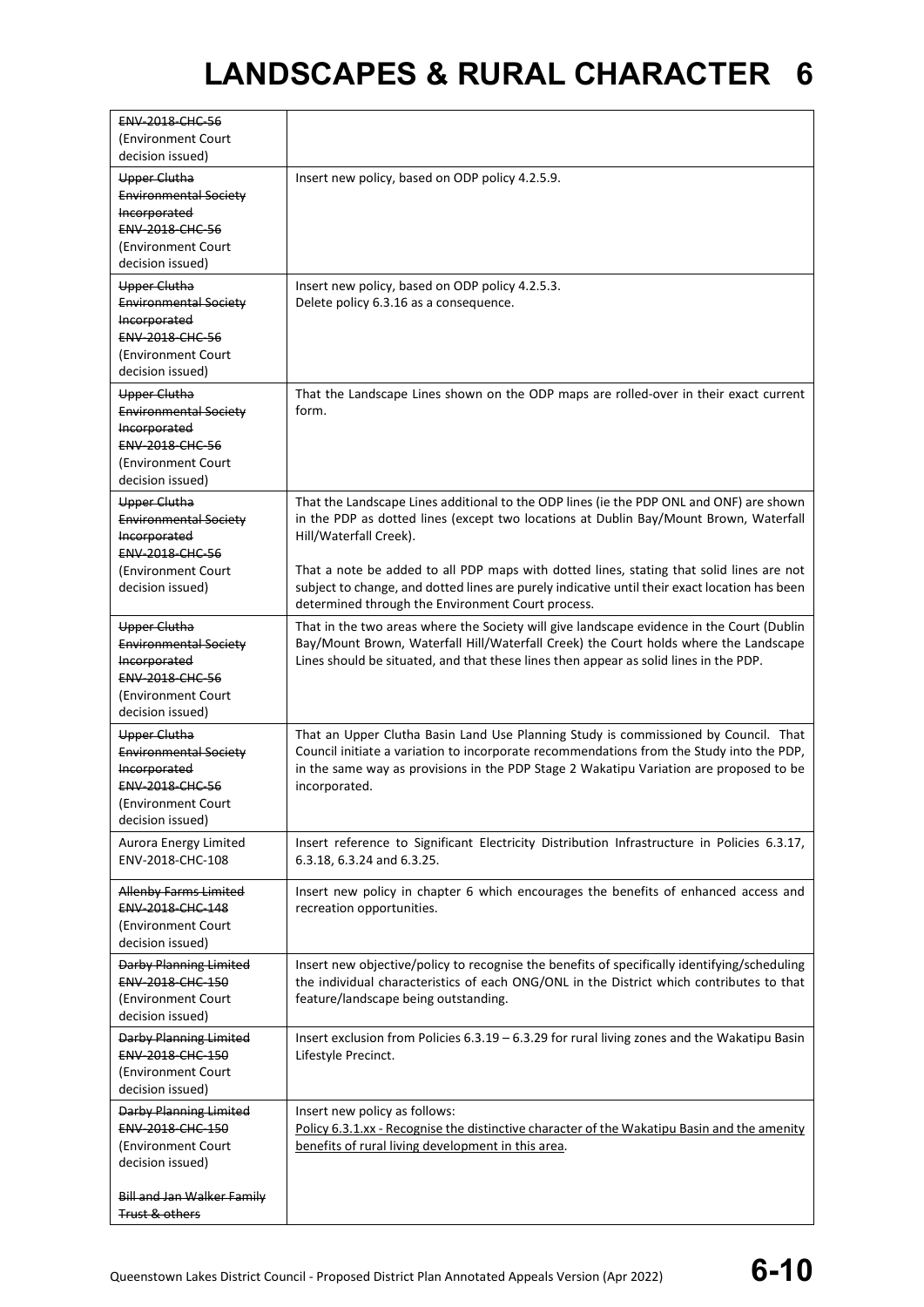| ENV-2018-CHC-099<br>(Environment Court<br>decision issued)<br><b>Waterfall Park</b><br><b>Developments Limited</b><br>ENV-2018-CHC-124<br>(Environment Court<br>decision issued) |                                                                                                                                                                                                                                                                                                                                       |
|----------------------------------------------------------------------------------------------------------------------------------------------------------------------------------|---------------------------------------------------------------------------------------------------------------------------------------------------------------------------------------------------------------------------------------------------------------------------------------------------------------------------------------|
| Queenstown Airport<br><b>Corporation Limited</b><br>ENV-2018-CHC-093                                                                                                             | Insert new policy:<br>Provide a separate regulatory regime for regionally significant infrastructure within which<br>the Outstanding Natural Feature, Outstanding Natural Landscape and Rural Character<br>Landscape categories and the policies of this chapter related to those categories do not<br>apply unless otherwise stated. |
| <b>Remarkables Park Limited</b><br>ENV-2018-CHC-126<br>(Environment Court<br>decision issued)                                                                                    | Insert new policy to recognise that retirement or reduction of farming activities may be<br>appropriate in ONLs.                                                                                                                                                                                                                      |
| <b>Queenstown Park Limited</b><br>ENV-2018-CHC-127<br>(Environment Court<br>decision issued)                                                                                     | Insert a new policy that expressly recognises that tourism activities may establish in the<br>Rural Zone.                                                                                                                                                                                                                             |
| <b>Queenstown Park Limited</b><br>ENV-2018-CHC-127<br>(Environment Court<br>decision issued)                                                                                     | Insert a new policy that expressly recognises that diversification of land use in rural area<br>can deliver environmental benefits while also maintaining or compliment rural character.                                                                                                                                              |
| Queenstown Park Limited<br><b>ENV-2018-CHC-127</b><br>(Environment Court<br>decision issued)                                                                                     | Insert a new policy that recognises that some commercial development may be<br>appropriate in the Rural Zone to support existing and proposed non-farming activities (for<br>example, food and beverage, recreation, retail and cultural activities.                                                                                  |
| Queenstown Park Limited<br>ENV-2018-CHC-127<br>(Environment Court<br>decision issued)                                                                                            | Insert a new policy as follows:<br>Tourism and associated activities may need to be located within Outstanding Natural<br>Landscapes for functional reasons.                                                                                                                                                                          |

### *This table identifies relief sought in Stage 2*

| <b>Appellant</b><br><b>Court Number</b> | <b>Relief sought</b>                                                                                                                                                            |
|-----------------------------------------|---------------------------------------------------------------------------------------------------------------------------------------------------------------------------------|
| Wakatipu Equities Ltd                   | Amend 6.2:                                                                                                                                                                      |
| ENV-2019-CHC-065                        | While aAcknowledging these rural areas have established rural living and development,<br>and that landscape character and amenity values are derived from that evolved land use |
| Lifestyle<br>Arrowtown                  | and a substantial amount of further subdivision and development has already been                                                                                                |
| <b>Retirement Village</b>               | approved in these areas, the landscape values of these areas are vulnerable to                                                                                                  |
| ENV-2019-CHC-067                        | degradation from further inappropriate subdivision and development. Areas where rural                                                                                           |
| (appeal withdrawn)                      | living development is at or is approaching the finite                                                                                                                           |
|                                         | capacity of the landscape need to be identified if the District's distinctive rural landscape                                                                                   |
| Slopehill Joint Venture                 | values are to be sustained. Areas where the landscape can accommodate further                                                                                                   |
| ENV-2019-CHC-074                        | sensitive and sympathetic rural living developments similarly need to be identified, and                                                                                        |
|                                         | development enabled where landscape character and amenity values can be maintained                                                                                              |
| MacColl D                               | or enhanced.                                                                                                                                                                    |
| ENV-2019-CHC-075                        |                                                                                                                                                                                 |
| <b>Barnhill Corporate Trustee</b>       |                                                                                                                                                                                 |
| ENV-2019-CHC-086                        |                                                                                                                                                                                 |
|                                         |                                                                                                                                                                                 |
| Morven Ferry Ltd                        |                                                                                                                                                                                 |
| ENV-2019-CHC-088                        |                                                                                                                                                                                 |
| <b>Boxer Hill Trust</b>                 | Amend notified 6.4.1.3 by reinstating the Gibbston Character Zone, Rural Lifestyle Zone,                                                                                        |
| ENV-2019-CHC-038                        | and Rural Residential Zone in the list of exemptions from assessment under the                                                                                                  |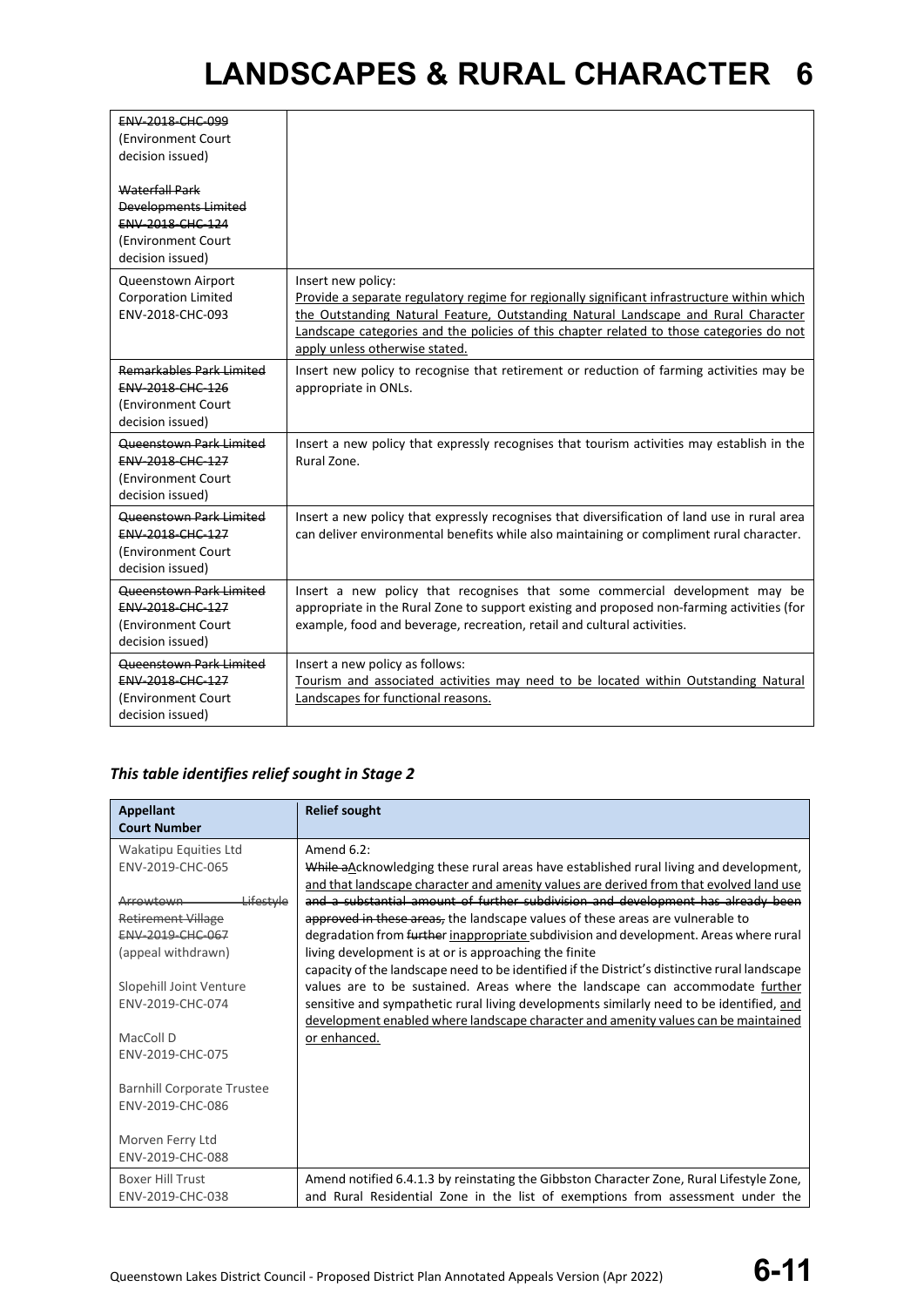| <b>Appellant</b><br><b>Court Number</b>                                                                                  | <b>Relief sought</b>                                                                                                                                                                                                                                                                                                                                                                                                                                                                                          |
|--------------------------------------------------------------------------------------------------------------------------|---------------------------------------------------------------------------------------------------------------------------------------------------------------------------------------------------------------------------------------------------------------------------------------------------------------------------------------------------------------------------------------------------------------------------------------------------------------------------------------------------------------|
|                                                                                                                          | landscape categories, and including the Wakatipu Basin Lifestyle Precinct in the list of<br>exemptions.                                                                                                                                                                                                                                                                                                                                                                                                       |
| Mt Christina Ltd<br>ENV-2019-CHC-079                                                                                     | Clarify how the policies established to manage the various landscapes of the District<br>relate to other chapters of the PDP, including to the Strategic Directions (Chapter 3), and<br>the lower order chapters relating to the zones where landscapes are a relevant issue.<br>Further consequential amendments may be required to the policies of Chapter 6 as<br>decided in Stage 1, dependent on whether or not they are considered to apply to the<br>various subzones within the rural zone.           |
| Glendhu Bay Trustees Ltd<br>ENV-2019-CHC-081                                                                             | Clarify how the policies established to manage the various landscapes of the District<br>relate to the other chapters of the PDP, including to the Strategic Directions (Chapter 3),<br>and the lower order chapters relating to the zones where landscapes are a relevant<br>issue.<br>Further consequential amendments may be required to the policies of Chapter 6 as<br>decided in Stage 1.                                                                                                               |
| Darby<br>Planning<br>Ltd<br>Partnership<br>ENV-2019-CHC-085                                                              | Clarify how the policies established to manage the various landscapes of the District<br>relate to the other chapters of the PDP, including to the Strategic Directions (Chapter 3),<br>and the lower order chapters relating to the zones where landscapes are a relevant<br>issue.<br>Further consequential amendments may be required to the policies of Chapter 6 as<br>decided in Stage 1, dependent on whether or not they are considered to apply to the<br>Wakatipu Basin and the Ski Area Sub Zones. |
| Lake Hayes Cellar Ltd<br>ENV-2019-CHC-087<br>Lake Hayes Ltd<br>ENV-2019-CHC-089                                          | Clarify how the policies established to manage the various landscapes of the District<br>relate to the other chapters of the PDP, including to the Strategic Directions (Chapter 3),<br>and the lower order chapters relating to the zones where landscapes are a relevant<br>issue.<br>Further consequential amendments may be required to the policies of Chapter 6 as<br>decided in Stage 1, dependent on whether or not they are considered to apply to the<br>Rural Zones and Wakatipu Basin.            |
| Treble Cone Investments Ltd<br>ENV-2019-CHC-091<br>Blackmans Creek No. 1 LP and<br>Soho Ski Area Ltd<br>ENV-2019-CHC-094 | Clarify how the policies established to manage the various landscapes of the District<br>relate to the other chapters of the PDP, including to the Strategic Directions (Chapter 3),<br>and the lower order chapters relating to the zones where landscapes are a relevant<br>issue.<br>Further consequential amendments may be required to the policies of Chapter 6 as<br>decided in Stage 1, dependent on whether or not they are considered to apply to the Ski<br>Area Sub Zones.                        |
| Henley Downs Farm Holdings<br>ENV-2019-CHC-095                                                                           | Clarify how the policies established to manage the various landscapes of the District<br>relate to the other chapters of the PDP, including to the Strategic Directions (Chapter 3),<br>and the lower order chapters relating to the zones where landscapes are a relevant<br>issue.<br>Further consequential amendments may be required to the policies of Chapter 6 as<br>decided in Stage 1, dependent on whether or not they are considered to apply to the<br>Open Space and Recreation Zone.            |

| <b>Chapter Title and relief sought</b>     | Appellant<br><b>Court Number</b>  | <b>Affected</b><br>Consequentially<br><b>Provisions</b> |
|--------------------------------------------|-----------------------------------|---------------------------------------------------------|
| Amend Chapter title:                       | <b>Real Journeys Limited</b>      |                                                         |
| Landscapes and Rural Environment Character | <b>ENV 2018 CHC 131</b>           |                                                         |
|                                            | decision<br>(Environment<br>Court |                                                         |
|                                            | issued)                           |                                                         |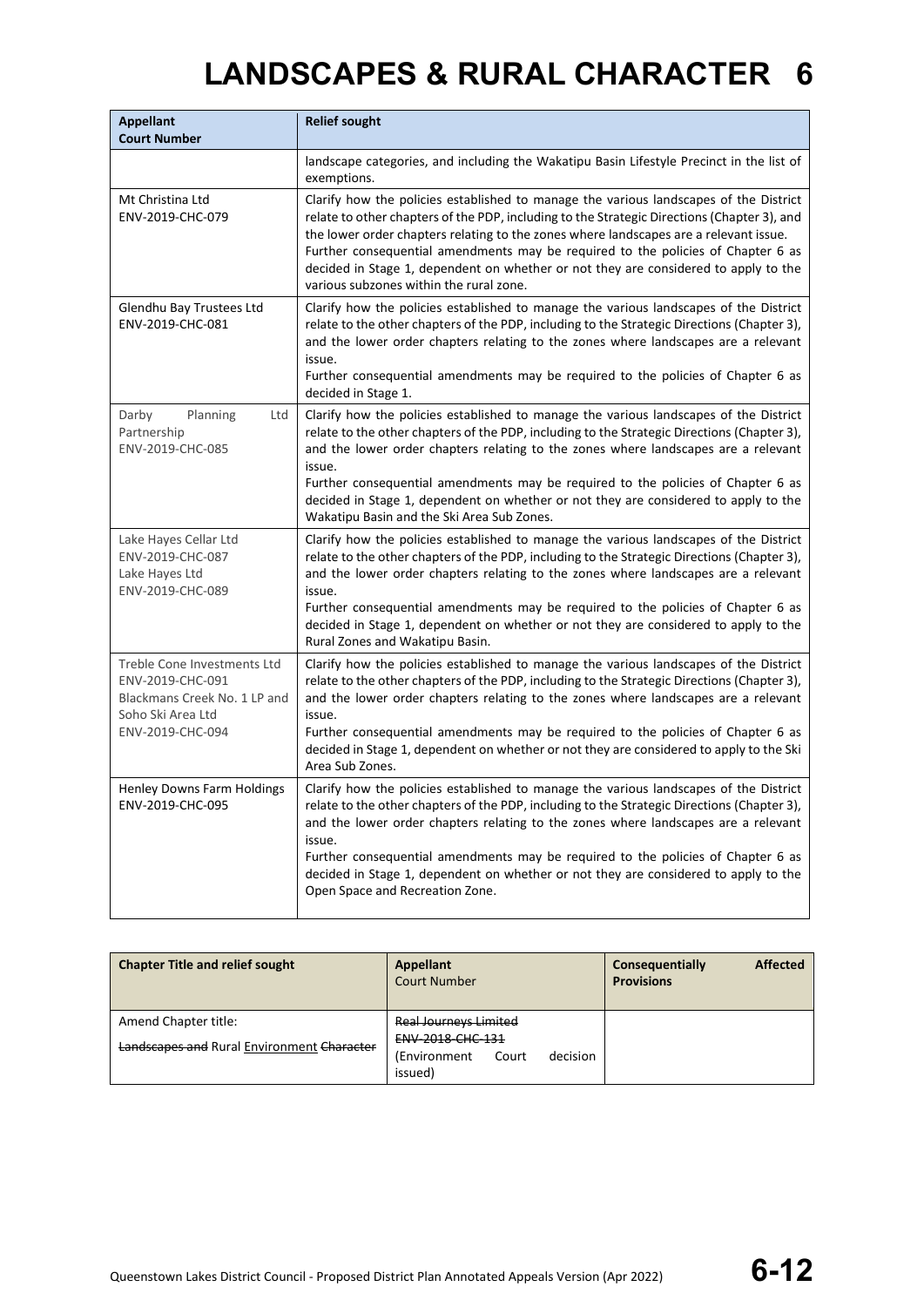*Note: the annotations in this chapter reflect the Council's interpretation of the provisions affected by appeals.*

### **6.1 Purpose**

The purpose of this Chapter is to provide greater detail as to how the landscape, particularly outside urban settlements, will be managed in order to implement the Strategic Objectives and Policies in Chapter 3. This chapter needs to be read with particular reference to the Chapter 3 Strategic Objectives and Policies, which identify the outcomes the policies in this Chapter are seeking to achieve. The relevant Chapter 3 Strategic Objectives and Policies are identified in brackets following each policy.

Landscapes have been categorised to provide greater certainty of their importance to the District, and to respond to regional policy and national legislation. Categorisations of landscapes will provide decision makers with a basis to consider the appropriateness of activities that have adverse effects on those landscapes.

### **6.1.1 Application of this Chapter**

Chapter 1 (Introduction) provides an explanation of the structure of the District Plan including the application of the strategic chapters of the District Plan applying across the Queenstown Lakes District, and the two-volume approach consisting of Volume A and Volume B.

Chapter 3 provides overarching strategic direction for the Queenstown Lakes District. The Chapter 3 Strategic Objectives and Policies are further elaborated on in Chapter 6, which provides more detailed policies for landscapes and rural character. Chapter 6 applies district wide over Volume A and Volume B land, with the application of location specific policies as set out in the chapter. The principal role of Chapters 3 to 6 collectively is to provide direction for the more detailed provisions related to zones and specific topics contained elsewhere in the District Plan.

### **6.2 Values**

The District's landscapes are of significant value to the people who live in, work in or visit the District. The District relies in a large part for its social and economic wellbeing on the quality of the landscape, open spaces and the natural and built environment. Those landscapes also have inherent values, particularly to Tangata Whenua.

The landscapes consist of a variety of landforms created by uplift and glaciations, which include mountains, ice-sculpted rock, scree slopes, moraine, fans, a variety of confined and braided river systems, valley floors and lake basins. These distinct landforms remain easily legible and strong features of the present landscape.

Indigenous vegetation also contributes to the quality of the District's landscapes. While much of the original vegetation has been modified, the colour and texture of indigenous vegetation within these landforms contribute to the distinctive identity of the District's landscapes.

The open space or open character of rural land are key elements of the landscape character that can be vulnerable to degradation from subdivision, development and non-farming activities. The prevalence of large farms and landholdings contributes to the open space and rural working character of the landscape. The predominance of open space over housing and related domestic elements is a strong determinant of the character of the District's rural landscapes.

Some rural areas, particularly those closer to the Queenstown and Wānaka urban areas and within parts of the Wakatipu Basin and Upper Clutha Basin, have an established pattern of housing on smaller landholdings. The landscape character of these areas has been modified by vehicle accesses, earthworks and vegetation planting for amenity, screening and shelter, which have reduced the open space exhibited by larger scale farming activities.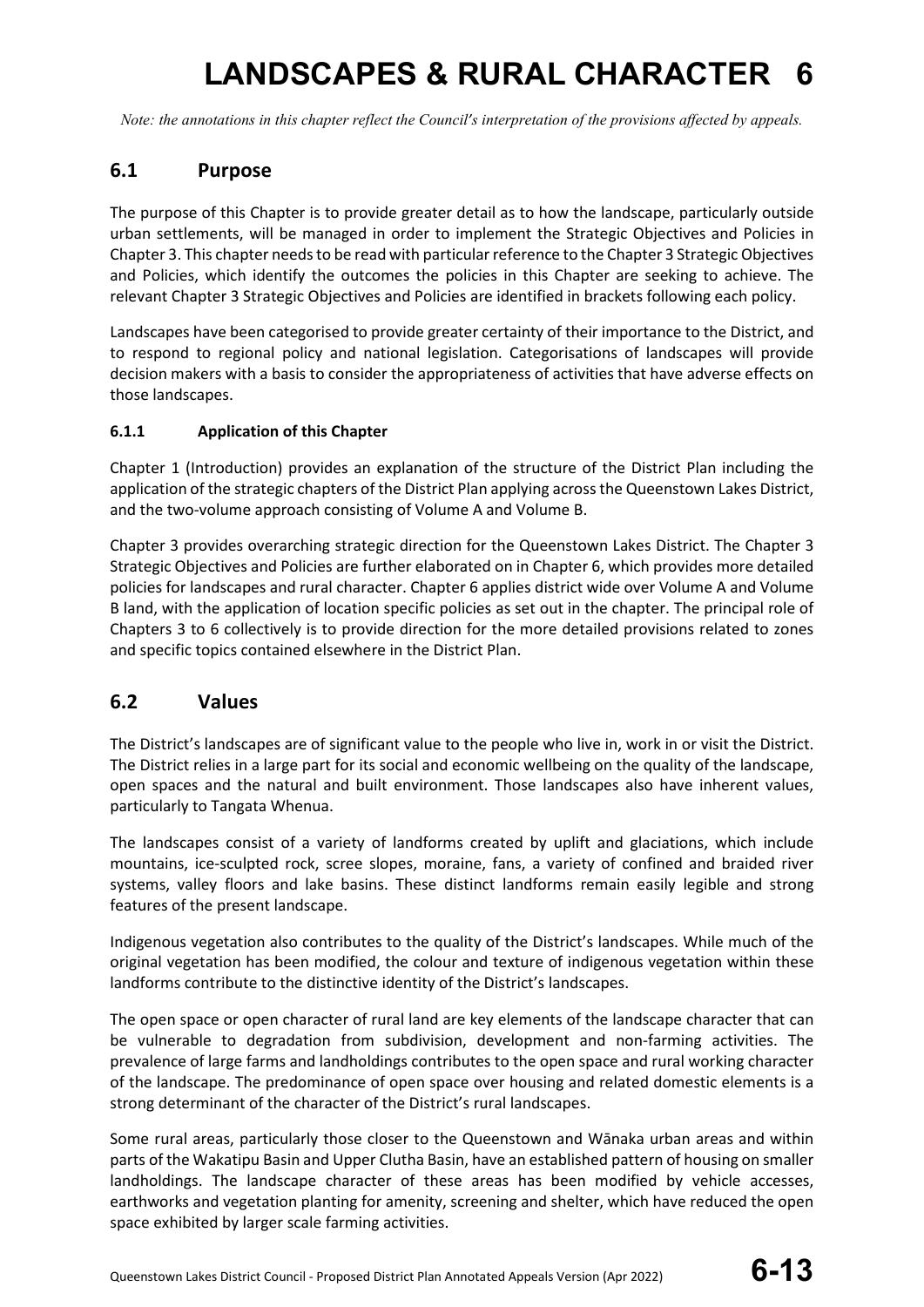While acknowledging these rural areas have established rural living and development, and a substantial amount of further subdivision and development has already been approved in these areas, the landscape values of these areas are vulnerable to degradation from further subdivision and development. Areas where rural living development is at or is approaching the finite capacity of the landscape need to be identified if the District's distinctive rural landscape values are to be sustained. Areas where the landscape can accommodate sensitive and sympathetic rural living developments similarly need to be identified.

The lakes and rivers both on their own and, when viewed as part of the distinctive landscape, are a significant element of the national and international identity of the District and provide for a wide range of amenity and recreational opportunities. They are nationally and internationally recognised as part of the reason for the District's importance as a visitor destination, as well as one of the reasons for residents to belong to the area. Managing the landscape and recreational values on the surface of lakes and rivers is an important District Plan function.

Private, commercial and public operators rely on the use, occupation of and access to lakes and rivers for a wide range of activities including recreation, commercial recreation, tourism, transport services and infrastructure. These activities could also include both temporary and permanent structures on the surface, and on the margins, of lakes and rivers.

Activities on the surface of lakes and rivers and their supporting infrastructure can have adverse effects on nature conservation values, landscape values, and navigational and congestion safety (including on other commercial operators and recreational users). New activities also have the potential to adversely affect established activities for example by detracting from the experience enjoyed by the users of existing activities and generating adverse safety effects.

| Section 6.2 Values and relief sought                                                                                                                                                                                                                                                                                                                                                                                                                                                                                                                                                                                                                                                                                            | <b>Appellant</b><br><b>Court Number</b>                                                                                                                                                                                                                                                                                     | Consequentially<br><b>Affected</b><br><b>Provisions</b>                                               |
|---------------------------------------------------------------------------------------------------------------------------------------------------------------------------------------------------------------------------------------------------------------------------------------------------------------------------------------------------------------------------------------------------------------------------------------------------------------------------------------------------------------------------------------------------------------------------------------------------------------------------------------------------------------------------------------------------------------------------------|-----------------------------------------------------------------------------------------------------------------------------------------------------------------------------------------------------------------------------------------------------------------------------------------------------------------------------|-------------------------------------------------------------------------------------------------------|
| Amend the fourth and fifth paragraphs of Section<br>6.2:<br>The open space values and open character of<br>rural land are is a key elements of the landscape<br>character that can be vulnerable to degradation<br>from subdivision, development, farming and<br>non-farming activities                                                                                                                                                                                                                                                                                                                                                                                                                                         | Upper Clutha Environmental<br>Society Incorporated<br><b>ENV-2018-CHC-56</b><br>(Environment Court decision<br>issued)                                                                                                                                                                                                      | Policy 6.3.14, Objective 21.2.1,<br>Policy 21.2.1.1                                                   |
| Some rural areas, particularly those closer to the<br>Queenstown and Wanaka urban areas and<br>within parts of the Wakatipu Basin and the<br>Upper Clutha Basin, have an established<br>pattern of housing on smaller landholdings                                                                                                                                                                                                                                                                                                                                                                                                                                                                                              |                                                                                                                                                                                                                                                                                                                             |                                                                                                       |
| Amend the sixth paragraph of Section 6.2:<br>While acknowledging these rural areas have<br>established rural living and development, and a<br>substantial amount of further subdivision and<br>development has already been approved in these<br>areas, the landscape values of these areas are<br>vulnerable to degradation from further<br>subdivision and development. Areas where rural<br>living development is at or is approaching the<br>finite capacity of the landscape need to be<br>identified if the District's distinctive rural<br>landscape values are to be sustained. Areas where<br>the landscape can accommodate sensitive and<br>sympathetic rural living developments similarly<br>need to be identified. | Soho Ski Area Ltd & Blackmans<br>Creek No. 1 LP<br>ENV-2018-CHC-104<br>(Environment Court decision<br>issued)<br>Darby Planning Limited<br><b>ENV 2018 CHC 150</b><br>(Environment Court decision<br>issued)<br>Treble-<br>Cone Investments<br>Limited<br><b>ENV 2018 CHC 107</b><br>(Environment Court decision<br>issued) | Strategic Objective 3.2.1.8, Policy<br>6.3.2. Rule<br>21.21.1.6,<br>Rule<br>21.21.2.6<br>Policy 6.3.2 |
| Amend Section 6.2 to include the following<br>wording:                                                                                                                                                                                                                                                                                                                                                                                                                                                                                                                                                                                                                                                                          |                                                                                                                                                                                                                                                                                                                             |                                                                                                       |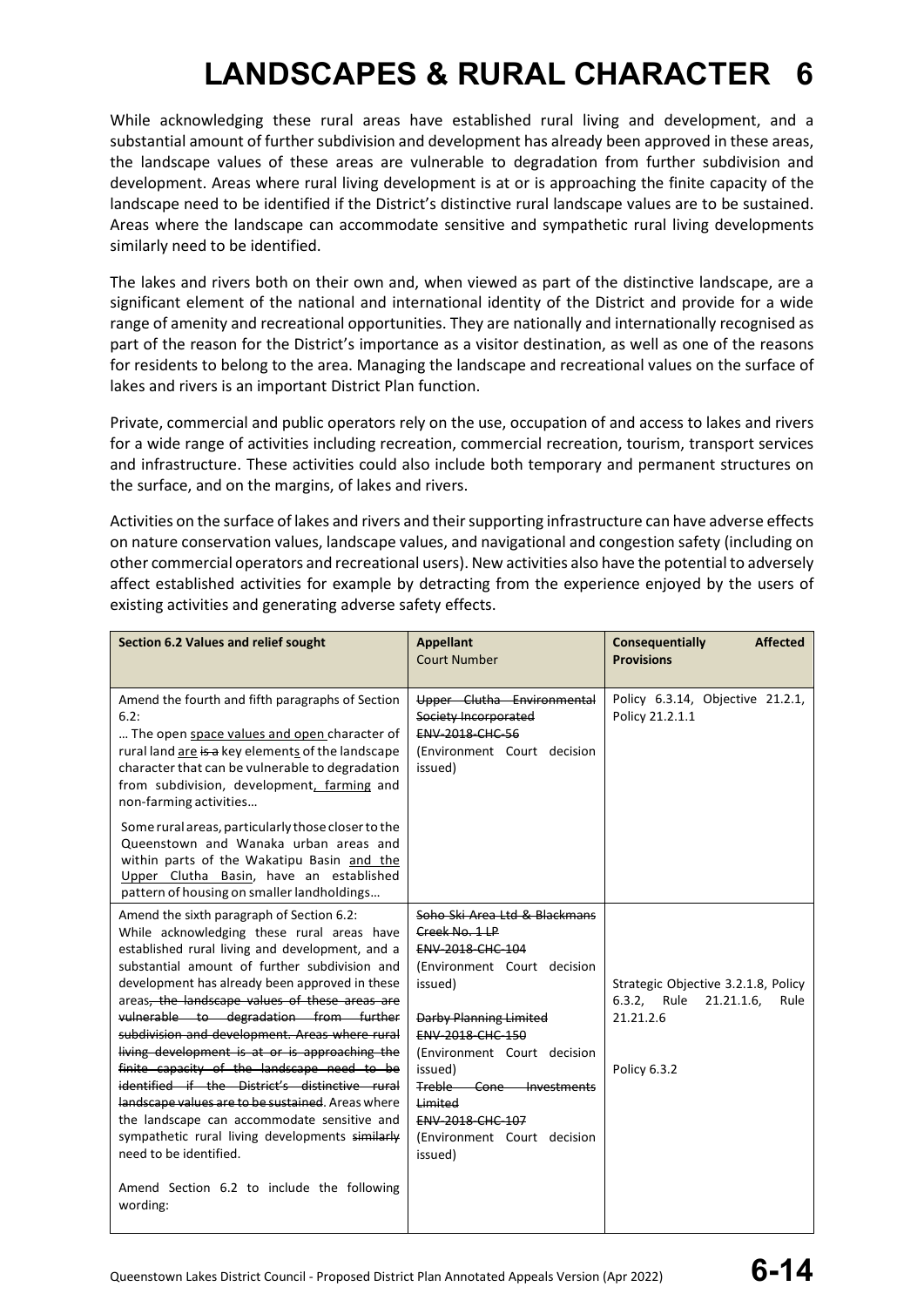| Recognise that diversification of rural land use<br>beyond historical agricultural use can provide for<br>positive social cultural and environmental<br>benefits (strategic objective 3.2.1.8).<br>Ski Area Subzones are excluded from the<br>provisions of Chapter 6 applying to outstanding<br>natural landscapes and features. These areas are<br>recognised for their significant contribution to the<br>District's economic and social wellbeing, and for<br>enhancing people's appreciation of and access to<br>the natural environment.                                                                                                                                                                                  |                                                                                                                                                                             |                                                                                                                                                                                |
|---------------------------------------------------------------------------------------------------------------------------------------------------------------------------------------------------------------------------------------------------------------------------------------------------------------------------------------------------------------------------------------------------------------------------------------------------------------------------------------------------------------------------------------------------------------------------------------------------------------------------------------------------------------------------------------------------------------------------------|-----------------------------------------------------------------------------------------------------------------------------------------------------------------------------|--------------------------------------------------------------------------------------------------------------------------------------------------------------------------------|
| Amend Section 6.2 to include the following<br>wording:<br>Recognise that diversification of rural land use<br>beyond historical agricultural use can provide for<br>positive social cultural and environmental<br>benefits (strategic objective 3.2.1.8).                                                                                                                                                                                                                                                                                                                                                                                                                                                                       | <del>Mt Christina Limited</del><br>ENV-2018-CHC-103<br>(relief withdrawn)                                                                                                   | Strategic Objective 3.2.1.8,<br>Objective 21.2.9, Policies 21.2.9.1,<br>21.2.9.2 and 21.2.9.3, Objective<br>21.2.10, Policies 21.2.10.1,<br>21.2.10.2, 21.2.10.3 and 21.2.10.4 |
| Amend the last paragraph of Section 6.2:<br>The lakes and rivers both on their own and, when<br>viewed as part of the distinctive landscape, are a<br>significant element of the national<br>and<br>international identity of the District and provide<br>for a wide range of amenity and recreational<br>opportunities.<br>They<br>are<br>nationally<br>and<br>internationally recognised as part of the reason<br>for the District's importance as a visitor<br>destination, as well as one of the reasons for<br>residents to belong to the area. Managing the<br>landscape and recreational values on the surface<br>of lakes and rivers is an important District Plan<br>function.                                         | <b>Real Journeys Limited</b><br>ENV-2018-CHC-131<br>(consent order issued)<br>Real Journeys (trading as Go<br>Orange Limited)<br>ENV-2018-CHC-138<br>(consent order issued) |                                                                                                                                                                                |
| Amend the sixth paragraph of Section 6.2:<br>While acknowledging these rural areas have<br>established rural living and development, and a<br>substantial amount of further subdivision and<br>development has already been approved in these<br>areas, the landscape values of these areas are<br>vulnerable to degradation from further<br>subdivision and development. Areas where rural<br>living development is at or is approaching the<br>finite capacity of the landscape need to be<br>identified if the District's distinctive rural<br>landscape values are to be sustained. Areas where<br>the landscape can accommodate sensitive and<br>sympathetic rural living developments similarly<br>need to be identified. | Waterfall Park Developments<br>Limited<br>ENV-2018-CHC-124<br>(Environment Court decision<br>issued)                                                                        | Rule 21.21.2.6                                                                                                                                                                 |

### **6.3 Policies**

| Section 6.3 Policies and relief sought                                                                                                                                                                                                          | Appellant<br><b>Court Number</b>                                                                                     | <b>Affected</b><br>Consequentially<br><b>Provisions</b>                                                                    |
|-------------------------------------------------------------------------------------------------------------------------------------------------------------------------------------------------------------------------------------------------|----------------------------------------------------------------------------------------------------------------------|----------------------------------------------------------------------------------------------------------------------------|
| Delete all strategic policies in proposed<br>Chapter 6 and consider replacing with<br>Section 4.2 of the Operative District Plan,<br>with minor amendments such as replacing<br>"visual amenity landscapes" with "rural<br>landscape category". | M & C Burgess<br>ENV-2018-CHC-136<br>(relief withdrawn)<br><b>SYZ Investments Limited</b><br><b>ENV 2018 CHC 130</b> | Strategic Objectives 3.2.5, 3.2.5.1<br>and 3.2.5.2, Strategic Policies<br>3.3.29, 3.3.30, 3.3.31 and<br>3.3.32, Rule 21.21 |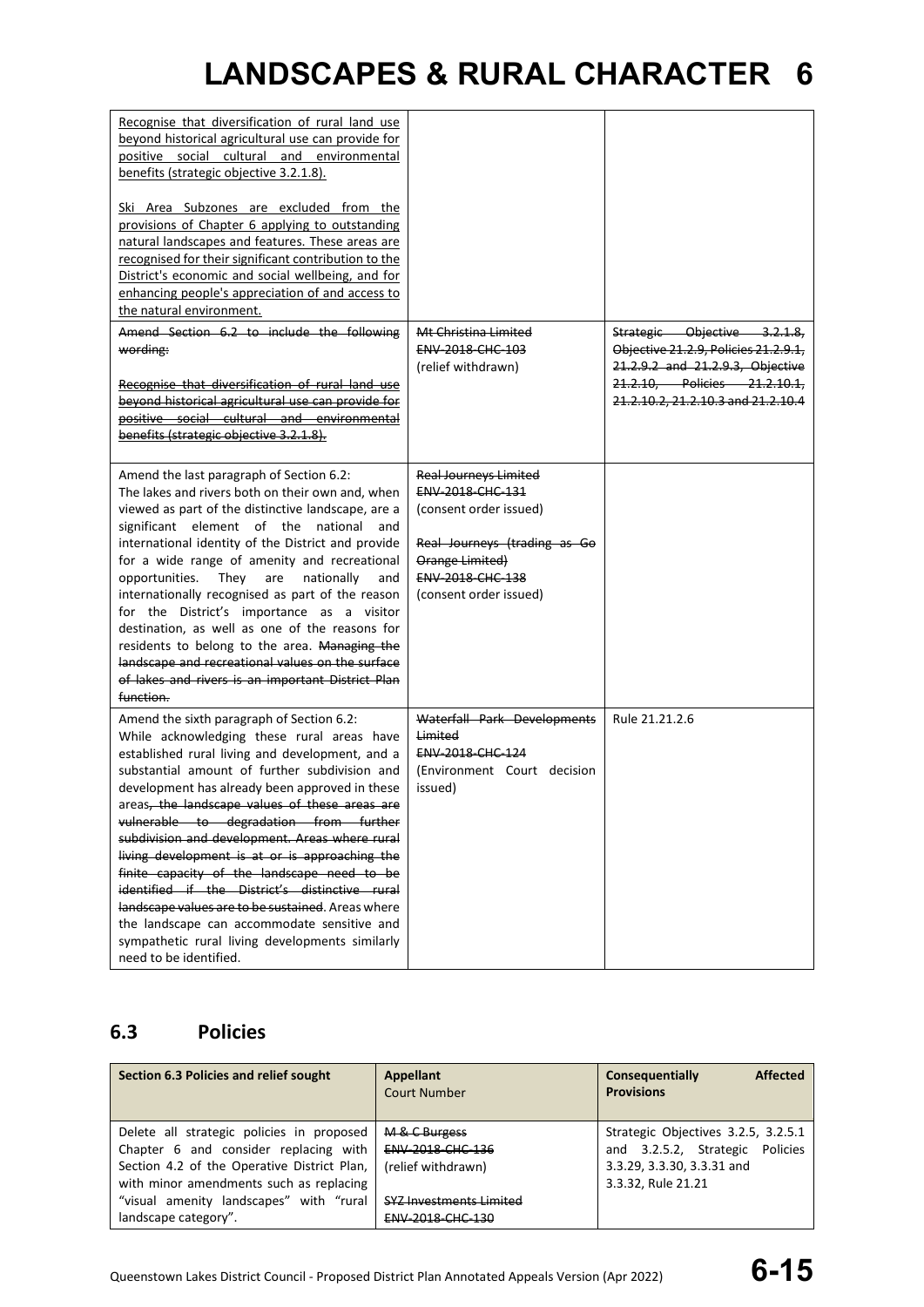| (Environment Court decision issued) |  |
|-------------------------------------|--|
|                                     |  |
|                                     |  |

#### $6.3.1$ **Rural Landscape Categorisation**

- $6.3.1.1$ Categorise the Rural Zoned landscapes in the District as:
	- a. Outstanding Natural Feature (ONF);
	- b. Outstanding Natural Landscape (ONL);
	- c. Rural Character Landscape (RCL)
	- (*SO 3.2.5 and SP 3.3.28, 3.3.32*).

| Policy 6.3.1 and relief sought                                                                                                                                                                                       | <b>Appellant</b><br><b>Court Number</b>                                                                          | Consequentially<br><b>Affected Provisions</b> |
|----------------------------------------------------------------------------------------------------------------------------------------------------------------------------------------------------------------------|------------------------------------------------------------------------------------------------------------------|-----------------------------------------------|
| If roads are to be included in landscape<br>boundaries.<br>applicable<br>classification<br>policies/objectives/rules<br>from<br>the<br>landscapes chapter should be excluded from<br>applying to roads in Chapter 6. | Seven Albert Town<br><b>Property Owners</b><br><b>ENV 2018 CHC 95</b><br>(Environment Court decision issued)     | Rule 21.21.1.4 f                              |
| Amend Policy 6.3.1:<br>Classify<br>Categorise the<br>Rural<br>Zoned<br>landscapes in the District as                                                                                                                 | Upper Clutha Environmental Society Incorporated<br><b>ENV 2018 CHC 56</b><br>(Environment Court decision issued) |                                               |

6.3.1.2 Exclude identified Ski Area Sub-Zones and the area of the Frankton Arm located to the east of the Outstanding Natural Landscape line as shown on the District Plan web mapping application from the Outstanding Natural Feature, Outstanding Natural Landscape and Rural Character Landscape categories applied to the balance of the Rural Zone and from the policies of this Chapter related to those categories. (*SO 3.1B.5 and 3.1B.6).*

| Policy 6.3.2 and relief sought                                                                                                                                                                                                                                                                                                                                                                                                                                                                                     | <b>Appellant</b><br>Court Number                                                                                                                                                                                                                                                                                           | Consequentially<br><b>Affected Provisions</b> |
|--------------------------------------------------------------------------------------------------------------------------------------------------------------------------------------------------------------------------------------------------------------------------------------------------------------------------------------------------------------------------------------------------------------------------------------------------------------------------------------------------------------------|----------------------------------------------------------------------------------------------------------------------------------------------------------------------------------------------------------------------------------------------------------------------------------------------------------------------------|-----------------------------------------------|
| Amend Policy 6.3.2:<br>Exclude identified Ski Area Sub-Zones, Rural Visitor<br>Zones, and Resort Zones and the area of the Frankton<br>Arm located to the east of the Outstanding Natural<br>Landscape line as shown on the District Plan maps<br>from the Outstanding Natural Feature, Outstanding<br>Natural Landscape and Rural Character Landscape<br>categories applied to the balance of the Rural Zone<br>and from the policies of this chapter related to those<br>categories. (3.2.1.1, 3.4.4.4, 3.3.21). | <b>Real Journeys Limited</b><br><del>ENV 2018 CHC 131</del><br>(Environment Court decision issued)<br><b>Te Anau Developments Limited</b><br>ENV-2018-CHC-106<br>(Environment Court decision issued)<br>Ngāi Tahu Tourism Limited<br>ENV-2018-CHC-134 (as<br>further<br>per<br>particulars received)<br>(relief withdrawn) |                                               |

6.3.1.3 Provide a separate regulatory regime for the Gibbston Valley (identified as the Gibbston Character Zone), Rural Residential Zone, Rural Lifestyle Zone and the Special Zones within which the Outstanding Natural Feature, Outstanding Natural Landscape and Rural Character Landscape categories and the policies of this Chapter related to those categories do not apply unless otherwise stated. (*SO 3.1B.5 and 3.1B.6).*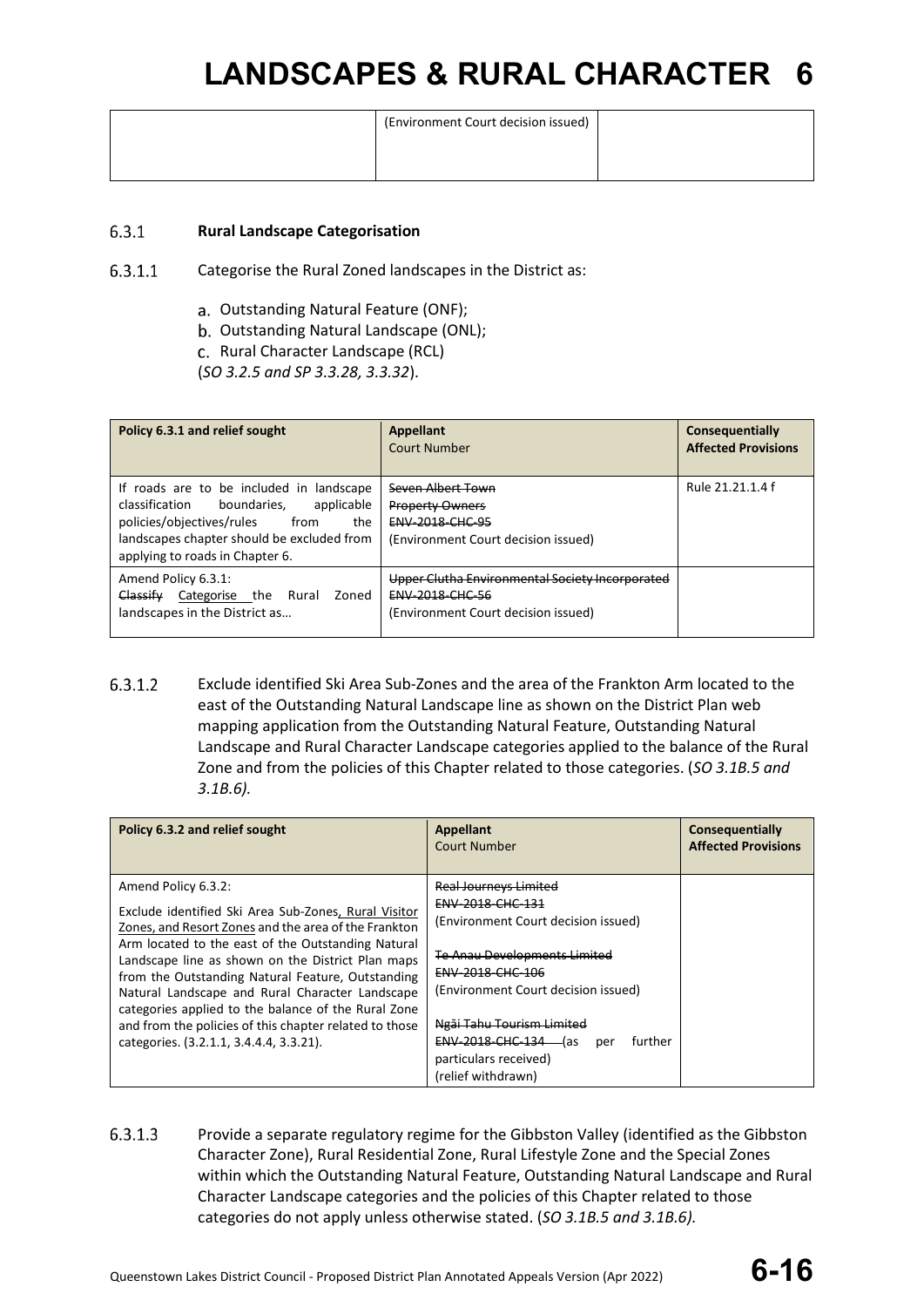| Policy 6.3.3 and relief sought                                                                                                                                                                                                                                                                                                                                                                                                                                                                                                                                              | <b>Appellant</b><br><b>Court Number</b>                                                                                                                                | Consequentially<br><b>Affected Provisions</b> |
|-----------------------------------------------------------------------------------------------------------------------------------------------------------------------------------------------------------------------------------------------------------------------------------------------------------------------------------------------------------------------------------------------------------------------------------------------------------------------------------------------------------------------------------------------------------------------------|------------------------------------------------------------------------------------------------------------------------------------------------------------------------|-----------------------------------------------|
| Amend Policy 6.3.3:<br>Provide a separate regulatory regime for<br>the Gibbston Valley (identified as the<br>Character Zone),<br>Gibbston<br>Rural<br>Residential Zone, Rural Lifestyle Zone,<br>the Wakatipu Basin Lifestyle Precinct and<br>the Special Zones within which the<br>Outstanding<br>Natural<br>Feature,<br>Outstanding Natural Landscape and<br>Rural Character Landscape categories<br>and the policies of this chapter related to<br>those categories do not apply unless<br>otherwise stated. (3.2.1.1, 3.2.1.7,<br>3.2.1.8, 3.2.5.2, 3.3.20-24, 3.3.32). | Darby Planning Limited<br><b>ENV 2018 CHC 150</b><br>(Environment Court decision issued)                                                                               |                                               |
| Amend Policy 6.3.3:<br>Provide a separate regulatory regime for<br>the Gibbston Valley (identified as the<br>Gibbston Character Zone), Rural<br>Residential Zone, Rural Lifestyle Zone<br>and the Special Zones, and Jacks Point<br>Zone within which the Outstanding<br>Natural Feature, Outstanding Natural<br>Landscape and Rural Character<br>Landscape categories and the policies of<br>this chapter related to those categories<br>do not apply unless otherwise stated.<br>$(3.2.1.1, 3.2.1.7, 3.2.1.8, 3.2.5.2, 3.3.20-$<br>24, 3.3.32                             | Coneburn Preserve Holdings Limited & Others ('Jacks Point')<br>ENV-2018-CHC-137<br>(relief withdrawn)                                                                  |                                               |
| Amend Policy 6.3.3:<br>Provide a separate regulatory regime for<br>the Gibbston Valley (identified as the<br>Character Zone),<br>Gibbston<br>Rural<br>Residential Zone, Rural Lifestyle Zone<br>and the Special Zones within which the<br>Outstanding<br>Natural<br>Feature,<br><b>Outstanding Natural</b><br>Landscape and<br>Rural Character Landscape categories<br>and the policies of this chapter related to<br>those categories do not apply unless<br>otherwise stated. (3.2.1.1, 3.2.1.7,<br>3.2.1.8, 3.2.5.2, 3.3.20-24, 3.3.32).                                 | Bill and Jan Walker Family Trust & others<br>ENV-2018-CHC-099<br>(Environment Court decision issued)<br>Mt Christina Limited<br>ENV-2018-CHC-103<br>(relief withdrawn) |                                               |
| Amend Policy 6.3.3:<br>Provide a separate regulatory regime for<br>the Gibbston Valley (identified as the<br>Character<br>Gibbston<br>Zone),<br>Rural<br>Residential Zone, Rural Lifestyle Zone,<br>the WB Precinct, and the Special Zones<br>within which the Outstanding Natural<br>Feature,<br>Outstanding<br>Natural<br>Landscape<br>and<br>Rural<br>Character<br>Landscape categories and the policies of<br>this chapter related to those categories<br>do not apply unless otherwise stated.<br>(3.2.1.1, 3.2.1.7, 3.2.1.8, 3.2.5.2, 3.3.20-<br>24, 3.3.32).         | Waterfall Park Developments Limited<br>ENV-2018-CHC-124<br>(Environment Court decision issued)                                                                         |                                               |

6.3.1.4 Provide a separate regulatory regime for the Wakatipu Basin Rural Amenity Zone, within which the Outstanding Natural Feature, Outstanding Natural Landscape and Rural Character Landscape categories and the policies of this Chapter related to those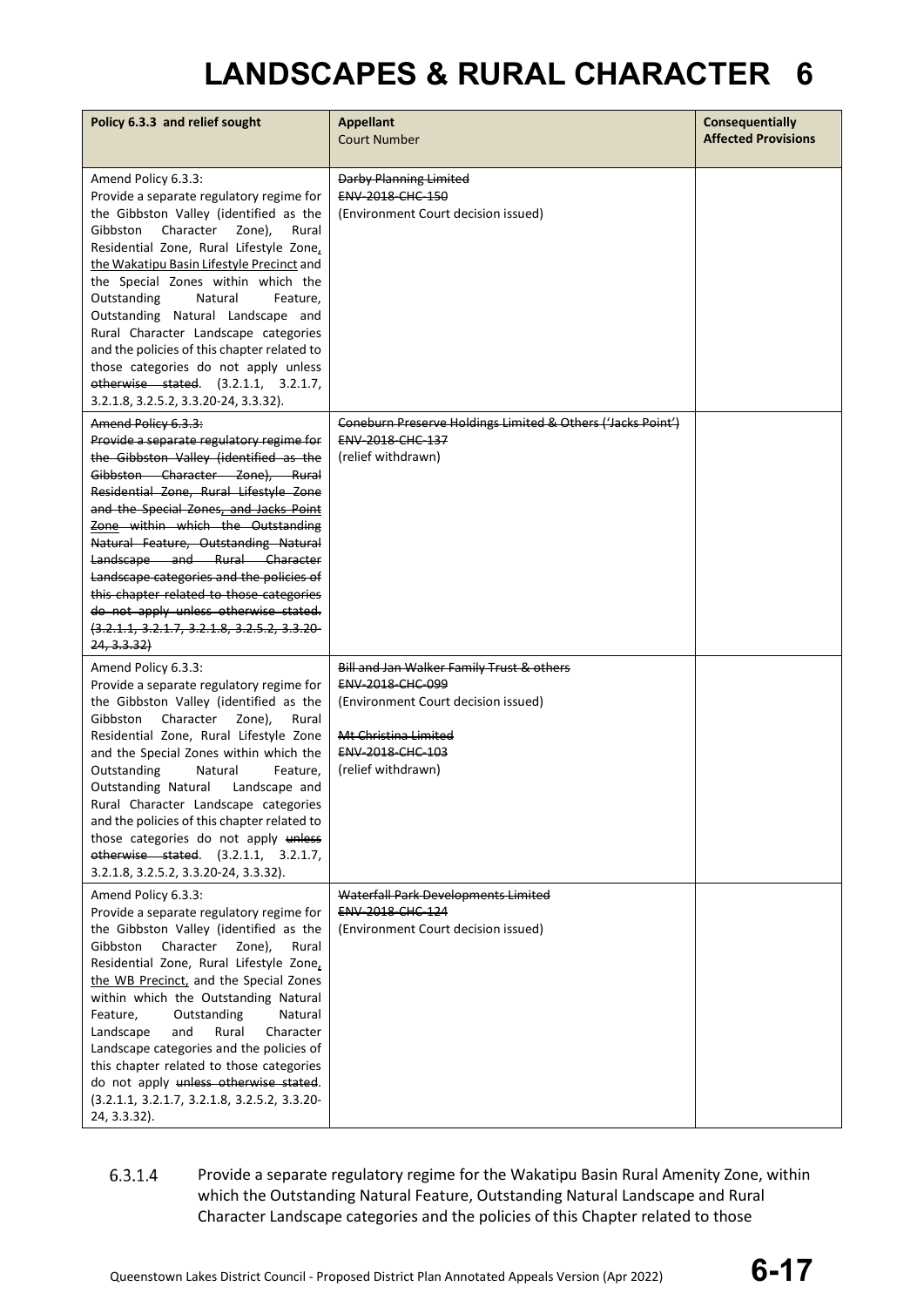categories do not apply. (*SO 3.2.1, 3.2.1.7, 3.2.1.8, 3.2.5, 3.2.5.3, 3.2.5.5, 3.2.5.6, and SP 3.3.21 – 3.3.27, 3.3.30, 3.3.31).*

6.3.1.5 Classify the Open Space and Recreation zoned land located outside the Urban Growth Boundary as Outstanding Natural Landscape, Outstanding Natural Feature or Rural Character Landscape, and provide a separate regulatory framework for the Open Space and Recreation Zones within which the remaining policies of this Chapter do not apply. (*SO 3.2.5, 3.2.5.1, 3.5.5.5, 3.2.5.7 and SP 3.3.28, 3.3.30, 3.3.32).*

#### $6.3.2$ **Managing Activities in the Rural Zone, the Gibbston Character Zone, the Rural Residential Zone and the Rural Lifestyle Zone**

 $6.3.2.1$ Avoid urban development and subdivision to urban densities in the rural zones. (*SO 3.2.2, 3.2.2.1, 3.2.5, 3.2.5.2, 3.2.5.3, 3.2.5.4, 3.2.5.5, 3.2.5.6, and SP 3.3.15*

| Policy 6.3.4 and<br>relief sought                                                           | Appellant<br><b>Court Number</b>                                                                                                                                     | <b>Consequentially Affected Provisions</b>                                                                                                                                                                                                                                                                               |
|---------------------------------------------------------------------------------------------|----------------------------------------------------------------------------------------------------------------------------------------------------------------------|--------------------------------------------------------------------------------------------------------------------------------------------------------------------------------------------------------------------------------------------------------------------------------------------------------------------------|
| Delete Policy 6.3.4                                                                         | Darby Planning Limited<br><b>ENV 2018 CHC 150</b><br>(Environment Court decision issued)<br><b>Bill and Jan Walker Family Trust &amp; others</b><br>ENV-2018-CHC-099 | Strategic Objective 3.2.2, Strategic Policies 3.3.13, 3.3.14 and<br>3.3.15, Objective 4.2.1, Policy 4.2.1.3, Policy 4.2.1.4, Policy<br>4.2.2.13, Policy 4.2.2.21, Policy 4.2.2.22<br>Strategic Objective 3.2.2, Strategic Policies 3.3.13, 3.3.14 and<br>3.3.15, Objective 4.2.1, Policy 4.2.1.3, Policy 4.2.1.4, Policy |
|                                                                                             | (Environment Court decision issued)<br>Waterfall Park Developments Limited<br><b>ENV 2018 CHC 124</b><br>(Environment Court decision issued)                         | 4.2.2.13, Policy 4.2.2.21, Policy 4.2.2.22<br>Strategic Policy 3.3.14                                                                                                                                                                                                                                                    |
| Delete Policy 6.3.4,<br>or delete the work<br>"Avoid"<br>and<br>replace<br>with<br>"Limit". | Queenstown Park Limited<br><b>ENV 2018 CHC 127</b><br>(Environment Court decision issued)                                                                            | Strategic Objective 3.2.2, Strategic Policies 3.3.13, 3.3.14 and<br>3.3.15, Objective 4.2.1, Policy 4.2.1.3, Policy 4.2.1.4, Policy<br>4.2.2.13, Policy 4.2.2.21, Policy 4.2.2.22                                                                                                                                        |

- Ensure that the location and direction of lights does not cause excessive glare and avoids  $6.3.2.2$ unnecessary degradation of views of the night sky and of landscape character, including of the sense of remoteness where it is an important part of that character. (*SO 3.2.5, 3.2.5.2, 3.2.5.3, 3.2.5.4, 3.2.5.5, 3.2.5.6, and SP 3.3.20, 3.3.23, 3.3.30, 3.3.31, 3.3.34, 3.3.35).*
- 6.3.2.3 Ensure the District's distinctive landscapes are not degraded by production forestry planting and harvesting activities. (*SO 3.2.1, 3.2.1.7, 3.2.5, 3.2.5.2, 3.2.5.3, 3.2.5.4, 3.2.5.5, 3.2.5.6, and SP 3.3.20, 3.3.21, 3.3.27, 3.3.30, 3.3.31, 3.3.34, 3.3.35).*
- 6.3.2.4 Enable continuation of the contribution low-intensity pastoral farming in the Rural Zone and viticulture in the Gibbston Character Zone on large landholdings makes to the District's landscape character. (*SO 3.2.1, 3.2.1.7, 3.2.5, 3.2.5.2, 3.2.5.3, 3.2.5.4, 3.2.5.5, 3.2.5.6, and SP 3.3.21*).

| and relief<br>6.3.7<br><b>Policy</b><br>sought | Appellant<br>Court Number                                                                | <b>Consequentially Affected Provisions</b>      |
|------------------------------------------------|------------------------------------------------------------------------------------------|-------------------------------------------------|
| Delete Policy 6.3.7                            | <b>Darby Planning Limited</b><br>ENV-2018-CHC-150<br>(Environment Court decision issued) | Section 21.1, Objective 21.2.1, Policy 21.2.1.1 |
|                                                |                                                                                          | Section 21.1, Objective 21.2.1, Policy 21.2.1.1 |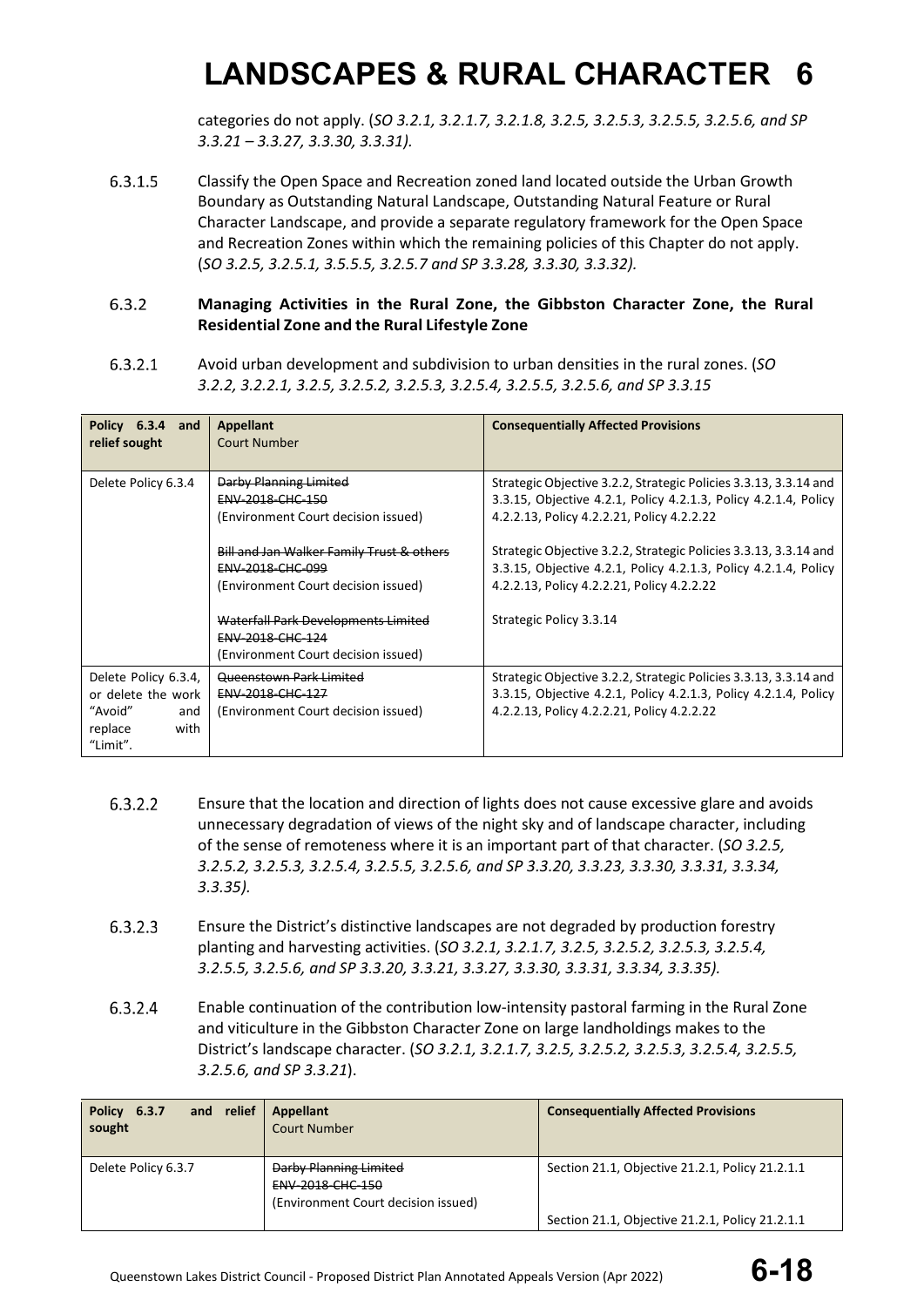|                                                                                                                                                                           | Bill and Jan Walker Family Trust & others<br>ENV-2018-CHC-099<br>(Environment Court decision issued) | Section 21.1, Objective 21.2.1, Policy 21.2.1.1 |
|---------------------------------------------------------------------------------------------------------------------------------------------------------------------------|------------------------------------------------------------------------------------------------------|-------------------------------------------------|
|                                                                                                                                                                           | Waterfall Park Developments Limited<br>ENV-2018-CHC-124<br>(Environment Court decision issued)       |                                                 |
| Delete Policy 6.3.7, or amend<br>by adding, ", and that such<br>farming activity may need to<br>be supplemented by other<br>non-farming activities<br>on<br>large sites." | Queenstown Park Limited<br>ENV-2018-CHC-127<br>(Environment Court decision issued)                   | Section 21.1, Objective 21.2.1, Policy 21.2.1.1 |

 $6.3.2.5$ Avoid indigenous vegetation clearance where it would significantly degrade the visual character and qualities of the District's distinctive landscapes. (*SO 3.2.1, 3.2.1.8, 3.2.4, 3.2.5, 3.2.5.2, 3.2.5.3, 3.2.5.4, 3.2.5.5, 3.2.5.6, and SP 3.3.30, 3.3.31, 3.3.34, 3.3.35).*

| Policy 6.3.8 and relief sought                                                                                                                                                                                                                                      | Appellant<br><b>Court Number</b>                                                                 | Consequentially<br><b>Affected Provisions</b> |
|---------------------------------------------------------------------------------------------------------------------------------------------------------------------------------------------------------------------------------------------------------------------|--------------------------------------------------------------------------------------------------|-----------------------------------------------|
| Amend policy 6.3.8:<br>Avoid, remedy or mitigate indigenous vegetation clearance where it<br>would significantly degrade the visual character and qualities of the<br>District's distinctive landscapes. (3.2.1.8, 3.2.5.1, 3.2.5.2, 3.3.19, 3.3.30,<br>$3.3.32$ ). | <b>Tungsten Mining Limited</b><br>ENV-2018-CHC-151<br>(Environment)<br>Court<br>decision issued) | Policy 33.2.1.6                               |

6.3.2.6 Encourage subdivision and development proposals to promote indigenous biodiversity protection and regeneration where the landscape values and nature conservation values would be maintained or enhanced, particularly where the subdivision or development constitutes a change in the intensity in the land use or the retirement of productive farm land. (*SO 3.2.1, 3.2.1.7, 3.2.1.8, 3.2.4, 3.2.4.1 – 3.2.4.7, 3.2.5.2, 3.2.5.3, 3.2.5.4, 3.2.5.5, 3.2.5.6, and SP 3.3.20, 3.3.30, 3.3.31, 3.3.34, 3.3.35).*

| Policy 6.3.9 and relief sought                                                                                                                                                                                                                                                                                                                                                                                                                                                                                                                                                            | <b>Appellant</b><br><b>Court Number</b>                                                                                                                                                        | <b>Consequentially</b><br><b>Affected Provisions</b> |
|-------------------------------------------------------------------------------------------------------------------------------------------------------------------------------------------------------------------------------------------------------------------------------------------------------------------------------------------------------------------------------------------------------------------------------------------------------------------------------------------------------------------------------------------------------------------------------------------|------------------------------------------------------------------------------------------------------------------------------------------------------------------------------------------------|------------------------------------------------------|
| Amend Policy 6.3.9 to also recognise benefits of development which result in<br>increased access to landscapes and recreation opportunities (or provide<br>separate policy).                                                                                                                                                                                                                                                                                                                                                                                                              | Soho Ski Area Ltd &<br>Blackmans Creek No.1 LP<br>ENV-2018-CHC-104<br>(Environment<br>Court<br>decision issued)                                                                                | Rule 21.21.3.3                                       |
| Amend policy 6.3.9:<br>Encourage subdivision and development proposals to promote access to<br>outstanding natural landscapes and outstanding natural features, and<br>increased recreation opportunities indigenous biodiversity protection and<br>regeneration where the landscape and nature conservation values would<br>be maintained or enhanced, particularly where the subdivision or<br>development constitutes a change in the intensity in the land use or the<br>retirement of productive farm land. (3.2.1.7, 3.2.4.1, 3.2.5.1, 3.2.5.2,<br>3.3.19, 3.3.20, 3.3.30, 3.3.32). | Darby Planning Limited<br>ENV-2018-CHC-150<br>(Environment<br>Court<br>decision issued)<br>Treble Cone Investments<br>Limited<br>ENV-2018-CHC-107<br>(Environment<br>Court<br>decision issued) | Rule 21.21.3.3<br>Rule 21.21.3.3                     |
| Amend policy 6.3.9:<br>Encourage subdivision and development proposals to promote indigenous<br>biodiversity protection and regeneration where the landscape and nature<br>conservation values would be maintained or enhanced <del>, particularly where</del><br>the subdivision or development constitutes a change in the intensity in the<br>land use or the retirement of productive farm land. (3.2.1.7, 3.2.4.1, 3.2.5.1,<br>3.2.5.2, 3.3.19, 3.3.20, 3.3.30, 3.3.32).                                                                                                             | <b>Real Journeys Limited</b><br>ENV-2018-CHC-131<br>(Environment<br>Court<br>decision issued)                                                                                                  |                                                      |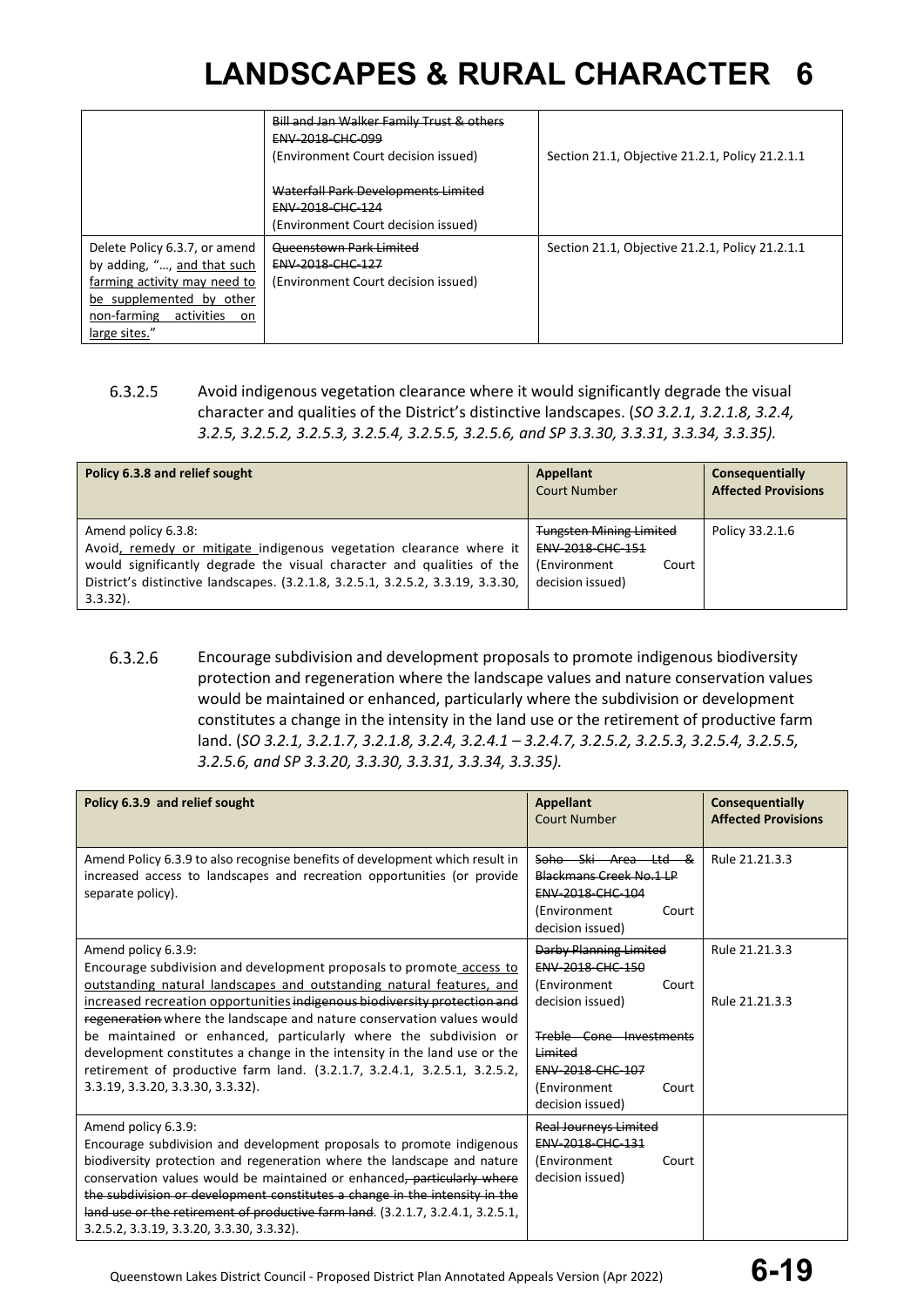$6.3.2.7$ Ensure that subdivision and development in the Outstanding Natural Landscapes and Rural Character Landscapes in proximity to an Outstanding Natural Feature or Outstanding Natural Landscape does not compromise the landscape values of that Outstanding Natural Feature or Outstanding Natural Landscape. (*SO 3.2.5, 3.2.5.2, 3.2.5.3, 3.2.5.4, 3.2.5.6, and SP 3.3.30, 3.3.31)*

| Policy 6.3.10 and relief sought                                                                                                                                                                                                                                                                                                                                                                                                                                                                                                                                                                               | <b>Appellant</b><br><b>Court Number</b>                                                                                | <b>Consequentially</b><br><b>Affected Provisions</b>       |
|---------------------------------------------------------------------------------------------------------------------------------------------------------------------------------------------------------------------------------------------------------------------------------------------------------------------------------------------------------------------------------------------------------------------------------------------------------------------------------------------------------------------------------------------------------------------------------------------------------------|------------------------------------------------------------------------------------------------------------------------|------------------------------------------------------------|
| Relocate Policy 6.3.10 to sit under the heading of "Managing Activities in<br>Outstanding Natural Landscapes and an Outstanding Natural Features";<br>renumber policy from 6.3.10 to 6.3.18; and amend Policy 6.3.10:<br>Amend Policy 6.3.10:<br>Ensure that subdivision and/or development in the Outstanding Natural<br>Landscapes and Rural Character Landscapes adjacent to Outstanding<br>Natural Features does not have more than minor adverse effects on the<br>landscape quality, natural values, character and visual amenity of the<br>relevant Outstanding Natural Feature(s). (3.2.5.1, 3.3.30). | Upper Clutha Environmental<br>Society Incorporated<br><b>ENV 2018 CHC 56</b><br>(Environment Court decision<br>issued) |                                                            |
| Amend Policy 6.3.10:<br>Ensure that subdivision and development in the Outstanding Natural<br>Landscapes and Rural Character Landscapes adjacent to Outstanding<br>Natural Features does not have more than minor inappropriate adverse<br>effects on the recognised/scheduled landscape quality, character and<br>visual amenity values of the relevant Outstanding Natural Feature(s).<br>(3.2.5.1, 3.3.30).                                                                                                                                                                                                | <b>Darby Planning Limited</b><br>ENV-2018-CHC-150<br>(Environment Court decision<br>issued)                            |                                                            |
| Amend Policy 6.3.10:<br>Ensure that Discourage subdivision and development in the Outstanding<br>Natural Landscapes and Rural Character Landscapes adjacent to<br>Outstanding Natural Features does not that area likely to have significant<br>more than minor adverse effects on the landscape quality, character and<br>visual amenity of the relevant Outstanding Natural Feature(s). (3.2.5.1,<br>$3.3.30$ ).                                                                                                                                                                                            | <b>Real Journeys Limited</b><br><b>ENV 2018 CHC 131</b><br>(Environment Court decision<br>issued)                      | Strategic Objective<br>3.2.5.1, Strategic<br>Policy 3.3.30 |
| Delete Policy 6.3.10                                                                                                                                                                                                                                                                                                                                                                                                                                                                                                                                                                                          | <b>Tungsten Mining Limited</b><br><b>ENV 2018 CHC 151</b><br>(Environment Court decision<br>issued)                    |                                                            |
| Amend Policy 6.3.10:<br>Ensure that subdivision and development in the Outstanding Natural<br>Landscapes and Rural Character Landscapes adjacent to Outstanding<br>Natural Features does not have more than minor adverse effects on the<br>landscape quality, character and visual amenity of the relevant<br>Outstanding Natural Feature(s), except where location constraints and/or<br>the nature of the infrastructure mean that this is not possible in all cases.<br>(3.2.5.1, 3.3.30).                                                                                                                | <b>Transpower New Zealand</b><br>Limited<br><b>ENV 2018 CHC 114</b><br>(Environment Court decision<br>issued)          | Policy 6.3.17                                              |

#### 6.3.2.8 Encourage any landscaping to be ecologically viable and consistent with the established character of the area. (*SO 3.2.5, 3.2.5.2, 3.2.5.3, 3.2.5.5, and SP 3.3.30, 3.3.34, 3.3.35).*

| Policy 6.3.11 and relief sought                                                                                                                                                                    | Appellant<br>Court Number                                                                                                  | Consequentially<br><b>Affected Provisions</b> |
|----------------------------------------------------------------------------------------------------------------------------------------------------------------------------------------------------|----------------------------------------------------------------------------------------------------------------------------|-----------------------------------------------|
| Amend Policy 6.3.11:<br>Encourage any landscaping to be ecologically viable and consistent with<br>rural the established character of the area. (3.2.1.8, 3.2.5.1, 3.2.5.2, 3.3.30,<br>$3.3.32$ ). | Upper Clutha<br><b>Environmental Society</b><br>Incorporated<br>ENV-2018-CHC-56<br>(Environment Court)<br>decision issued) |                                               |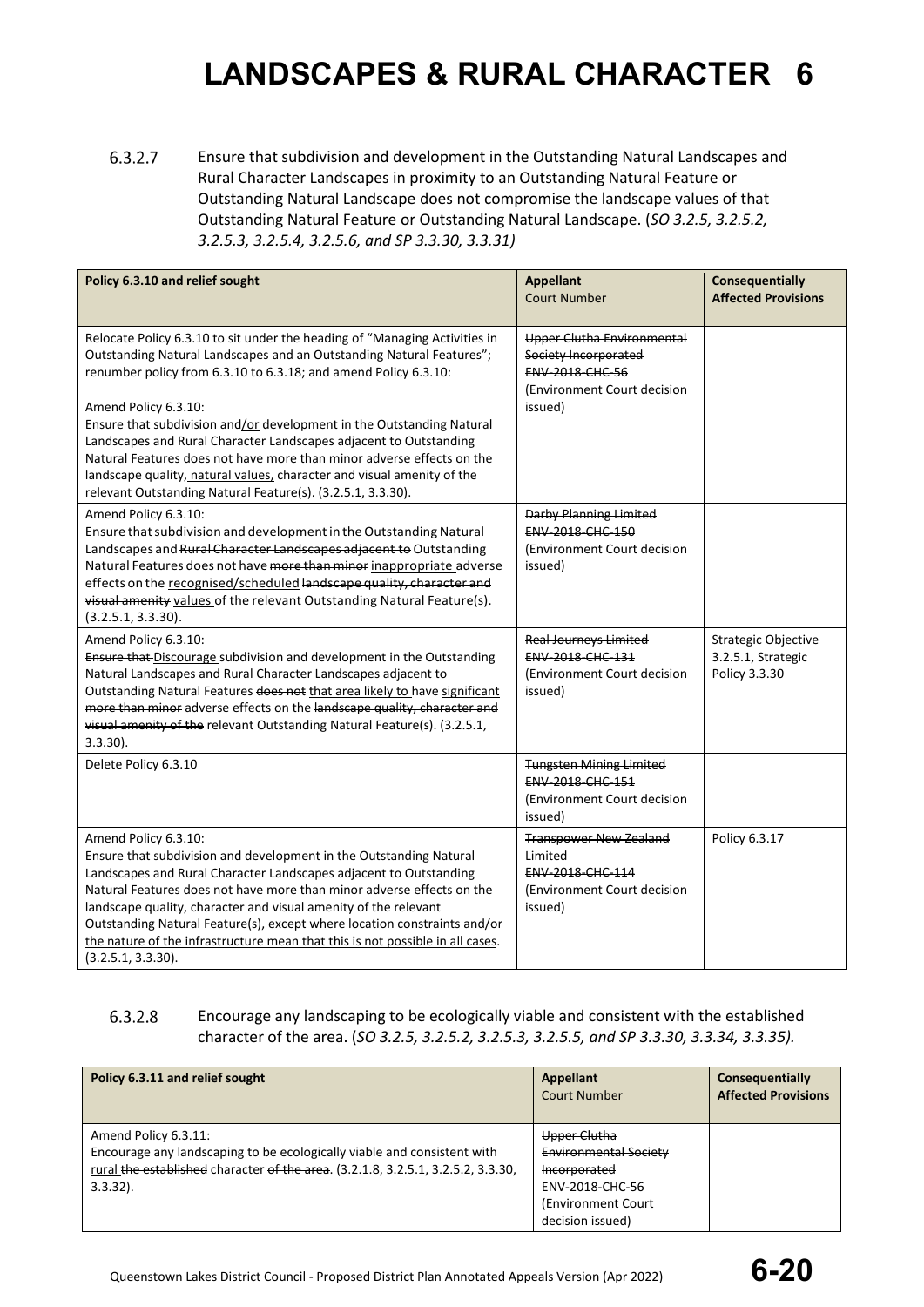#### $6.3.3$ **Managing Activities on Outstanding Natural Features and in Outstanding Natural Landscapes**

6.3.3.1 Recognise that subdivision and development is inappropriate on Outstanding Natural Features or in Outstanding Natural Landscapes unless:

- a. landscape values are protected; and
- b. in the case of any subdivision or development, all buildings and other structures and all changes to landform or other physical changes to the appearance of land will be reasonably difficult to see from beyond the boundary of the site in question.

(*SO 3.2.1, 3.2.1.7, 3.2.1.8, 3.2.5, 3.2.5.2, 3.2.5.3, 3.2.5.4 and SP 3.3.2, 3.3.23, 3.3.30, 3.3.31*)

| Policy 6.3.12 and relief sought                                                                                                                                                                                                                                                                                                                                                                                                                                                                                                                                                                                                                                                                                                              | <b>Appellant</b><br><b>Court Number</b>                                                                                                                                | <b>Consequentially Affected</b><br><b>Provisions</b>                                                                                                     |
|----------------------------------------------------------------------------------------------------------------------------------------------------------------------------------------------------------------------------------------------------------------------------------------------------------------------------------------------------------------------------------------------------------------------------------------------------------------------------------------------------------------------------------------------------------------------------------------------------------------------------------------------------------------------------------------------------------------------------------------------|------------------------------------------------------------------------------------------------------------------------------------------------------------------------|----------------------------------------------------------------------------------------------------------------------------------------------------------|
| Amend Policy 6.3.12:<br>Recognise that subdivision and development is inappropriate in<br>almost all some<br>locations within Outstanding Natural Landscapes and on<br><b>Outstanding Natural</b><br>Features, meaning successful applications will be exceptional<br>cases where the<br>landscape or feature can absorb the change and where the<br>buildings and structures and associated roading and boundary<br>changes will be reasonably difficult to see from beyond the<br>boundary of the site that is the subject of application.                                                                                                                                                                                                 | <b>Federated Farmers of New</b><br>Zealand Inc<br><b>ENV 2018 CHC 53</b><br>(Environment Court decision<br>issued)                                                     | Strategic Objective 3.2.5.1, Rule<br>21.21.1.1                                                                                                           |
| Amend Policy 6.3.12:<br>Recognise that subdivisionand where the buildings and<br>structures and associated roading and boundary changes will<br>be reasonably difficult to see from beyond the boundary of the<br>site the subject of application. (3.2.1.1, 3.2.5.1, 3.3.21, 3.3.30).                                                                                                                                                                                                                                                                                                                                                                                                                                                       | Upper Clutha Environmental<br>Society Incorporated<br><b>ENV 2018 CHC 56</b><br>(Environment Court decision<br>issued)                                                 | Rule 21.21.1.1                                                                                                                                           |
| Amend Policy 6.3.12:<br>Recognise that subdivision and development is may be<br>inappropriate in almost all locations in Outstanding Natural<br>Landscapes and on Outstanding Natural Features, meaning<br>successful applications will be exceptional cases where the<br>landscape or<br>feature can absorb the change and where the buildings and<br>structures and associated roading and boundary changes will<br>be reasonably difficult to see from highly visible beyond the<br>boundary of the site the subject of application. (3.2.1.1, 3.2.5.1,<br>3.3.21, 3.3.30).                                                                                                                                                               | <b>Allenby Farms Limited</b><br>ENV-2018-CHC-148<br>(Environment Court decision<br>issued)<br>Lesley and Jerry Burdon<br><b>ENV 2018 CHC 091</b><br>(relief withdrawn) | Strategic Objective 3.2.5.1,<br>Strategic Policy 3.3.30, Rule<br>21.21.1.1<br>Strategic Objective 3.2.5.1,<br>Strategic Policy 3.3.30, Rule<br>21.21.1.1 |
| Amend Policy 6.3.12:<br>Recognise that subdivision and development is inappropriate in<br>almost all locations in Ensure that subdivision and development<br>within Outstanding Natural Landscapes and on Outstanding<br>Natural Features, meaning successful applications will be<br>exceptional cases where the landscape or feature can absorb<br>the change protects the scheduled characteristics of that<br>landscape or feature from inappropriate development by<br>ensuring that and where the buildings and structures and<br>associated roading and boundary changes will be reasonably<br>difficult to see from public places beyond the boundary of the<br>site the subject of application. (3.2.1.1, 3.2.5.1, 3.3.21, 3.3.30). | Darby Planning Limited<br><b>ENV-2018-CHC-150</b><br>(Environment Court decision<br>issued)                                                                            | Rule 21.21.1.1                                                                                                                                           |
| Delete Policy 6.3.12                                                                                                                                                                                                                                                                                                                                                                                                                                                                                                                                                                                                                                                                                                                         | <b>Real Journeys Limited</b><br>ENV-2018-CHC-131                                                                                                                       | Strategic Objective 3.2.5.1,<br>Strategic Policy 3.3.30, Rule<br>21.21.1.1                                                                               |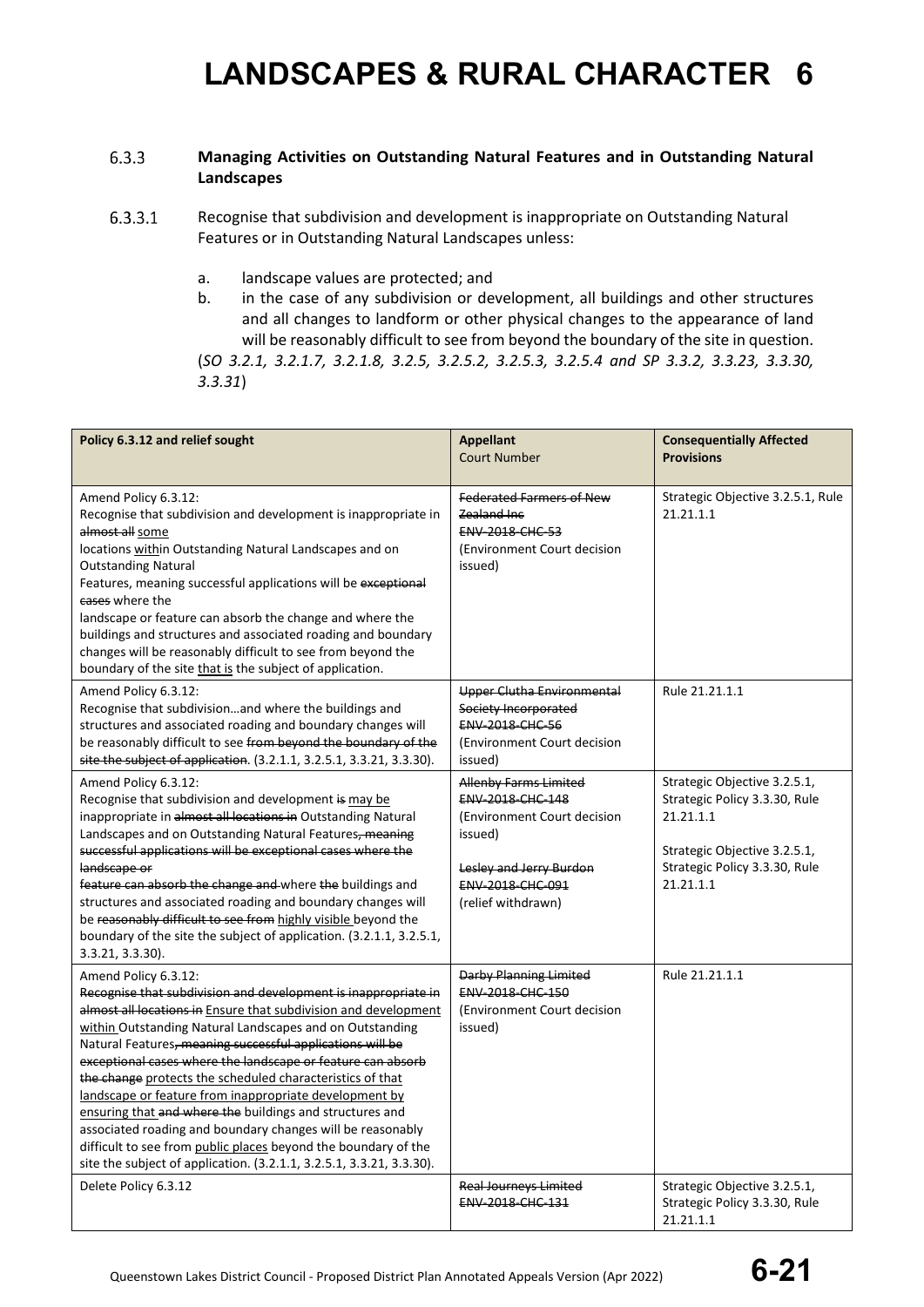|                                                                                                                                                                                                                                                                                                                                                                                                                                                                                                                                                                                                                                                                                              | (Environment Court decision<br>issued)<br>Remarkables Park Limited<br><b>ENV-2018-CHC-126</b><br>(Environment Court decision<br>issued)<br>Queenstown Park Limited<br><b>ENV 2018 CHC 127</b><br>(Environment Court decision<br>issued) | Strategic Objectives 3.2.5.1 and<br>3.2.5.2, Strategic Policy 3.3.30,<br>Rule 21.21.1.1<br>Strategic Objectives 3.2.5.1 and<br>3.2.5.2, Strategic Policy 3.3.30,<br>Rule 21.21.1.1 |
|----------------------------------------------------------------------------------------------------------------------------------------------------------------------------------------------------------------------------------------------------------------------------------------------------------------------------------------------------------------------------------------------------------------------------------------------------------------------------------------------------------------------------------------------------------------------------------------------------------------------------------------------------------------------------------------------|-----------------------------------------------------------------------------------------------------------------------------------------------------------------------------------------------------------------------------------------|------------------------------------------------------------------------------------------------------------------------------------------------------------------------------------|
| Amend Policy 6.3.12 to:<br>(A) better recognise the hierarchy and terminology set out in<br>Part 2 of the Act; and (B) give effect to the Proposed Regional<br>Policy Statement and more specifically, the land use<br>management framework established for Regionally Significant<br>Infrastructure.                                                                                                                                                                                                                                                                                                                                                                                        | Queenstown Airport<br><b>Corporation Limited</b><br>ENV-2018-CHC-093<br>(Environment Court decision<br>issued)                                                                                                                          |                                                                                                                                                                                    |
| Amend Policy 6.3.12 to remove the strong presumption against<br>subdivision or development within ONL and ONF areas.                                                                                                                                                                                                                                                                                                                                                                                                                                                                                                                                                                         | Willowridge Developments<br>Limited<br>ENV-2018-CHC-115<br>(Environment Court decision<br>issued)                                                                                                                                       | Policy 4.2.1.5, Policy 4.2.2.14,<br>Rule 21.21.1.1                                                                                                                                 |
| Amend Policy 6.3.12:<br>Recognise that successful applications for subdivision and<br>development is inappropriate in almost all locations in<br>Outstanding Natural Landscapes and on Outstanding Natural<br>Features, meaning successful applications will be exceptional<br>limited to cases where adverse effects to the landscape or<br>feature can be adequately avoided, remedied or mitigated<br>absorb the change and where the buildings and structures and<br>associated roading and boundary changes will not be visually<br>prominent be reasonably difficult to see from beyond the<br>boundary of the site the subject of application. (3.2.1.1, 3.2.5.1,<br>3.3.21, 3.3.30). | <b>Tungsten Mining Limited</b><br><b>ENV 2018 CHC 151</b><br>(Environment Court decision<br>issued)                                                                                                                                     | Strategic Objective 3.2.5.1,<br>Strategic Policy 3.3.30, Rule<br>21.21.1.1, Rule 21.21.1.4                                                                                         |
| Amend Policy 6.3.12:<br>Recognise that subdivision and development is inappropriate in<br>almost all locations in Outstanding Natural Landscapes and on<br>Outstanding Natural Features, meaning successful applications<br>will be exceptional cases where:<br>a. the landscape or feature can absorb the change and where the<br>buildings and structures and associated roading and boundary<br>changes will be reasonably difficult to see from beyond the<br>boundary of the site the subject of application; or<br>b. measures to avoid such locations are constrained by<br>functional, technical or operational needs of the National Grid<br>(3.2.1.1, 3.2.5.1, 3.3.21, 3.3.30).    | Zealand<br><b>Transpower</b><br><b>New</b><br>Limited<br>ENV-2018-CHC-114<br>further<br>particulars<br>per<br>(as<br>received)<br>(Environment Court decision<br>issued)                                                                | Policy 6.3.17                                                                                                                                                                      |

- 6.3.3.2 Ensure that the protection of Outstanding Natural Features and Outstanding Natural Landscapes includes recognition of any values relating to cultural and historic elements, geological features and matters of cultural and spiritual value to Tangata Whenua, including tōpuni and wāhi tūpuna. (*SO 3.2.3, 3.2.3.1, 3.2.5.2, 3.2.5.3, 3.2.5.4, 3.2.7.1, and SP 3.3.17, 3.3.23, 3.3.30, 3.3.31, 3.3.43, 3.3.49, 3.3.50, Chapter 5*).
- 6.3.3.3 For farming activities within Outstanding Natural Features and Outstanding Natural Landscapes:
	- a. Recognise that farming activities may modify the landscape,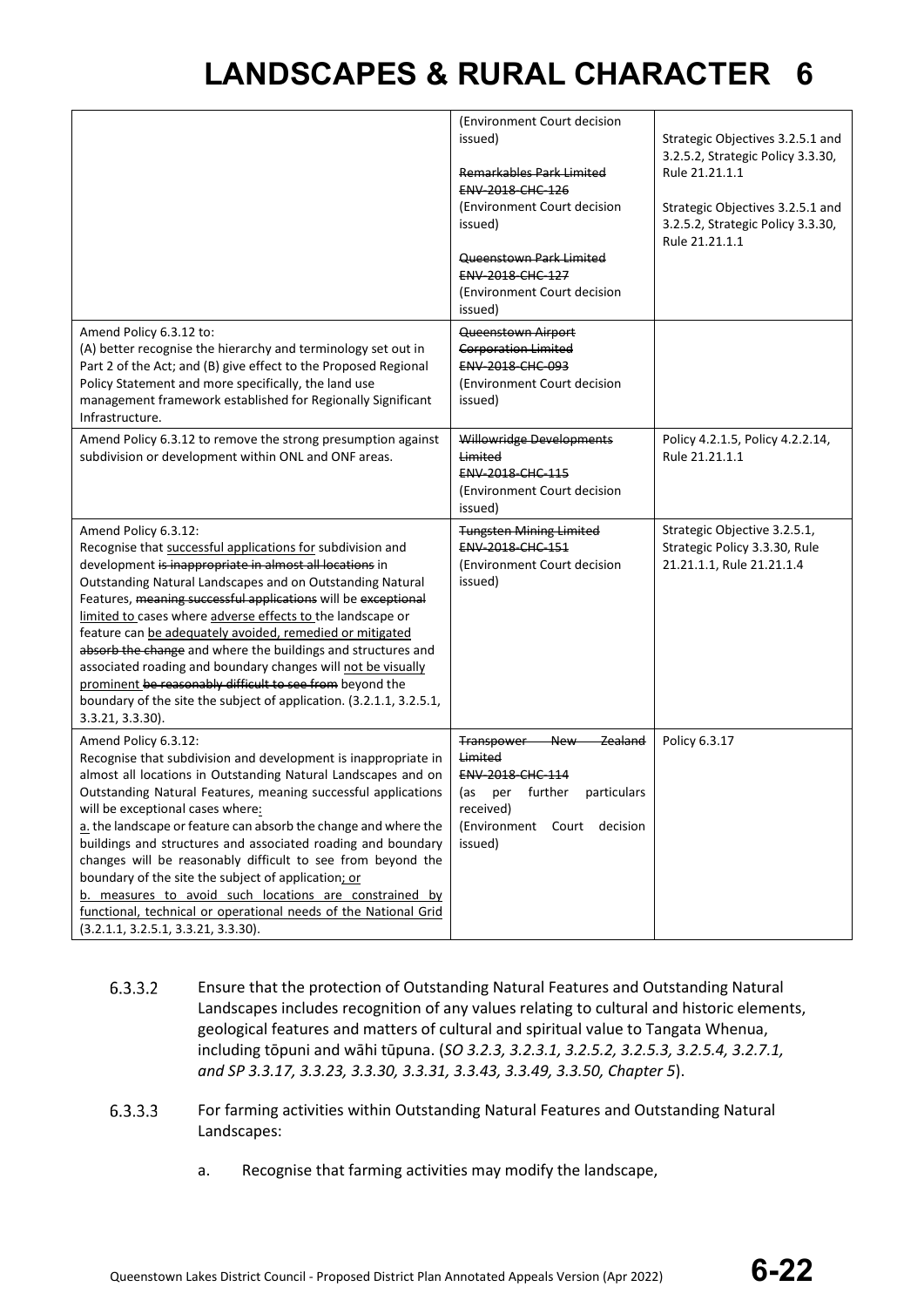b. Enable those activities in a way that is consistent with protecting the values of Outstanding Natural Features and Outstanding Natural Landscapes. (3.2.1.7, 3.2.1.8, 3.2.4.1, 3.2.5.1, 3.3.20, 3.3.30).

| Policy 6.3.14 and relief sought                                                                                                                                                                                                                                                                                                                                                                                  | <b>Appellant</b><br><b>Court Number</b>                                                                                   | <b>Consequentially Affected</b><br><b>Provisions</b>                                                                                                                      |
|------------------------------------------------------------------------------------------------------------------------------------------------------------------------------------------------------------------------------------------------------------------------------------------------------------------------------------------------------------------------------------------------------------------|---------------------------------------------------------------------------------------------------------------------------|---------------------------------------------------------------------------------------------------------------------------------------------------------------------------|
| Amend Policy 6.3.14:<br>Recognise that large parts of the District's Outstanding Natural<br>Landscapes include working farms and accept that viable<br>farming involves farming activities that may modify the landscape,<br>providing the quality and character of the Outstanding Natural<br>Landscape is not adversely affected. (3.2.1.7, 3.2.1.8, 3.2.4.1,<br>3.2.5.1, 3.3.20, 3.3.30).                     | Upper Clutha Environmental<br>Society Incorporated<br>ENV-2018-CHC-56                                                     |                                                                                                                                                                           |
| Delete Policy 6.3.14.                                                                                                                                                                                                                                                                                                                                                                                            | Allenby Farms Limited<br>ENV-2018-CHC-148<br>Lesley and Jerry Burdon<br>ENV-2018-CHC-091<br>(relief withdrawn)            | Section 21.1, Objective 21.2.1,<br>Policy 21.2.1.10, Policy<br>21.2.1.11, Objective 21.2.9,<br>Policy 21.2.9.1, Policy 21.2.9.2,<br>Policy 21.2.9.3, Objective<br>21.2.10 |
| Amend Policy 6.3.14:<br>Recognise that large parts of the District's Outstanding Natural<br>Landscapes include working farms and accept that viable<br>farming involves activities that may modify the landscape,<br>providing the quality and overall character of the Outstanding<br>Natural Landscape is not inappropriately adversely affected.<br>$(3.2.1.7, 3.2.1.8, 3.2.4.1, 3.2.5.1, 3.3.20, 3.3.30).$   | Darby Planning Limited<br>ENV-2018-CHC-150                                                                                | Section 21.1, Objective 21.2.1,<br>Policy 21.2.1.10, Policy<br>21.2.1.11, Objective 21.2.9,<br>Policy 21.2.9.1, Policy 21.2.9.2,<br>Policy 21.2.9.3, Objective<br>21.2.10 |
| Amend Policy 6.3.14:<br>Recognise that large parts of the District's Outstanding Natural<br>Landscapes include working farms and accept that viable farming<br>involves activities that may modify the landscape, providing the<br>quality and overall character of the Outstanding Natural<br>Landscape is not materially degraded adversely affected. (3.2.1.7,<br>3.2.1.8, 3.2.4.1, 3.2.5.1, 3.3.20, 3.3.30). | Real Journeys Limited<br>ENV-2018-CHC-131<br>Real Journeys (trading as<br>Canyon Food & Brew Company)<br>ENV-2018-CHC-146 | Section 21.1, Objective 21.2.1,<br>Policy 21.2.1.10, Policy<br>21.2.1.11, Objective 21.2.9,<br>Policy 21.2.9.1, Policy 21.2.9.2,<br>Policy 21.2.9.3, Objective<br>21.2.10 |
| Amend Policy 6.3.14 to recognise and provide for diversification of<br>land use in the Rural Zone and acknowledge that farming is not<br>the only important or valued use of rural land.                                                                                                                                                                                                                         | Queenstown Park Limited<br>ENV-2018-CHC-127                                                                               | Section 21.1, Objective 21.2.1,<br>Policy 21.2.1.10, Policy<br>21.2.1.11, Objective 21.2.9,<br>Policy 21.2.9.1, Policy 21.2.9.2,<br>Policy 21.2.9.3, Objective<br>21.2.10 |

6.3.3.4 The landscape values of Outstanding Natural Landscapes are a significant intrinsic, economic and recreational resource, such that new large scale renewable electricity generation or new large scale mineral extraction development proposals are not likely to be compatible with them. (*SO 3.2.1, 3.2.1.8, 3.2.5, 3.2.5.2, 3.2.5.3, 3.2.5.4, and SP 3.3.24, 3.3.30).*

| Policy 6.3.15 and relief sought | Appellant<br><b>Court Number</b> | <b>Consequentially Affected</b><br><b>Provisions</b> |
|---------------------------------|----------------------------------|------------------------------------------------------|
| Delete Policy 6.3.15            | <b>Tungsten Mining Limited</b>   |                                                      |
|                                 | <b>ENV 2018 CHC 151</b>          |                                                      |
|                                 | (Environment Court decision)     |                                                      |
|                                 | issued)                          |                                                      |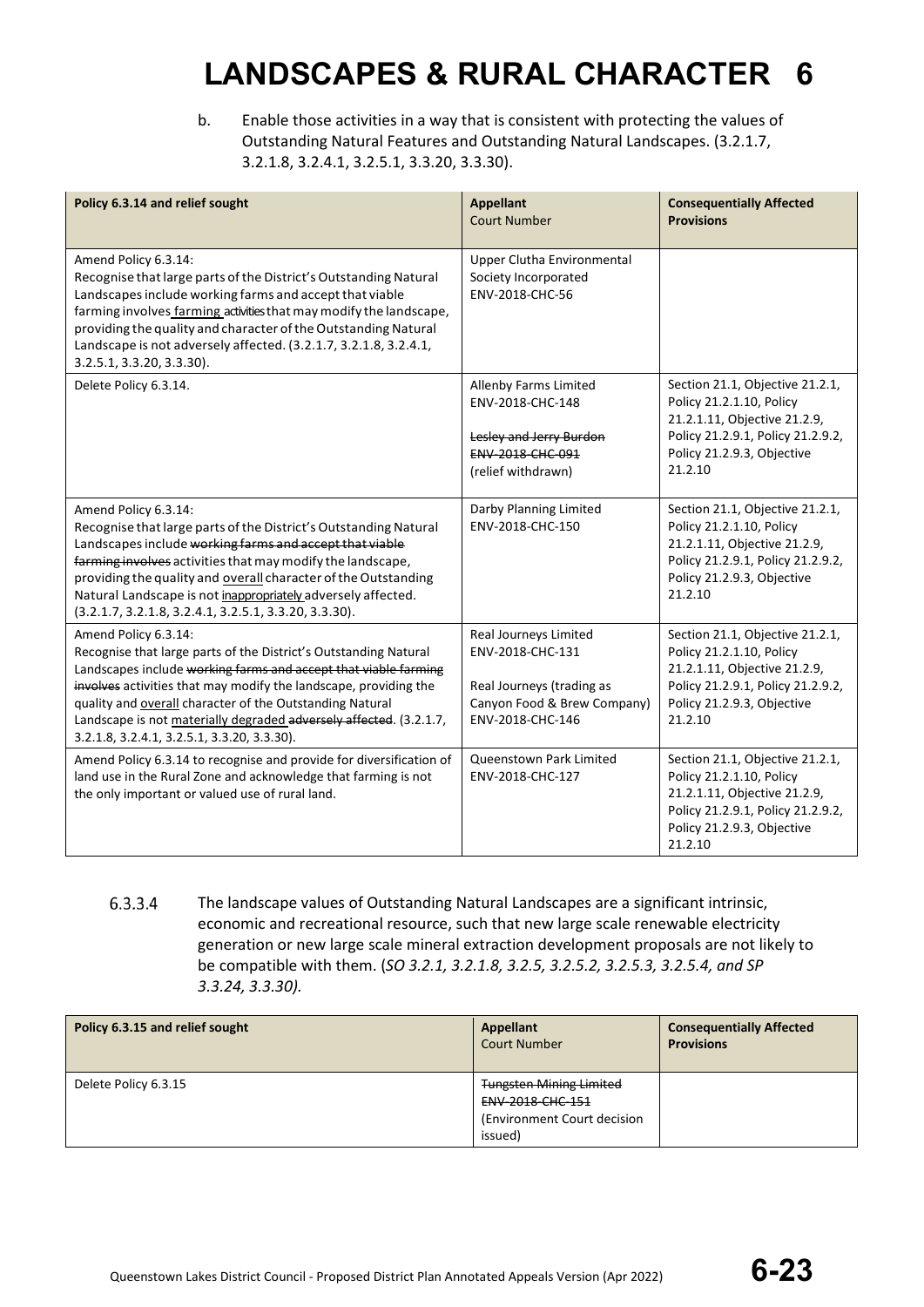6.3.3.5 Maintain the open landscape character of Outstanding Natural Features and Outstanding Natural Landscapes where it is open at present. (*SO 3.2.1, 3.2.1.7, 3.2.1.8, 3.2.5, 3.2.5.2, 3.2.5.3, 3.2.5.4, and SP 3.3.2, 3.3.21, 3.3.23, 3.3.30, 3.3.31).*

| Policy 6.3.16 and relief sought | <b>Appellant</b><br><b>Court Number</b>                                                                                       | <b>Consequentially Affected</b><br><b>Provisions</b> |
|---------------------------------|-------------------------------------------------------------------------------------------------------------------------------|------------------------------------------------------|
| Delete Policy 6.3.16            | <b>Upper Clutha Environmental</b><br>Society Incorporated<br><b>ENV 2018 CHC 56</b><br>(Environment Court decision<br>issued) | Rule 21.21.2.6                                       |
|                                 | Darby Planning Limited<br><b>ENV 2018 CHC 150</b><br>(Environment Court decision<br>issued)                                   | Rule 21.21.2.6                                       |
|                                 | <b>Real Journeys Limited</b><br>ENV-2018-CHC-131                                                                              | Rule 21.21.2.6                                       |
|                                 | (Environment Court decision<br>issued)                                                                                        | Rule 21.21.2.6                                       |
|                                 | Remarkables Park Limited<br>ENV-2018-CHC-126<br>(Environment Court decision<br>issued)                                        |                                                      |
|                                 | Queenstown Park Limited<br>ENV-2018-CHC-127<br>(Environment Court decision<br>issued)                                         |                                                      |

6.3.3.6 Locate, design, operate and maintain regionally significant infrastructure so as to seek to avoid adverse effects on Outstanding Natural Landscapes and Outstanding Natural Features, while acknowledging that location constraints and/or the nature of the infrastructure may mean that this is not possible in all cases. (3.2.1.9, 3.2.5.1, 3.3.25, 3.3.30).

| Policy 6.3.17 and relief sought                                                                                                   | <b>Appellant</b><br><b>Court Number</b> | <b>Consequentially Affected</b><br><b>Provisions</b> |
|-----------------------------------------------------------------------------------------------------------------------------------|-----------------------------------------|------------------------------------------------------|
| Amend Policy 6.3.17 by renumbering and relocating under a new                                                                     | Queenstown Airport                      |                                                      |
| heading:                                                                                                                          | <b>Corporation Limited</b>              |                                                      |
| Managing Regionally Significant Infrastructure                                                                                    | ENV-2018-CHC-093                        |                                                      |
| 6.3.35 Locate, design, operate and maintain regionally significant                                                                | (as per further particulars             |                                                      |
| infrastructure so as to seek to avoid adverse effects on Outstanding                                                              | received)                               |                                                      |
| Natural Landscapes and Outstanding Natural Features, while<br>acknowledging that functional needs location constraints and/or the |                                         |                                                      |
| nature of the infrastructure may mean that this is not possible                                                                   |                                         |                                                      |
| practicable in all cases. (3.2.1.9, 3.2.5.1, 3.3.25, 3.3.30).                                                                     |                                         |                                                      |

### 6.3.3.7 In cases where it is demonstrated that regionally significant infrastructure cannot avoid adverse effects on Outstanding Natural Landscapes and Outstanding Natural Features,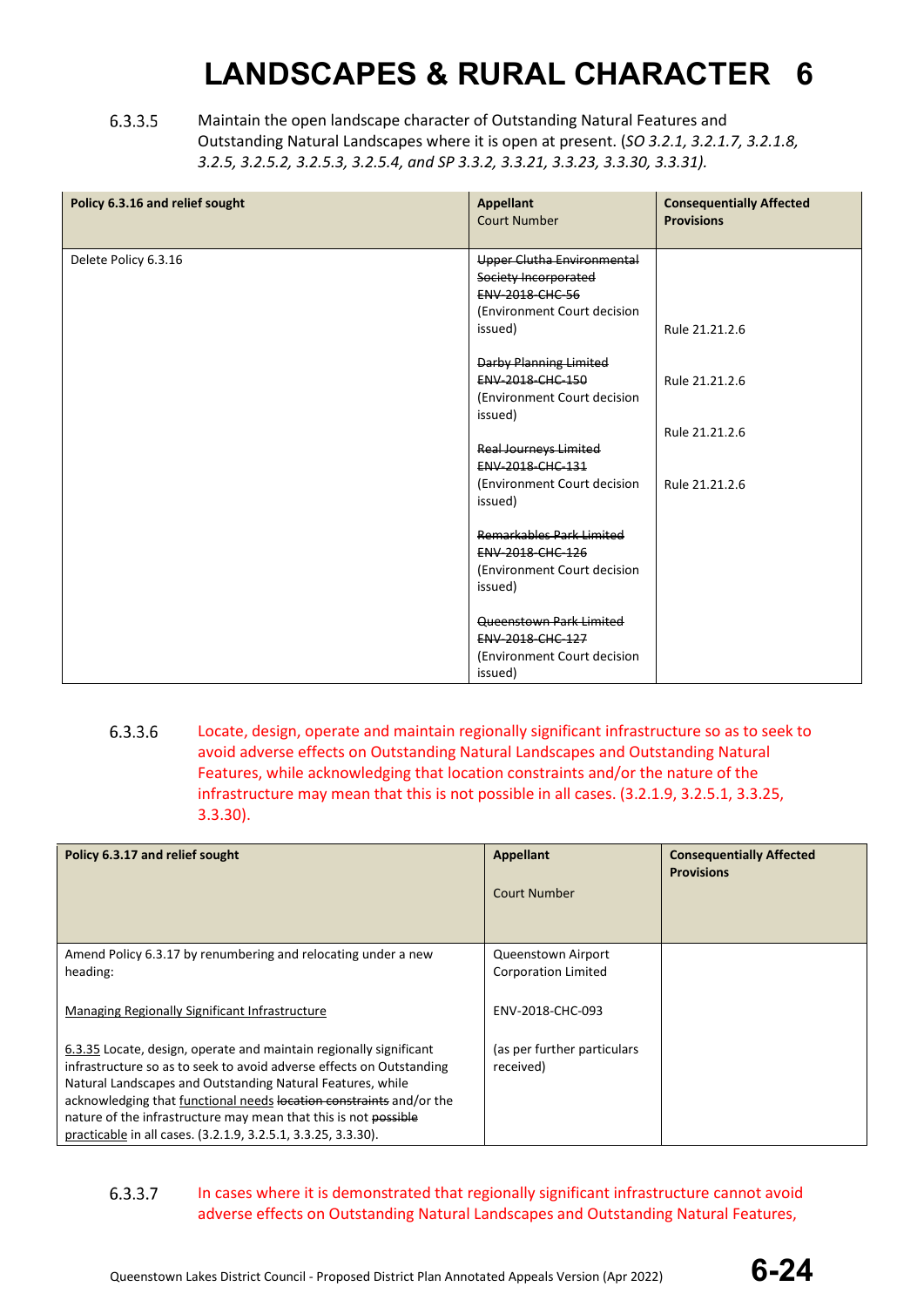avoid significant adverse effects and minimise other adverse effects on those landscapes and features. (3.2.1.9, 3.2.5.1, 3.3.25, 3.3.30).

| Policy 6.3.18 and relief sought                                                                                                                                                                                                                                                                                                                                                                                                                                                                                                      | <b>Appellant</b><br>Court Number                                                                                 | <b>Consequentially Affected</b><br><b>Provisions</b> |
|--------------------------------------------------------------------------------------------------------------------------------------------------------------------------------------------------------------------------------------------------------------------------------------------------------------------------------------------------------------------------------------------------------------------------------------------------------------------------------------------------------------------------------------|------------------------------------------------------------------------------------------------------------------|------------------------------------------------------|
| Amend Policy 6.3.18 by renumbering and relocating under a new<br>heading:<br>Managing Regionally Significant Infrastructure<br>6.3.36 In cases where it is demonstrated that regionally significant<br>infrastructure cannot avoid adverse effects on Outstanding Natural<br>Landscapes and Outstanding Natural Features, avoid significant adverse<br>effects and minimize mitigate other adverse effects on those landscapes<br>and features. (3.2.1.9, 3.2.5.13, 3.3.25, 3.3.32, 3.3.33, 3.3.38).                                 | Queenstown Airport<br><b>Corporation Limited</b><br>ENV-2018-CHC-093<br>(as per further particulars<br>received) |                                                      |
| Amend Policy 6.3.18:<br>In cases where it is demonstrated that regionally significant<br>infrastructure cannot avoid adverse effects on Outstanding Natural<br>Landscapes and Outstanding Natural Features, seek to avoid significant<br>adverse effects and minimise remedy or mitigate other adverse effects<br>on those landscapes and features, while acknowledging that location<br>constraints and/or the nature of the infrastructure may mean that this is<br>not possible in all cases. (3.2.1.9, 3.2.5.1, 3.3.25, 3.3.30). | Transpower New Zealand<br>Limited<br>ENV-2018-CHC-114<br>(as per further particulars<br>received)                | Policy 6.3.17                                        |

#### 6.3.4 **Managing Activities in Rural Character Landscapes**

6.3.4.1 Recognise that subdivision and development is unsuitable in many locations in Rural Character Landscapes and successful applications will need to be, on balance, consistent with the objectives and policies of the Plan. (*SO 3.2.1, 3.2.1.1, 3.2.1.8, 3.2.5, 3.2.5.5, 3.2.5.6, and SP 3.3.2, 3.3.22, 3.3.23, 3.3.34, 3.3.35).*

| Policy 6.3.19 and relief sought                                                                                                                                                                                                                                                                 | <b>Appellant</b><br><b>Court Number</b>                                                                                                                                                                     | <b>Consequentially Affected</b><br><b>Provisions</b>                                                                                 |
|-------------------------------------------------------------------------------------------------------------------------------------------------------------------------------------------------------------------------------------------------------------------------------------------------|-------------------------------------------------------------------------------------------------------------------------------------------------------------------------------------------------------------|--------------------------------------------------------------------------------------------------------------------------------------|
| Delete Policy 6.3.19.                                                                                                                                                                                                                                                                           | Darby Planning Limited<br>ENV-2018-CHC-150<br>(Environment Court)<br>decision issued)                                                                                                                       | <b>Strategic Objective</b><br>3.2.5.2, Strategic Policy<br>3.3.32, Rule 21.21.2<br><b>Strategic Objective</b>                        |
|                                                                                                                                                                                                                                                                                                 | <b>Real Journeys Limited</b><br><b>ENV-2018-CHC-131</b><br>(Environment Court)<br>decision issued)<br>Real Journeys (trading as<br>Canvon Food & Brew<br>Company)<br>ENV-2018-CHC-146<br>(Environment Court | 3.2.5.2, Strategic Policy<br>3.3.32, Rule 21.21.2<br><b>Strategic Objective</b><br>3.2.5.2, Strategic Policy<br>3.3.32, Rule 21.21.2 |
| Amend Policy 6.3.19 to clarify that rural living zones, and including Ladies Mile, are<br>excluded from assessment against this policy.                                                                                                                                                         | decision issued)<br>Bill and Jan Walker Family<br>Trust & others<br>ENV-2018-CHC-099<br>(Environment Court<br>decision issued)                                                                              |                                                                                                                                      |
| Amend Policy 6.3.19 to:<br>(A) better recognise the hierarchy and terminology set out in Part 2 of the Act; and (B)<br>give effect to the Proposed Regional Policy Statement and more specifically, the land<br>use management framework established for Regionally Significant Infrastructure. | Queenstown Airport<br><b>Corporation Limited</b><br>ENV-2018-CHC-093                                                                                                                                        |                                                                                                                                      |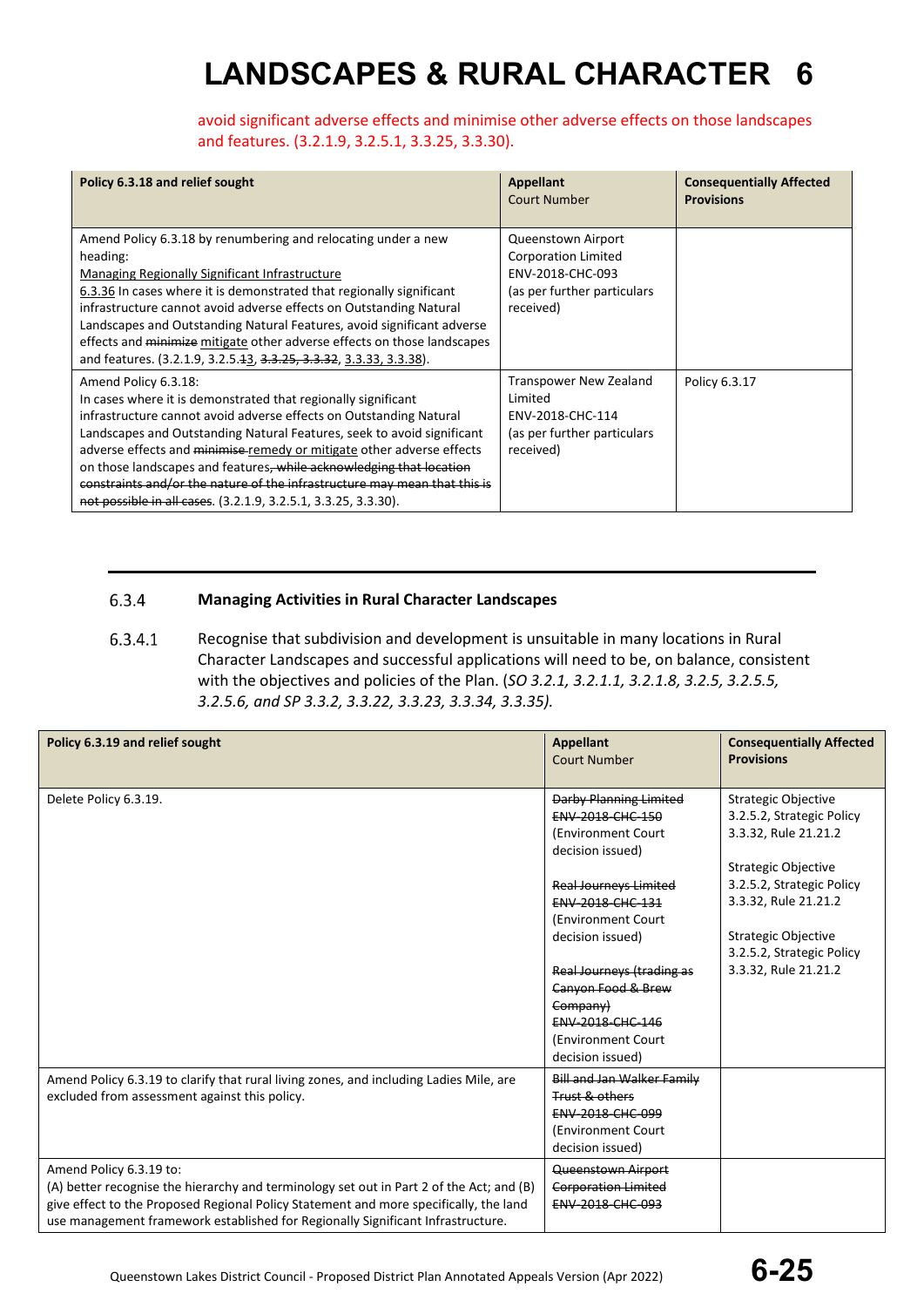|                                                                                                                                                                                                                                                                                                                                                                                                                                                                                                                                                                               | (Environment Court)<br>decision issued)                                                                                                                                        |               |
|-------------------------------------------------------------------------------------------------------------------------------------------------------------------------------------------------------------------------------------------------------------------------------------------------------------------------------------------------------------------------------------------------------------------------------------------------------------------------------------------------------------------------------------------------------------------------------|--------------------------------------------------------------------------------------------------------------------------------------------------------------------------------|---------------|
| Amend Policy 6.3.19 to clarify that rural living zones and the Wakatipu Basin Precinct<br>are excluded from assessment.                                                                                                                                                                                                                                                                                                                                                                                                                                                       | <b>Waterfall Park</b><br>Developments Limited<br>ENV-2018-CHC-124<br>(Environment Court)<br>decision issued)<br>Mt Christina Limited<br>ENV-2018-CHC-103<br>(relief withdrawn) | Policy 6.3.3  |
| Amend Policy 6.3.19:<br>The policy contemplates that subdivision and development is unsuitable in many<br>areas in Outstanding Natural Landscapes and on Outstanding Natural Features and<br>Rural Character Landscapes, without distinction between different kinds of<br>development (e.g. infrastructure is treated the same way as residential or commercial<br>development) or recognition of the functional need for infrastructure assets to<br>sometimes be located in these environments. It is therefore inconsistent with and fail<br>to give effect to the NPSET. | <b>Transpower New Zealand</b><br>Limited<br>ENV-2018-CHC-114<br>(Environment Court)<br>decision issued)                                                                        | Policy 6.3.17 |

6.3.4.2 Encourage plan changes applying Rural Lifestyle and Rural Residential Zones to land as the appropriate planning mechanism to provide for any new rural lifestyle and rural residential developments in preference to ad-hoc subdivision and development and ensure these zones are located in areas where the landscape can accommodate the change. (*SO 3.2.1, 3.2.1.8, 3.2.5, 3.2.5.5, 3.2.5.6, and SP 3.3.22, 3.3.34, 3.3.35).*

| Policy 6.3.20 and relief sought                                                                                                                                                                                                                                                                                                                                                                                                                             | <b>Appellant</b><br><b>Court Number</b>                                                                                                                                                                    | <b>Consequentially Affected</b><br><b>Provisions</b> |
|-------------------------------------------------------------------------------------------------------------------------------------------------------------------------------------------------------------------------------------------------------------------------------------------------------------------------------------------------------------------------------------------------------------------------------------------------------------|------------------------------------------------------------------------------------------------------------------------------------------------------------------------------------------------------------|------------------------------------------------------|
| Amend Policy 6.3.20:<br>Encourage plan changes applying Rural Lifestyle and Rural Residential Zones to<br>land as the appropriate planning mechanism to provide for any new rural<br>lifestyle and rural residential developments in preference to ad-hoc subdivision<br>and development and ensure these zones are located in areas where the<br>landscape is able to absorb can accommodate the change. (3.2.1.8, 3.2.5.2, 3.3.22,<br>$3.3.24, 3.3.32$ ). | Upper Clutha Environmental<br>Society Incorporated<br><b>ENV-2018-CHC-56</b><br>(Environment Court decision<br>issued)                                                                                     |                                                      |
| Delete Policy 6.3.20                                                                                                                                                                                                                                                                                                                                                                                                                                        | <b>Darby Planning Limited</b><br><b>ENV 2018 CHC 150</b><br>(Environment Court decision<br>issued)<br>Waterfall Park Developments<br>Limited<br>ENV-2018-CHC-124<br>(Environment Court decision<br>issued) |                                                      |
| Amend Policy 6.3.20 to clarify that rural living zones, and including Ladies Mile, are<br>excluded from assessment against this policy.                                                                                                                                                                                                                                                                                                                     | Bill and Jan Walker Family<br>Trust & others<br><b>ENV 2018 CHC 099</b><br>(Environment Court decision<br>issued)                                                                                          |                                                      |
| Amend Policy 6.3.20 to clarify that rural living zones and the Wakatipu Basin<br>Precinct are excluded from assessment.                                                                                                                                                                                                                                                                                                                                     | <b>Waterfall Park Developments</b><br>Limited<br><b>ENV 2018 CHC 124</b><br>(Environment Court decision<br>issued)<br>Mt Christina Limited                                                                 | Policy 6.3.3                                         |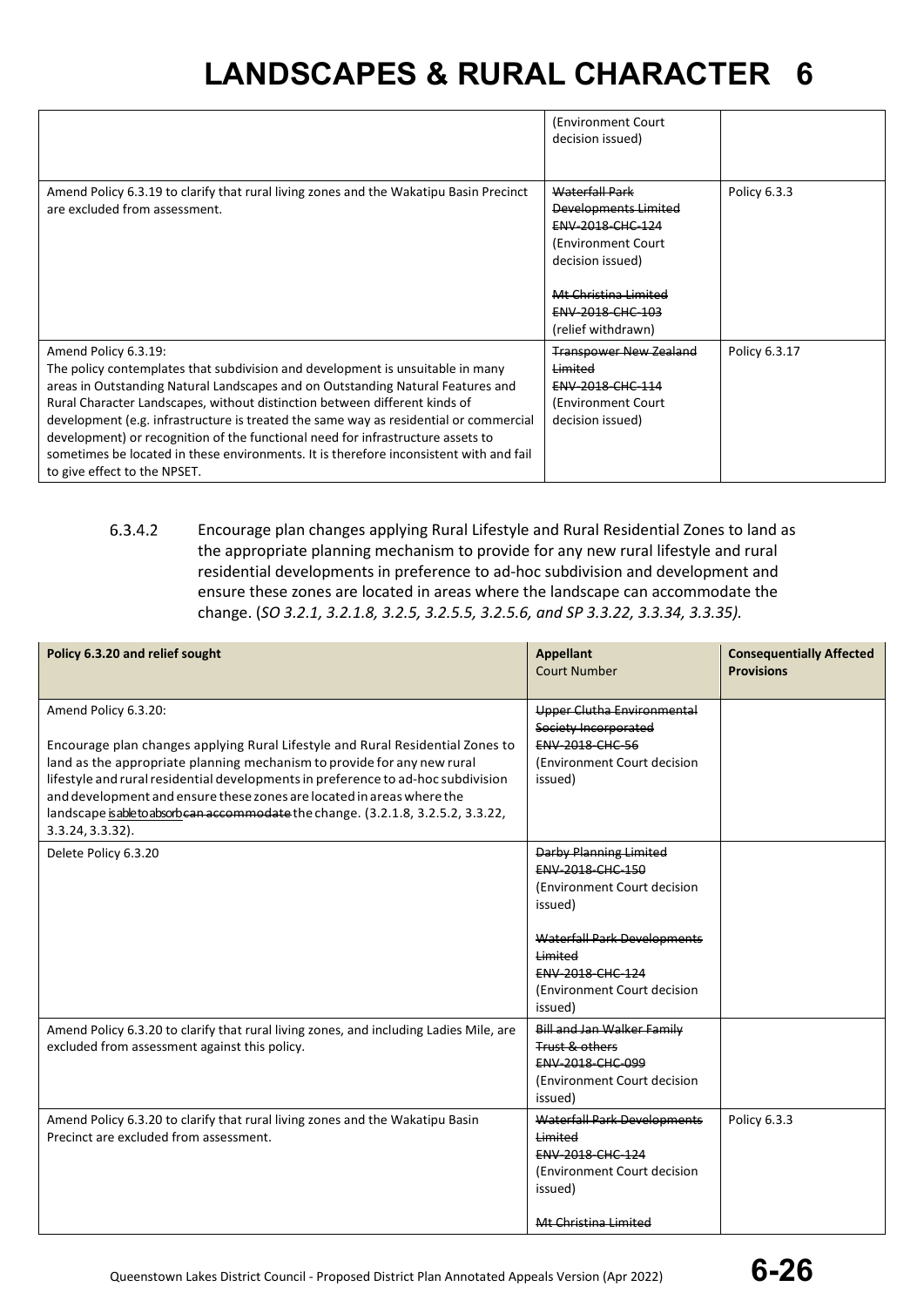|  | ENV-2018-CHC-103<br>(relief withdrawn) |  |
|--|----------------------------------------|--|
|--|----------------------------------------|--|

- 6.3.4.3 Require that proposals for subdivision or development for rural living in the Rural Zone:
	- a. take into account all subdivision and development that is in existence or is consented for all land within the relevant landscape character area as at 14 May 2021; and
	- b. assess the potential for adverse cumulative effects on the landscape character of that area and its wider landscape context.
	- (*SO 3.2.1, 3.2.1.8, 3.2.5, 3.2.5.5, 3.2.5.6, and SP 3.3.23, 3.3.34, 3.3.35*).

| Policy 6.3.21 and relief sought                                                                                                         | <b>Appellant</b><br><b>Court Number</b>                                                                                                                                        | <b>Consequentially Affected</b><br><b>Provisions</b> |
|-----------------------------------------------------------------------------------------------------------------------------------------|--------------------------------------------------------------------------------------------------------------------------------------------------------------------------------|------------------------------------------------------|
| Delete Policy 6.3.21.                                                                                                                   | Darby Planning Limited<br>ENV-2018-CHC-150<br>(Environment Court decision)<br>issued)                                                                                          | Rule 21.21.1.6, Rule<br>21.21.2.6                    |
| Amend Policy 6.3.21 to clarify that rural living zones, and including Ladies Mile, are<br>excluded from assessment against this policy. | Bill and Jan Walker Family<br>Trust & others<br><b>ENV 2018 CHC 099</b><br>(Environment Court decision<br>issued)                                                              |                                                      |
| Amend Policy 6.3.21 to clarify that rural living zones and the Wakatipu Basin<br>Precinct are excluded from assessment.                 | Waterfall Park Developments<br>Limited<br><b>ENV 2018 CHC 124</b><br>(Environment Court decision)<br>issued)<br>Mt Christina Limited<br>ENV-2018-CHC-103<br>(relief withdrawn) | Policy 6.3.3                                         |

6.3.4.4 Have particular regard to the potential adverse effects on landscape character and visual amenity values where further subdivision and development would constitute sprawl along roads. (*SO 3.2.1, 3.2.1.8, 3.2.2, 3.2.2.1, 3.2.5, 3.2.5.5, 3.2.5.6, and SP 3.3.23, 3.3.34, 3.3.35).*

| Policy 6.3.22 and relief sought                                                                                                         | Appellant<br>Court Number                                                                                                                                | <b>Consequentially Affected</b><br><b>Provisions</b> |
|-----------------------------------------------------------------------------------------------------------------------------------------|----------------------------------------------------------------------------------------------------------------------------------------------------------|------------------------------------------------------|
| Amend Policy 6.3.22 to clarify that rural living zones, and including Ladies Mile, are<br>excluded from assessment against this policy. | Bill and Jan Walker Family<br><b>Trust &amp; others</b><br><b>ENV 2018 CHC 099</b><br>(Environment Court decision)<br>issued)                            |                                                      |
| Amend Policy 6.3.22 to clarify that rural living zones and the Wakatipu Basin<br>Precinct are excluded from assessment.                 | Waterfall Park<br><b>Developments Limited</b><br>ENV-2018-CHC-124<br>(Environment Court decision)<br>issued)<br>Mt Christina Limited<br>ENV-2018-CHC-103 | Policy 6.3.3                                         |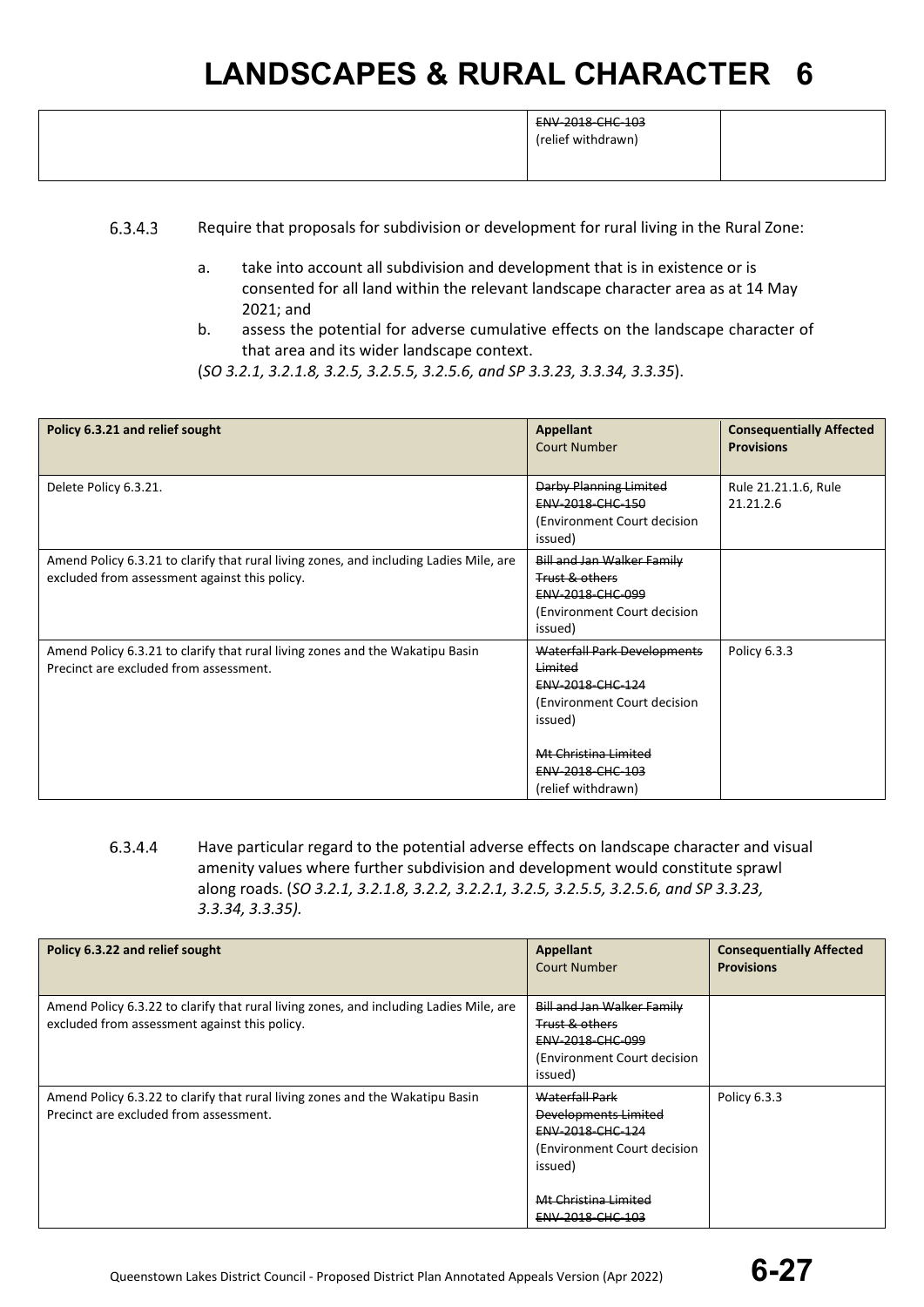|  | (relief withdrawn) |
|--|--------------------|
|--|--------------------|

| $\frac{1}{2}$ . $\frac{1}{2}$ . $\frac{1}{2}$ . $\frac{1}{2}$ . $\frac{1}{2}$ . $\frac{1}{2}$ . $\frac{1}{2}$ . $\frac{1}{2}$ . $\frac{1}{2}$ . $\frac{1}{2}$ . $\frac{1}{2}$ |  |
|-------------------------------------------------------------------------------------------------------------------------------------------------------------------------------|--|
|                                                                                                                                                                               |  |
|                                                                                                                                                                               |  |
|                                                                                                                                                                               |  |
|                                                                                                                                                                               |  |
|                                                                                                                                                                               |  |
|                                                                                                                                                                               |  |
|                                                                                                                                                                               |  |

6.3.4.5 Ensure incremental changes from subdivision and development do not degrade landscape character, or important views as a result of activities associated with mitigation of the visual effects of proposed development such as screen planting, mounding and earthworks. (*SO 3.2.1, 3.2.1.8, 3.2.5, 3.2.5.5, 3.2.5.6, and SP 3.3.23, 3.3.34, 3.3.35).*

| Policy 6.3.23 and relief sought                                                                                                                                                                                                                                                                                                                                                              | <b>Appellant</b><br><b>Court Number</b>                                                                                                                                | <b>Consequentially Affected</b><br><b>Provisions</b> |
|----------------------------------------------------------------------------------------------------------------------------------------------------------------------------------------------------------------------------------------------------------------------------------------------------------------------------------------------------------------------------------------------|------------------------------------------------------------------------------------------------------------------------------------------------------------------------|------------------------------------------------------|
| Amend Policy 6.3.23 to clarify that rural living zones, and including Ladies Mile, are<br>excluded from assessment against this policy.                                                                                                                                                                                                                                                      | <b>Bill and Jan Walker Family</b><br>Trust & others<br>ENV-2018-CHC-099<br>(Environment Court decision<br>issued)                                                      |                                                      |
| Amend Policy 6.3.23:<br>Ensure incremental changes from subdivision and development do not significantly<br>degrade landscape quality or character, or important views as a result of activities<br>associated with mitigation of the visual effects of proposed development such as<br>screen planting, mounding and earthworks. (3.2.1.1, 3.2.1.8, 3.2.5.2, 3.3.21, 3.3.24,<br>$3.3.32$ ). | <b>Real Journeys Limited</b><br>ENV-2018-CHC-131<br>(Environment Court decision<br>issued)<br>Real Journeys (trading as                                                | Rule 21.21.2.3 c<br>Rule 21.21.2.3 c                 |
|                                                                                                                                                                                                                                                                                                                                                                                              | Canyon Food & Brew<br>Company)<br>ENV-2018-CHC-146<br>(Environment Court decision<br>issued)                                                                           |                                                      |
| Amend Policy 6.3.23 to clarify that rural living zones and the Wakatipu Basin<br>Precinct are excluded from assessment.                                                                                                                                                                                                                                                                      | Waterfall Park Developments<br>Limited<br>ENV-2018-CHC-124<br>(Environment Court decision<br>issued)<br>Mt Christina Limited<br>ENV-2018-CHC-103<br>(relief withdrawn) | Policy 6.3.3                                         |

6.3.4.6 Locate, design, operate and maintain regionally significant infrastructure so as to seek to avoid significant adverse effects on the character of the landscape, while acknowledging that location constraints and/or the nature of the infrastructure may mean that this is not possible in all cases. (3.2.1.9, 3.2.5.2, 3.3.25, 3.3.32).

| Policy 6.3.24 and relief sought                                                                                                                                                                                                                                                                                                                                                                                                                                                                                                          | <b>Appellant</b><br><b>Court Number</b>                                                                          | <b>Consequentially Affected</b><br><b>Provisions</b> |
|------------------------------------------------------------------------------------------------------------------------------------------------------------------------------------------------------------------------------------------------------------------------------------------------------------------------------------------------------------------------------------------------------------------------------------------------------------------------------------------------------------------------------------------|------------------------------------------------------------------------------------------------------------------|------------------------------------------------------|
| Amend Policy 6.3.24 to clarify that rural living zones, and including Ladies Mile, are<br>excluded from assessment against this policy.                                                                                                                                                                                                                                                                                                                                                                                                  | Bill and Jan Walker Family<br>Trust & others<br>ENV-2018-CHC-099                                                 |                                                      |
| Amend Policy 6.3.24 by renumbering and relocating under a new heading:<br>Managing Regionally Significant Infrastructure<br>6.3.37 Locate, design, operate and maintain regionally significant infrastructure so<br>as to seek to avoid significant adverse effects on the character of the landscape,<br>while acknowledging that functional needs location constraints and/or the nature<br>of the infrastructure may mean that this is not possible practicable in all cases.<br>$(3.2.1.9, 3.2.5.23, 3.3.25, 3.3.323.3.33, 3.3.38).$ | Queenstown Airport<br><b>Corporation Limited</b><br>ENV-2018-CHC-093<br>(as per further particulars<br>received) |                                                      |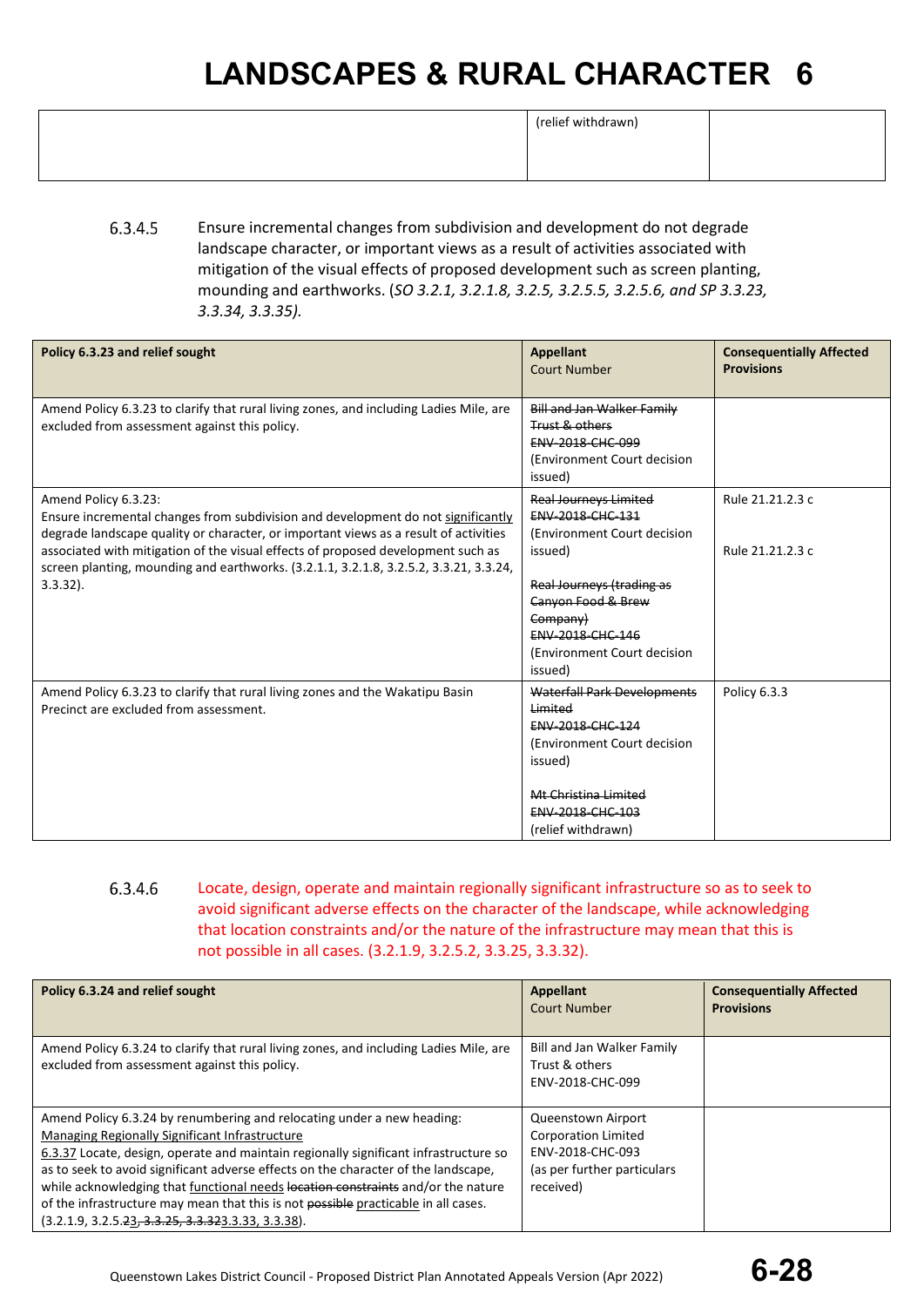Amend Policy 6.3.24 to clarify that rural living zones and the Wakatipu Basin Precinct are excluded from assessment.

Waterfall Park Developments Limited ENV-2018-CHC-124 Mt Christina Limited ENV-2018-CHC-103 (relief withdrawn) Policy 6.3.3

### 6.3.4.7 In cases where it is demonstrated that regionally significant infrastructure cannot avoid significant adverse effects on the character of the landscape, such adverse effects shall be minimised. (3.2.1.9, 3.2.5.2, 3.3.25, 3.3.32).

| Policy 6.3.25 and relief sought                                                                                                                                                                                                                                                                                                                                                                                                                             | <b>Appellant</b><br><b>Court Number</b>                                                                                             | <b>Consequentially Affected</b><br><b>Provisions</b> |
|-------------------------------------------------------------------------------------------------------------------------------------------------------------------------------------------------------------------------------------------------------------------------------------------------------------------------------------------------------------------------------------------------------------------------------------------------------------|-------------------------------------------------------------------------------------------------------------------------------------|------------------------------------------------------|
| Amend Policy 6.3.25 to clarify that rural living zones, and including Ladies Mile, are<br>excluded from assessment against this policy.                                                                                                                                                                                                                                                                                                                     | Bill and Jan Walker Family<br>Trust & others<br>ENV-2018-CHC-099                                                                    |                                                      |
| Amend Policy 6.3.25 by renumbering and relocating under a new heading:<br><b>Managing Regionally Significant Infrastructure</b><br>6.3.38 In cases where it is demonstrated that regionally significant infrastructure<br>cannot avoid significant adverse effects on the rural character landscapes,<br>character of the landscape, such adverse effects shall be minimized mitigated.<br>$(3.2.1.9, 3.2.5.3, 3.3.33, 3.3.38)$ $3.2.5.2, 3.3.25, 3.3.32$ . | Queenstown Airport<br><b>Corporation Limited</b><br>ENV-2018-CHC-093<br>(as per further particulars<br>received)                    |                                                      |
| Amend Policy 6.3.25 to clarify that rural living zones and the Wakatipu Basin<br>Precinct are excluded from assessment.                                                                                                                                                                                                                                                                                                                                     | <b>Waterfall Park</b><br>Developments Limited<br>ENV-2018-CHC-124<br>Mt Christina Limited<br>ENV-2018-CHC-103<br>(relief withdrawn) | Policy 6.3.3                                         |
| Amend Policy 6.3.25:<br>In cases where it is demonstrated that regionally significant infrastructure cannot<br>avoid significant adverse effects on the character of the landscape, such adverse<br>effects shall be remedied or mitigated to the extent practicable minimised.<br>(3.2.1.9, 3.2.5.2, 3.3.25, 3.3.32).                                                                                                                                      | <b>Transpower New Zealand</b><br>Limited<br>ENV-2018-CHC-114                                                                        | Policy 6.3.17                                        |

#### 6.3.4.8 Avoid adverse effects on visual amenity from subdivision, use and development that:

- a. is highly visible from public places and other places which are frequented by members of the public generally (except any trail as defined in this Plan);or
- b. forms the foreground for an Outstanding Natural Feature or Outstanding Natural Landscape when viewed from public roads
- (*SO 3.2.1, 3.2.1.8, 3.2.5, 3.2.5.5, 3.2.5.6, and SP 3.3.23, 3.3.30, 3.3.31, 3.3.34, 3.3.35*).

| Policy 6.3.26 and relief sought                                                                                                                                                                                                                                                                                                                                                                                              | Appellant<br><b>Court Number</b>                                                                                     | <b>Consequentially Affected</b><br><b>Provisions</b> |
|------------------------------------------------------------------------------------------------------------------------------------------------------------------------------------------------------------------------------------------------------------------------------------------------------------------------------------------------------------------------------------------------------------------------------|----------------------------------------------------------------------------------------------------------------------|------------------------------------------------------|
| Amend Policy 6.3.26:<br>Avoid adverse effects on visual amenity from subdivision, use and development<br>that is highly visible from public places and other places that are frequented by the<br>public (except any trail as defined in this Plan). :<br>a. is highly visible from public places and other places which are frequented by<br>members of the public generally (except any trail as defined in this Plan); or | <b>Federated Farmers of</b><br>New Zealand Inc.<br><b>ENV-2018-CHC-53</b><br>(Environment Court)<br>decision issued) |                                                      |
| b. forms the foreground for an Outstanding Natural Landscape or Outstanding<br>Natural Feature when viewed from public roads. (3.2.1.1, 3.2.1.8, 3.2.5.1, 3.2.5.2,<br>3.3.20-21, 3.3.24-25, 3.3.30, 3.3.32).                                                                                                                                                                                                                 |                                                                                                                      |                                                      |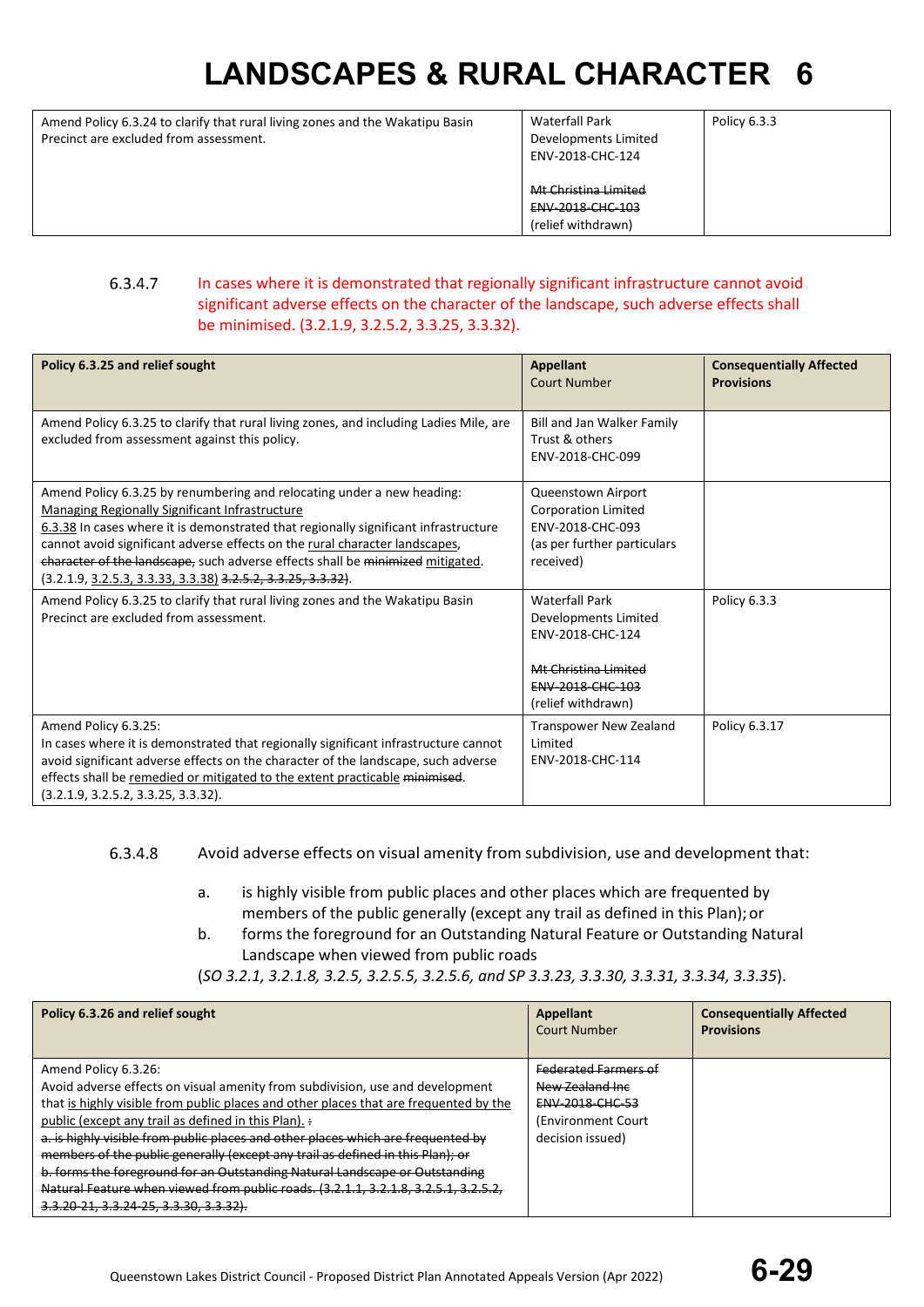| Amend Policy 6.3.26:<br>Avoid Ensure adverse effects on visual amenity from subdivision, use and<br>development are appropriately mitigated that:<br>a. is are highly visible from public places and other places which are frequented by<br>members of the public generally (except any trail as defined in this Plan); or<br>b. forms the foreground for an would detract from views to an Outstanding Natural<br>Landscape or Outstanding Natural Feature when viewed from public roads. (3.2.1.1,<br>3.2.1.8, 3.2.5.1, 3.2.5.2, 3.3.20-21, 3.3.24-25, 3.3.30, 3.3.32). | Darby Planning Limited<br>ENV-2018-CHC-150<br>(Environment Court<br>decision issued)                                                                                                                                     | Rule 21.21.1.1, Rule 21.21.1.4                                   |
|----------------------------------------------------------------------------------------------------------------------------------------------------------------------------------------------------------------------------------------------------------------------------------------------------------------------------------------------------------------------------------------------------------------------------------------------------------------------------------------------------------------------------------------------------------------------------|--------------------------------------------------------------------------------------------------------------------------------------------------------------------------------------------------------------------------|------------------------------------------------------------------|
| Amend Policy 6.3.26 to clarify that rural living zones, and including Ladies Mile, are<br>excluded from assessment against this policy.                                                                                                                                                                                                                                                                                                                                                                                                                                    | <b>Bill and Jan Walker Family</b><br><b>Trust &amp; others</b><br>ENV-2018-CHC-099<br>(Environment Court<br>decision issued)                                                                                             |                                                                  |
| Delete Policy 6.3.26                                                                                                                                                                                                                                                                                                                                                                                                                                                                                                                                                       | <b>Real Journeys Limited</b><br>ENV-2018-CHC-131<br>(Environment Court<br>decision issued)<br>Real Journeys (trading as<br>Canyon Food & Brew<br>Company)<br>ENV-2018-CHC-146<br>(Environment Court)<br>decision issued) | Rule 21.21.2.2, Rule 21.21.2.3<br>Rule 21.21.2.2, Rule 21.21.2.3 |
| Amend Policy 6.3.26 to:<br>(A) better recognise the hierarchy and terminology set out in Part 2 of the Act; and<br>(B) give effect to the Proposed Regional Policy Statement and more specifically, the<br>land use management framework established for Regionally Significant<br>Infrastructure.                                                                                                                                                                                                                                                                         | Queenstown Airport<br><b>Corporation Limited</b><br><b>ENV 2018 CHC 093</b><br>(Environment Court)<br>decision issued)                                                                                                   |                                                                  |
| Amend Policy 6.3.26 to clarify that rural living zones and the Wakatipu Basin<br>Precinct are excluded from assessment.                                                                                                                                                                                                                                                                                                                                                                                                                                                    | Waterfall Park<br>Developments Limited<br>ENV-2018-CHC-124<br>(Environment Court)<br>decision issued)<br>Mt Christina Limited<br>ENV-2018-CHC-103<br>(relief withdrawn)                                                  | Policy 6.3.3                                                     |
| Amend Policy 6.3.26:<br>Avoid-Mitigate inappropriate adverse effects on visual amenity from subdivision, use<br>and development that:<br>a. is highly visible from public places and other places which are frequented by<br>members of the public generally (except any trail as defined in this Plan); or<br>b. forms the foreground of views to for an Outstanding Natural Landscape or<br>Outstanding Natural Feature when viewed from public roads. (3.2.1.1, 3.2.1.8,<br>3.2.5.1, 3.2.5.2, 3.3.20-21,<br>3.3.24-25, 3.3.30, 3.3.32).                                 | <b>Waterfall Park</b><br>Developments Limited<br>ENV-2018-CHC-124<br>(Environment Court<br>decision issued)                                                                                                              |                                                                  |
| Amend Policy 6.3.26:<br>Avoid, or seek to avoid in the case of the National Grid, adverse effects on visual<br>amenity from subdivision, use and development that:<br>a. is highly visible from public places and other places which are frequented by<br>members of the public generally (except any trail as defined in this Plan); or<br>b. forms the foreground for an Outstanding Natural Landscape or Outstanding<br>Natural Feature when viewed from public roads. (3.2.1.1, 3.2.1.8, 3.2.5.1, 3.2.5.2,<br>3.3.20-21, 3.3.24-25, 3.3.30, 3.3.32).                   | <b>Transpower New Zealand</b><br>Limited<br>ENV-2018-CHC-114<br>(Environment Court<br>decision issued)                                                                                                                   | Policy 6.3.17                                                    |

6.3.4.9 In the Wakatipu Basin, avoid planting and screening, particularly along roads and boundaries that would degrade openness where such openness is an important part of its landscape character. (*SO 3.2.1, 3.2.1.7, 3.2.1.8, 3.2.5, 3.2.5.5, 3.2.5.6, and SP 3.3.23, 3.3.34, 3.3.35).*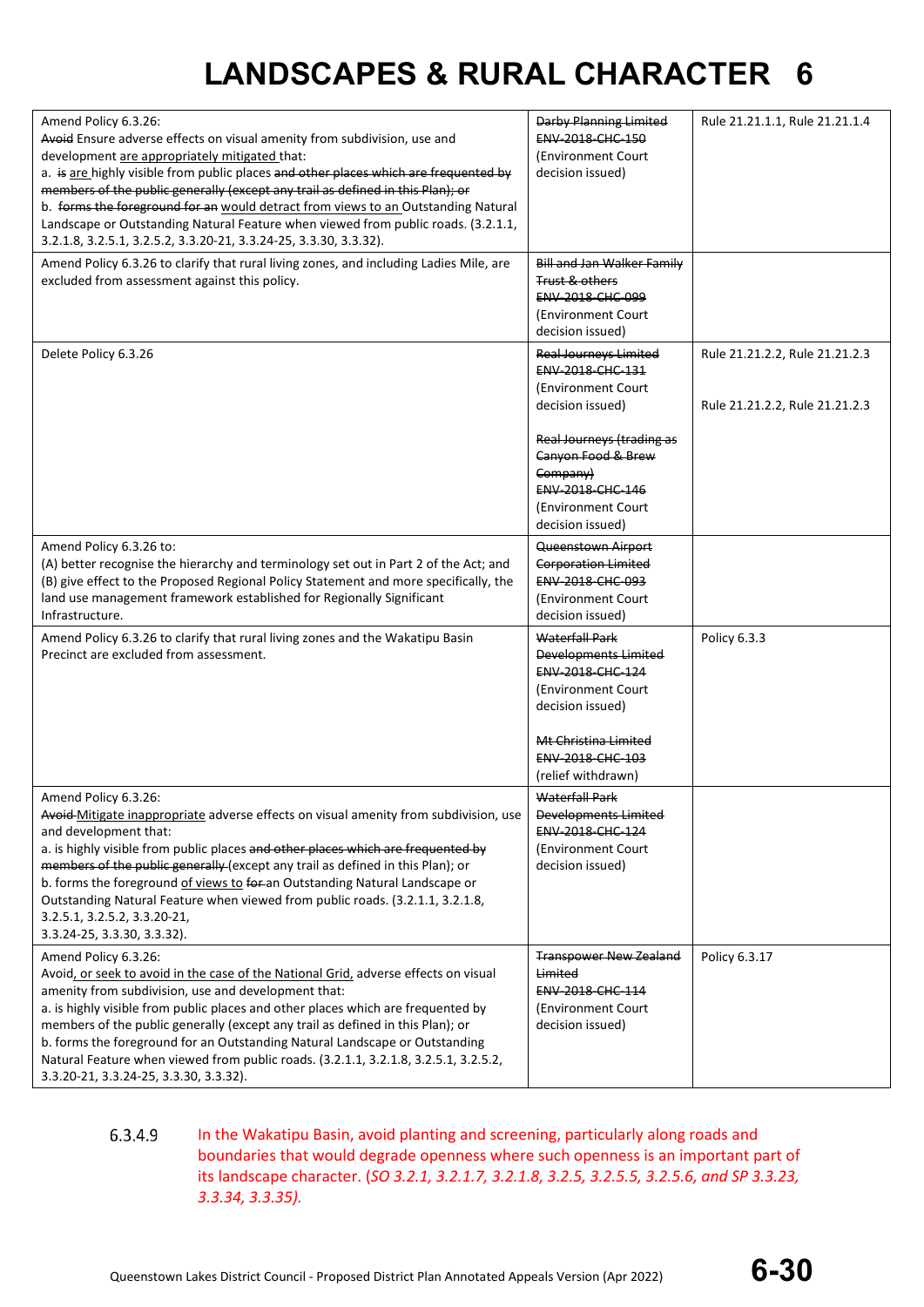| Policy 6.3.27 and relief sought                                                                                                                                                                                                                                                                                             | <b>Appellant</b><br><b>Court Number</b>                                                                                                                                                                     | <b>Consequentially Affected</b><br><b>Provisions</b> |
|-----------------------------------------------------------------------------------------------------------------------------------------------------------------------------------------------------------------------------------------------------------------------------------------------------------------------------|-------------------------------------------------------------------------------------------------------------------------------------------------------------------------------------------------------------|------------------------------------------------------|
| Amend Policy 6.3.27:<br>In the Wakatipu Basin, a Noid planting and screening, particularly along roads and<br>boundaries that would degrade openness where such openness open character is<br>an important part of it's the landscape's quality or character. (3.2.1.1, 3.2.1.8,<br>3.2.5.2, 3.3.20-21, 3.3.24-25, 3.3.32). | <b>Upper Clutha</b><br><b>Environmental Society</b><br>Incorporated<br><b>ENV 2018 CHC 56</b><br>(Environment Court)<br>decision issued)                                                                    |                                                      |
| Delete Policy 6.3.27.                                                                                                                                                                                                                                                                                                       | Darby Planning Limited<br>ENV-2018-CHC-150<br>(Environment Court)<br>decision issued)<br>Waterfall Park<br><b>Developments Limited</b><br><b>ENV 2018 CHC 124</b><br>(Environment Court<br>decision issued) |                                                      |
| Amend Policy 6.3.27 to clarify that rural living zones, and including Ladies Mile, are<br>excluded from assessment against this policy.                                                                                                                                                                                     | <b>Bill and Jan Walker Family</b><br>Trust & others<br>ENV-2018-CHC-099<br>(Environment Court<br>decision issued)                                                                                           |                                                      |
| Amend Policy 6.3.27 to clarify that rural living zones and the Wakatipu Basin<br>Precinct are excluded from assessment.                                                                                                                                                                                                     | <b>Waterfall Park</b><br>Developments Limited<br>ENV-2018-CHC-124<br>(Environment Court<br>decision issued)<br>Mt Christina Limited<br><b>ENV 2018 CHC 103</b><br>(relief withdrawn)                        | Section 6.2, Policy 6.3.3                            |

### *This table identifies relief sought in Stage 2*

| <b>Appellant</b><br><b>Court Number</b>                                          | <b>Relief sought</b> |
|----------------------------------------------------------------------------------|----------------------|
| Wakatipu Equities Ltd<br>ENV-2019-CHC-065                                        | Delete Policy 6.3.27 |
| Arrowtown Lifestyle Retirement Village<br>ENV-2019-CHC-067<br>(appeal withdrawn) |                      |
| Slopehill Joint Venture<br>ENV-2019-CHC-074                                      |                      |
| MacColl D<br>ENV-2019-CHC-075                                                    |                      |
| <b>Barnhill Corporate Trustee</b><br>ENV-2019-CHC-086                            |                      |
| Morven Ferry Ltd<br>ENV-2019-CHC-088                                             |                      |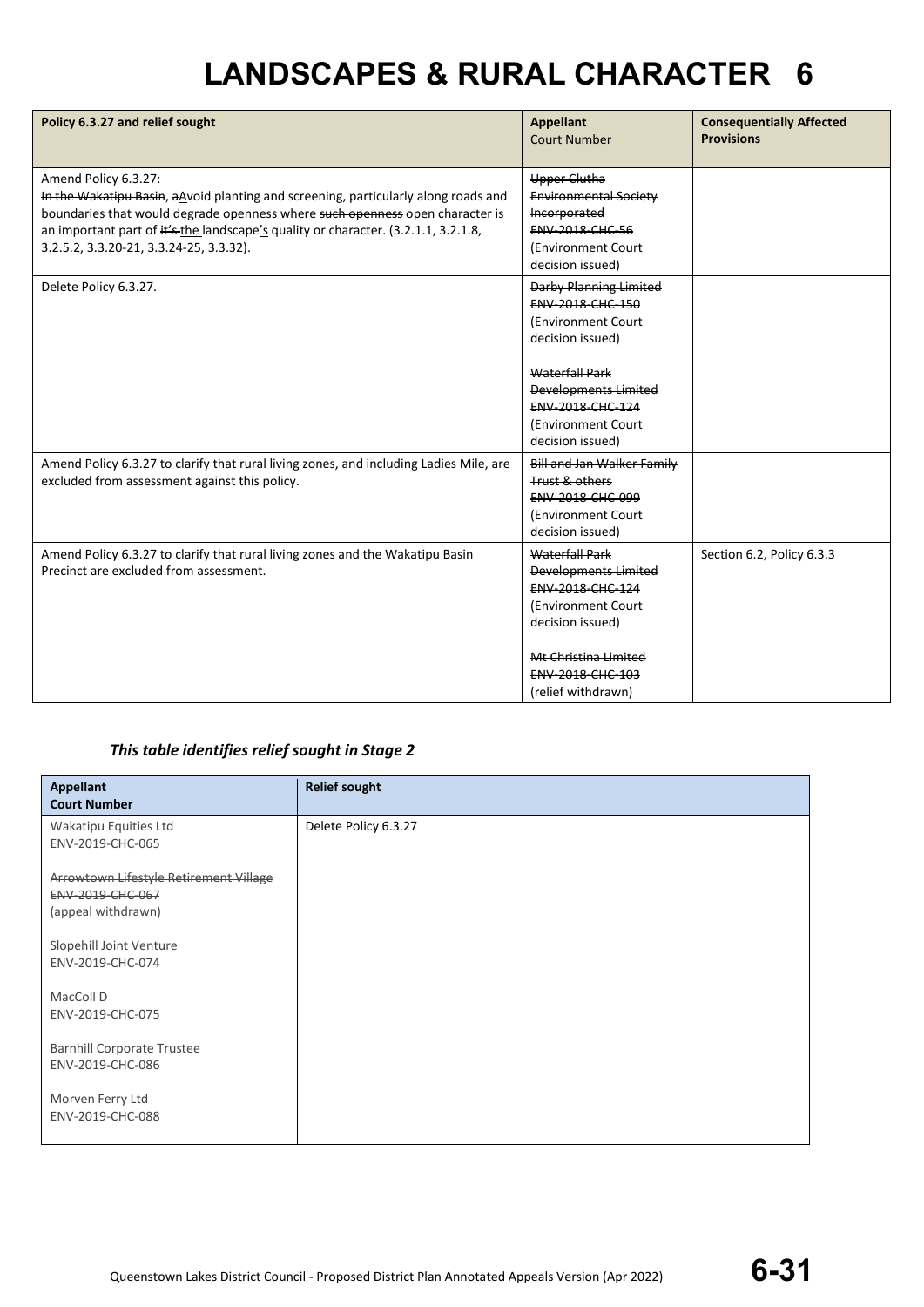### 6.3.4.10 In the Upper Clutha Basin, subdivision and development maintains open landscape character where that is the existing character of the Rural Character Landscape. (*SO 3.2.1, 3.2.1.7, 3.2.1.8, 3.2.5, 3.2.5.5, 3.2.5.6, and SP 3.3.23, 3.3.34, 3.3.35).*

| Policy 6.3.28 and relief sought                                                                                                                                                                                                                                         | Appellant<br><b>Court Number</b>                                                                                                    | <b>Consequentially Affected</b><br><b>Provisions</b> |
|-------------------------------------------------------------------------------------------------------------------------------------------------------------------------------------------------------------------------------------------------------------------------|-------------------------------------------------------------------------------------------------------------------------------------|------------------------------------------------------|
| Amend Policy 6.3.28:<br>In the upper Clutha Basin, hHave regard to the adverse effects from subdivision<br>and development on the open space and/or open landscape character where it is<br>open at present. (3.2.1.1, 3.2.1.8, 3.2.5.2, 3.3.20-21, 3.3.24-26, 3.3.32). | Upper Clutha<br><b>Environmental Society</b><br>Incorporated<br>ENV-2018-CHC-56                                                     |                                                      |
| Amend Policy 6.3.28 to clarify that rural living zones, and including Ladies Mile, are<br>excluded from assessment against this policy.                                                                                                                                 | <b>Bill and Jan Walker</b><br>Family Trust & others<br>ENV-2018-CHC-099                                                             |                                                      |
| Amend Policy 6.3.28 to clarify that rural living zones and the Wakatipu Basin<br>Precinct are excluded from assessment.                                                                                                                                                 | <b>Waterfall Park</b><br>Developments Limited<br>ENV-2018-CHC-124<br>Mt Christina Limited<br>ENV-2018-CHC-103<br>(relief withdrawn) | Policy 6.3.3                                         |

### 6.3.4.11 Encourage development to utilise shared accesses and infrastructure, and to locate within the parts of the site where it will minimise disruption to natural landforms and to rural character. *(SO 3.2.1, 3.2.1.7, 3.2.1.8, 3.2.1.9, 3.2.5, 3.2.5.5, 3.2.5.6, and SP 3.3.23, 3.3.34, 3.3.35).*

| Policy 6.3.29 and relief sought                                                                                                         | <b>Appellant</b><br><b>Court Number</b>                                                                       | <b>Consequentially Affected</b><br><b>Provisions</b> |
|-----------------------------------------------------------------------------------------------------------------------------------------|---------------------------------------------------------------------------------------------------------------|------------------------------------------------------|
| Amend Policy 6.3.29 to clarify that rural living zones, and including Ladies Mile, are<br>excluded from assessment against this policy. | Bill and Jan Walker Family<br>Trust & others<br>ENV-2018-CHC-099                                              |                                                      |
| Amend Policy 6.3.29 to clarify that rural living zones and the Wakatipu Basin<br>Precinct are excluded from assessment.                 | <b>Waterfall Park</b><br>Developments Limited<br>ENV-2018-CHC-124<br>Mt Christina Limited<br>ENV-2018-CHC-103 | Policy 6.3.3                                         |
|                                                                                                                                         | (relief withdrawn)                                                                                            |                                                      |

#### 6.3.5 **Managing Activities on Lakes and Rivers**

(3.2.1.1, 3.2.4.1, 3.2.4.3, 3.2.5.1, 3.2.5.2, 3.3.19, 3.3.21, 3.3.26, 3.3.30, 3.3.32).

- 6.3.5.1 Manage the location, intensity and scale of structures on the surface and margins of water bodies including jetties, moorings and infrastructure recognising the functional needs of these activities, and the importance of lakes and rivers, including as a commercial recreation, tourism, transport and recreational resource, and ensure these structures are at a scale or in a location that, as far as practicable:
	- a. protects the values of Outstanding Natural Features and Outstanding Natural Landscapes; and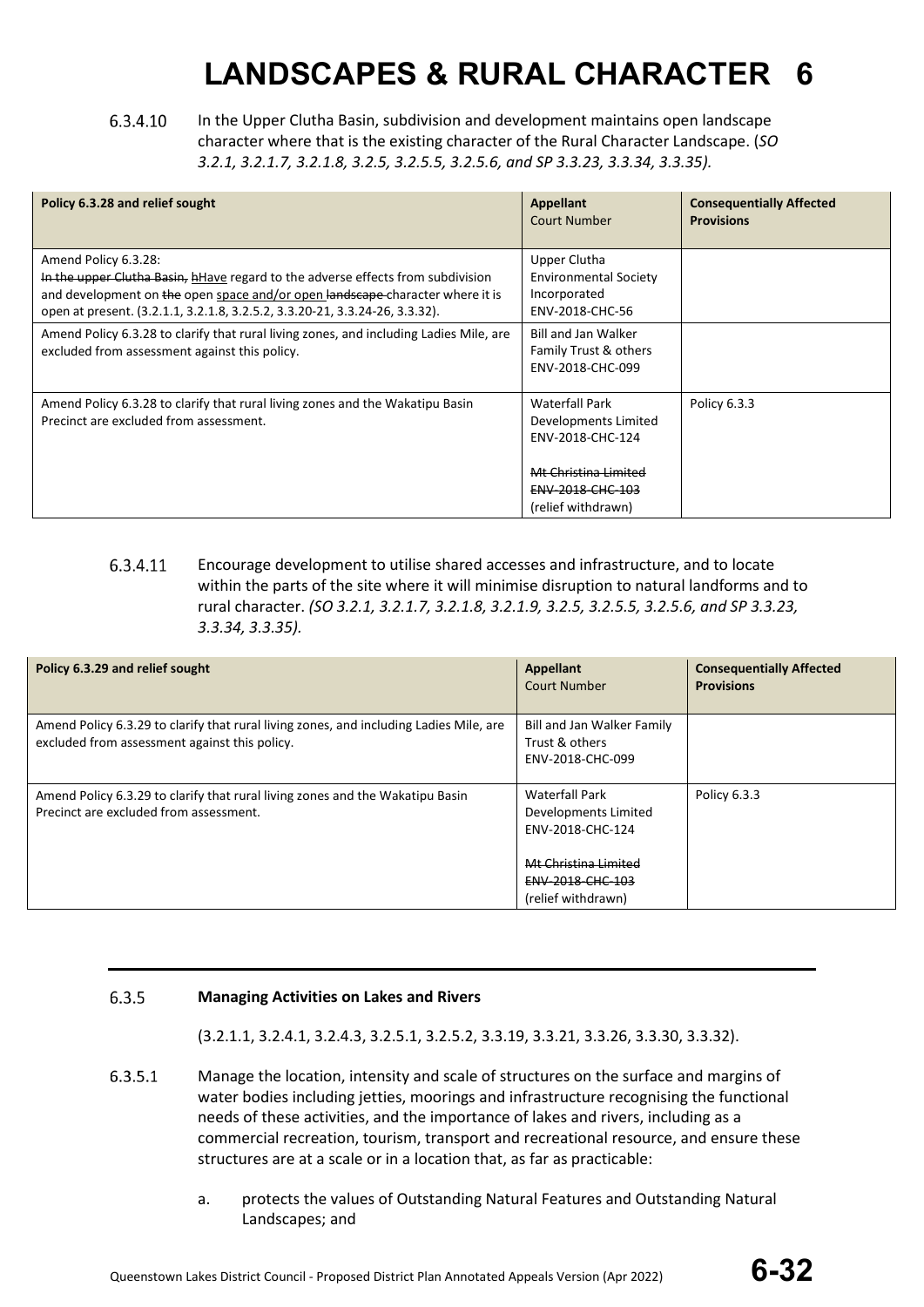b. maintains the landscape character of Rural Character Landscapes and maintains or enhances their visual amenity values.

(*SO 3.2.1, 3.2.1.1, 3.2.1.8, 3.2.1.9, 3.2.4, 3.2.4.1, 3.2.4.3, 3.2.4.4, 3.2.5.5, 3.2.5.6, 3.2.5, 3.2.5.2, 3.2.5.3, 3.2.5.4, 3.2.5.5, 3.2.5.6, 3.2.4.7 and SP 3.3.2, 3.3.20, 3.3.24, 3.3.25, 3.3.30, 3.3.34, 3.3.35*

| Policy 6.3.30 and relief sought                                                                                                                                                                                                                                                                                                                                                                                                                                                                                                                           | <b>Appellant</b><br>Court Number                                                                                                                                            | <b>Consequentially</b><br>Affected<br><b>Provisions</b>                                                                |
|-----------------------------------------------------------------------------------------------------------------------------------------------------------------------------------------------------------------------------------------------------------------------------------------------------------------------------------------------------------------------------------------------------------------------------------------------------------------------------------------------------------------------------------------------------------|-----------------------------------------------------------------------------------------------------------------------------------------------------------------------------|------------------------------------------------------------------------------------------------------------------------|
| Amend Policy 6.3.30:<br>Control Manage the location, intensity and scale of buildings, jetties,<br>moorings and infrastructure on the surface and margins of water<br>bodies and ensure these structures maintain or enhance to respond to<br>landscape quality and character, and amenity values. (3.2.1.1, 3.2.4.1,<br>3.2.4.3, 3.2.5.1, 3.2.5.2, 3.3.19, 3.3.21, 3.3.26, 3.3.30, 3.3.32).                                                                                                                                                              | Queenstown Wharves GP<br>Limited<br>ENV-2018-CHC-142<br>(consent order issued)                                                                                              | <b>Strategic Policy</b><br>3.3.19, Policy<br>21.2.10.4,<br>Objective 21.2.12,<br>Policy 21.2.12.7,<br>Policy 21.2.12.8 |
| Amend Policy 6.3.30:<br>Control Manage the location, intensity and scale of buildings, jetties,<br>moorings and infrastructure on the surface and margins of water<br>bodies recognising the importance of the lakes and rivers as a tourist,<br>transport, recreational and landscape resource and ensure these<br>structures do not have inappropriate adverse effects on maintain or<br>enhance landscape quality and character, and amenity values.<br>$(3.2.1.1, 3.2.4.1, 3.2.4.3, 3.2.5.1, 3.2.5.2, 3.3.19, 3.3.21, 3.3.26, 3.3.30,$<br>$3.3.32$ ). | <b>Real Journeys Limited</b><br>ENV-2018-CHC-131<br>(consent order issued)<br>Real Journeys (trading as Go<br>Orange Limited)<br>ENV-2018-CHC-138<br>(consent order issued) | <b>Strategic Policy</b><br>3.3.19, Policy<br>21.2.10.4, Policy<br>21.2.12.7, Policy<br>21.2.12.8                       |

6.3.5.2 Recognise the character of the Frankton Arm including the established jetties and wharves, and provide for their maintenance, upgrade or expansion. (*SO 3.2.1, 3.2.1.9, 3.2.4, 3.2.1.4, 3.2.4.3, 3.2.4.4, 3.2.4.5, 3.2.4.6, 3.2.5, 3.2.5.2, 3.2.5.3, 3.2.5.4, 3.2.5.5, 3.2.5.6, 3.2.4.7 and SP 3.3.20, 3.3.24, 3.3.25, 3.3.30).*

| Policy 6.3.31 and relief sought                                                                                                                                                                                                                                                                     | Appellant<br>Court Number                                                                     | <b>Consequentially</b><br><b>Affected Provisions</b> |
|-----------------------------------------------------------------------------------------------------------------------------------------------------------------------------------------------------------------------------------------------------------------------------------------------------|-----------------------------------------------------------------------------------------------|------------------------------------------------------|
| Amend Policy 6.3.31:<br>Recognise that the character of the Frankton Arm including the includes<br>established jetties and wharves provide for these on the basis that the<br>visual qualities of the District's distinctive landscapes are maintained<br>and enhanced. (3.2.4.3, 3.2.5.1, 3.3.30). | Queenstown Wharves GP<br>Limited<br>ENV-2018-CHC-142<br>(consent order issued)                |                                                      |
| Amend Policy 6.3.31:<br>Recognise the character of the Frankton Arm including the established<br>jetties and provide for these their expansion, upgrade, or addition on<br>the basis that the visual qualities of the District's distinctive landscapes                                             | <b>Real Journeys Limited</b><br>ENV-2018-CHC-131<br>(consent order issued)                    | Objective 21.2.12,<br>Policy 21.2.12.8               |
| are not adversely affected from inappropriate development maintained<br>and enhanced. (3.2.4.3, 3.2.5.1, 3.3.30).                                                                                                                                                                                   | Real Journeys (trading as<br>Go Orange Limited)<br>ENV-2018-CHC-138<br>(consent order issued) | Objective 21.2.12,<br>Policy 21.2.12.8               |

6.3.5.3 Recognise the urban character of Queenstown Bay and provide for structures and facilities on the surface and margins of Queenstown Bay within the Queenstown Town Centre Waterfront Subzone providing they protect the ability to appreciate the District's distinctive landscapes. (*SO 3.2.1, 3.2.1.1, 3.2.1.2, 3.2.1.9, 3.2.4, 3.2.4.1, 3.2.4.3, 3.2.4.4, 3.2.5.5, 3.2.5.6, 3.2.4.7, and SP 3.3.1, 3.3.2, 3.3.3, 3.3.20, 3.3.25, 3.3.30).*

| Policy 6.3.32 and relief sought | <b>Appellant</b><br><b>Court Number</b> | Consequentially<br><b>Affected Provisions</b> |
|---------------------------------|-----------------------------------------|-----------------------------------------------|
|---------------------------------|-----------------------------------------|-----------------------------------------------|